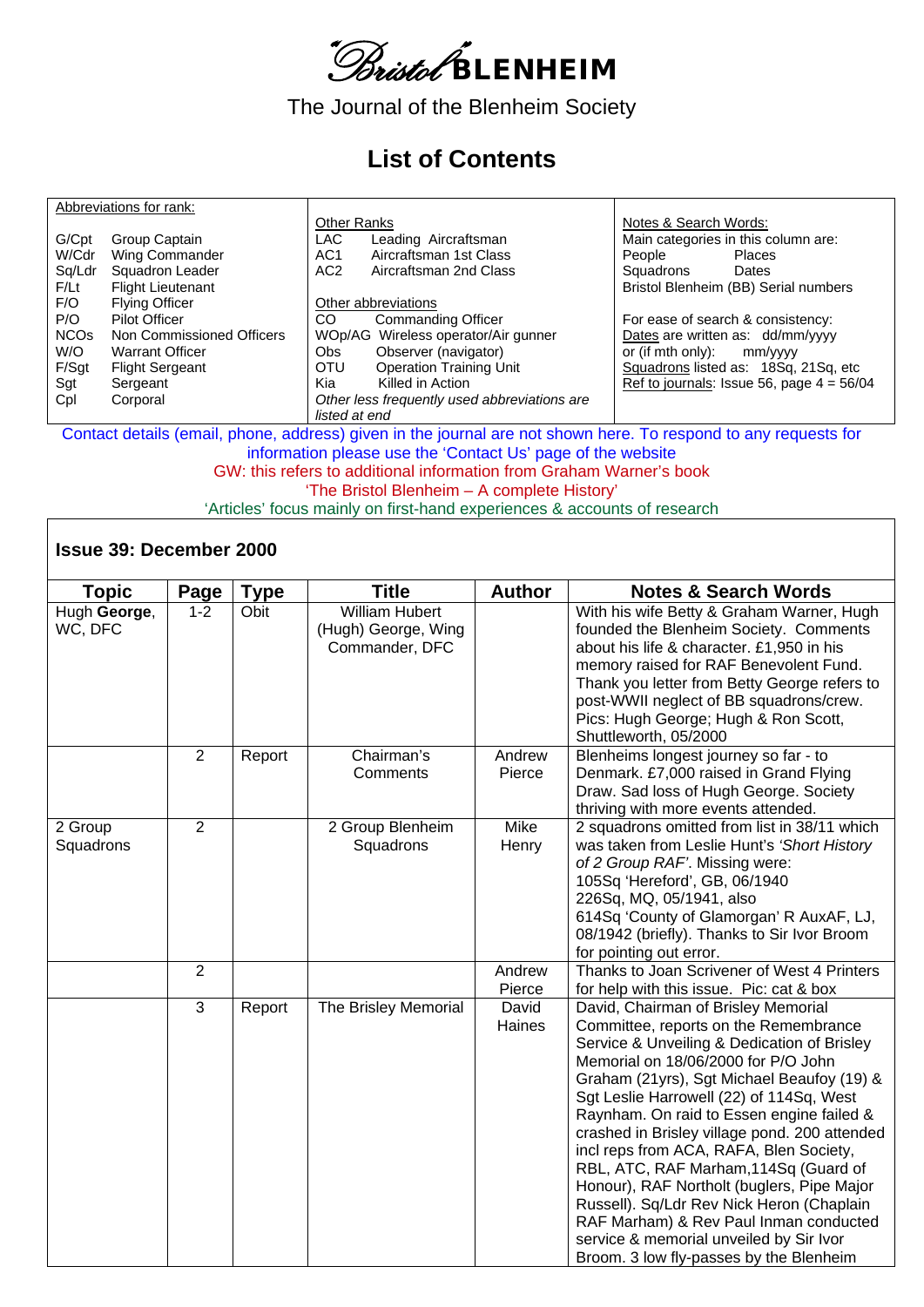|             |         |        |                                  |                  | (pilot John Romain). Thanks to community &                                                         |
|-------------|---------|--------|----------------------------------|------------------|----------------------------------------------------------------------------------------------------|
|             | 3       | Report | Season 2000                      |                  | others for overwhelming support,<br>Ron Hicks at Cosford, Shoreham &                               |
|             |         |        |                                  |                  | Plymouth. No Vraux trip with Tony Tranter                                                          |
|             |         |        |                                  |                  | due to low numbers, but they came over to                                                          |
|             |         |        |                                  |                  | Shuttleworth show. Other shows at                                                                  |
|             |         |        |                                  |                  | Rougham, Duxford, Shoreham, Newark and                                                             |
|             |         |        |                                  |                  | North Weald. Thanks to all helpers                                                                 |
|             | 3<br>4  | Data   | <b>Future Events</b>             | Mike             | Dates and venues of airshows for 2001                                                              |
|             |         | Report | Butterfly bombs - 60<br>years on | Henry            | Addendum to 38/9 on SD2 anti-personnel<br>bombs on RAF Wattisham in 1940. MH to                    |
|             |         |        |                                  |                  | Charlton television for filming of programme                                                       |
|             |         |        |                                  |                  | on Bomb Disposal (Channel 4, 03/2000)                                                              |
|             |         |        |                                  |                  | directed by Geoff Smith who asked MH                                                               |
|             |         |        |                                  |                  | questions about 10/1940 raid. MH describes                                                         |
|             |         |        |                                  |                  | the three shots taken of him.                                                                      |
|             | 4       | Report | Oulton                           | 'Dinty'<br>Moore | Oulton home to BB 114Sq (08/1940); 18Sq                                                            |
|             |         |        |                                  |                  | (01/04/1941);139Sq (07/1941) then 88Sq<br>(Bostons), 21Sq (Venturas) then Fortresses               |
|             |         |        |                                  |                  | & Liberators of 100 Group. Hold                                                                    |
|             |         |        |                                  |                  | commemorative events incl, in 1994, a Book                                                         |
|             |         |        |                                  |                  | of Remembrance in Blickling Church, Oulton                                                         |
|             |         |        |                                  |                  | Street memorial & oak tree @ airfield. In                                                          |
|             |         |        |                                  |                  | 2000 six tapestry kneelers dedicated to life                                                       |
|             |         |        |                                  |                  | of parish. One depicts 18Sq BB MkIV &                                                              |
|             |         |        |                                  |                  | Dinty (ex WOp/AG 18Sq) advised on design,<br>colour, etc. In 15 weeks in 1941 18Sq lost 14         |
|             |         |        |                                  |                  | BBs and only one of 42 aircrew survived. Pic                                                       |
|             |         |        |                                  |                  | of kneeler: 'Blenheim Mk IV Oulton 1941'                                                           |
|             | 5       | Report | From the Treasurer's             | Ron Scott        | Blenheim needs new plugs & ARC asked if                                                            |
|             |         |        | Pen: New plugs for               |                  | Blenheim Soc can pay. Total cost £520 for                                                          |
|             |         |        | old                              |                  | 36 authentic plugs for 2 Bristol Mercury                                                           |
|             |         |        |                                  |                  | engines (9 cylinders each; 2 plugs/cylinder).                                                      |
|             |         |        |                                  |                  | Ian Carter suggested old unserviceable<br>plugs be offered for sale to Soc members at              |
|             |         |        |                                  |                  | £15 each with certificate of authenticity                                                          |
|             |         |        |                                  |                  | signed by Graham Warner & Sir Ivor Broom.                                                          |
|             |         |        |                                  |                  | Let Ron know if interested.                                                                        |
|             | 5       |        | <b>Vraux 2001</b>                |                  | Detail of proposed trip to Vraux from                                                              |
|             |         |        |                                  |                  | 12/07/2001 - 16/07/2001. Inclusive cost ~                                                          |
|             |         |        |                                  |                  |                                                                                                    |
|             |         |        |                                  |                  | £210, incl Bastille Day celebrations & visits                                                      |
|             |         |        |                                  |                  | to AAF museum, Ypres, etc. Let Tony                                                                |
|             |         |        |                                  |                  | Tranter know if interested.                                                                        |
|             | 5       | Review | Review                           |                  | Video of Duxford 'Battle of Britain' Show on<br>09-10/09/2000. Excellent with good land &          |
|             |         |        |                                  |                  | air footage of BB. Price £12.99.                                                                   |
|             | 5       | Report | <b>Grand Flying Draw</b>         |                  | Named winners: J Selvy, Mrs Mackie, Mr                                                             |
|             |         |        |                                  |                  | Sheridan, J Morley & C Hancock. £7,000                                                             |
|             |         |        |                                  |                  | raised. Should Concorde not fly a suitable                                                         |
|             |         |        |                                  |                  | replacement has been arranged.                                                                     |
|             | $6 - 7$ | Pics   | Were you there?                  |                  | Duxford Battle of Britain Airshow, 09-                                                             |
|             |         |        |                                  |                  | 10/09/2000. Eight pics of the event &<br>Blenheim Soc marquee/members (no a/c                      |
|             |         |        |                                  |                  | shown). Weather perfect!                                                                           |
| 82 Squadron | 8       | Report | <b>Watton Reunion</b>            | John             | Smudge attended last Watton reunion on                                                             |
|             |         |        |                                  | Smith            | 13/08/2000, the 60 <sup>th</sup> anniversary of 82Sq                                               |
|             |         |        |                                  | ('Smudge')       | raid on Aalborg, Denmark when all but one                                                          |
|             |         |        |                                  |                  | a/c shot down & 20 lives lost & buried in                                                          |
|             |         |        |                                  |                  | Vadum cemetery. Raid well documented by                                                            |
|             |         |        |                                  |                  | Ole Ronnest. On 04/05/2000 BB flew to<br>Aalborg (painted as R3821 UX-N, a BB lost                 |
|             |         |        |                                  |                  | on 13/08/1940, based on picture by Don                                                             |
|             |         |        |                                  |                  | MacFarlane) to remember lost crew &                                                                |
|             |         |        |                                  |                  | celebrate 55 <sup>th</sup> anniversary of Danish                                                   |
|             |         |        |                                  |                  | liberation. Julian Horn & Ken Godfrey                                                              |
|             |         |        |                                  |                  | organise Watton reunion & informative<br>museum on 1 <sup>st</sup> floor old officer's mess, which |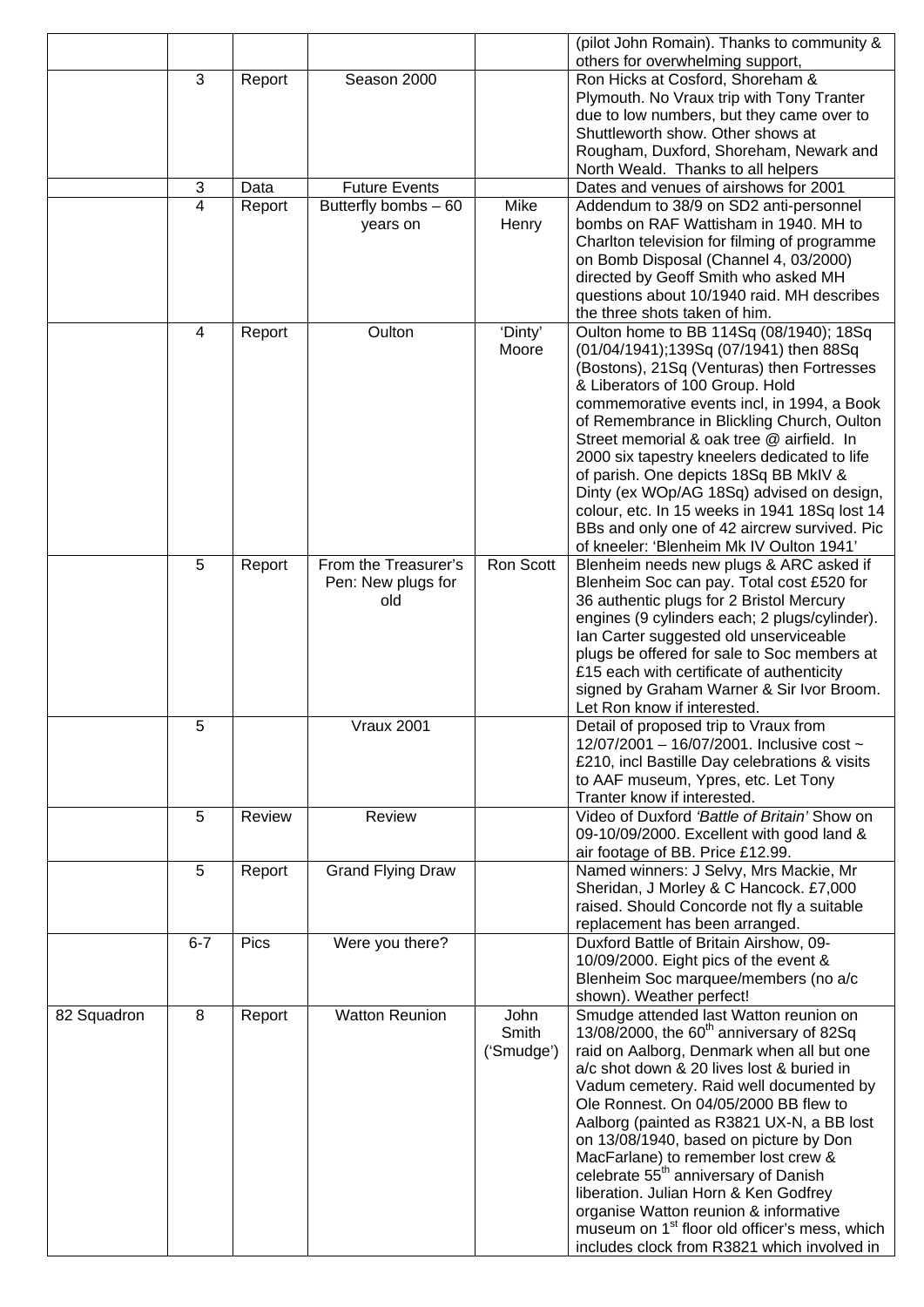| 2461<br>(Sawston)                     | $9 - 10$ | Report | Air Cadets - the Next<br>Generation                                                    |                      | Battle on Britain on 07/08/1940. Many<br>relatives at reunion, incl from US & Canada<br>& air/ground crews from 82Sq & 21Sq at<br>Watton & Aalborg. 300 attended<br>remembrance service at Air Cadet's glider<br>hangar & BB fly-past by John Romain. Silver<br>Blenheim cups presented annually to pupils<br>at 4 schools in Watton area.<br>2461Sq ATC 'adopted' by Blenheim Society<br>so attended 2000 Presentation evening.                                                                                                                                                                                                                                                                                                                                                                                                                                                                                                                                                                                                                                                            |
|---------------------------------------|----------|--------|----------------------------------------------------------------------------------------|----------------------|---------------------------------------------------------------------------------------------------------------------------------------------------------------------------------------------------------------------------------------------------------------------------------------------------------------------------------------------------------------------------------------------------------------------------------------------------------------------------------------------------------------------------------------------------------------------------------------------------------------------------------------------------------------------------------------------------------------------------------------------------------------------------------------------------------------------------------------------------------------------------------------------------------------------------------------------------------------------------------------------------------------------------------------------------------------------------------------------|
| Squadron Air<br><b>Training Corps</b> |          |        |                                                                                        |                      | John Milne (ex 19Sq, Duxford, 1940) spoke<br>& made presentations. Also present Sq<br>President Ted Inman (Director IWM<br>Duxford), CO F/Lt Chris Lee (RAFVR(T))<br>&former Sq/Ldr Tom Little (who, as<br>Intelligence Officer at RAF Wyton on<br>03/09/1939, briefed BB crews who undertook<br>1 <sup>st</sup> raid of WWII). His son, Andrew Little,<br>member of 2461Sq staff & both Blen Soc<br>members. List of awards & trophy winners<br>(all cadets): Matt Willing, Stephie Barker,<br>Carly Freestone, Cherie Lee-McCloud, Elliot<br>Carr, Cadet WO Chris Brown, F/Sgt Emma<br>Levy, & Cpl Tom Ashard (who are very<br>helpful to Blen Soc). Pics: Cpl Ashard<br>receiving award from John Milne; 2461Sq at<br>Award Ceremony incl Andrew Pierce, CO<br>F/Lt Crish Lees & Sq/Ldr Tom Little.                                                                                                                                                                                                                                                                                      |
|                                       | 10       | Review | For Your Bookshelf?<br>'The Battle'<br>by Richard Overy                                | Mike<br>Henry        | Overy's (Prof of Modern History at King's<br>College) booklet covers summer 1940 &run-<br>up to Battle of Britain from political<br>perspective, inexperience of many senior<br>RAF officers (except ACM Dowling), etc.<br>Excellent maps & tables. Very interest<br>concise & little-known background. Penguin<br>Book Ltd, £4.99                                                                                                                                                                                                                                                                                                                                                                                                                                                                                                                                                                                                                                                                                                                                                          |
|                                       | 10       | Review | 'Finnish Air Force<br><b>Bomber Squadron</b><br>$42^{\circ}$<br>by<br>Matti Hamalainen | <b>Mike</b><br>Henry | In Finnish & English with lots of high quality<br>photographs, many of BB Mk1, crews and<br>aerial shots. Well indexed with chapter<br>heading "Winter War 1939-40", 'Talvisota<br>1939-40', 'Continuation War 1941-44',<br>'Jatkosota 1941-44'. Photo of BB MKIV BL-<br>200 awaiting restoration at Central-Finland<br>Aviation Museum 1944. Printed in Finland by<br>Tammer-Paino Oy, Tampere, 2000. £19.95                                                                                                                                                                                                                                                                                                                                                                                                                                                                                                                                                                                                                                                                               |
|                                       | 11       | Report | Operating the<br>Blenheim                                                              | Graham<br>Warner     | BB (in 1940 camouflage & marking) now<br>stands alongside Spitfire & Hurricane (&<br>downed Messerschmitt) in permanent Battle<br>of Britain exhibition at IWM Duxford (Hangar<br>4) where it returns after each flight to be<br>viewed by 425,000 annual visitors. Mention<br>of Aalborg & Watton (see 08/39). GW sent 5-<br>page feature of event in Danish with pics.<br>R3821 landed Watton at 12.23 on<br>13/08/2000 - 60yrs to minute of original<br>R3821 crash over Aalborg when all 11 82Sq<br>BBs shot down, 20 aircrew killed and 13<br>became POWs (many injured).<br>Recommends Watton Museum of 21Sq &<br>82Sq. BB also to Jersey, Cosford (via Brisley<br>for fly-past at memorial for 114Sq BB crew<br>who crashed there), Newtonards, Hawarden,<br>Flying Legends at Duxford, East Fortune, the<br>IAT at Cottesmore, Wyton, Lowestoft,<br>Norwich & Sleap. GW was 'observer' in<br>flypast over Whitehall Pageant for 100 <sup>th</sup><br>Birthday of Queen Mother. BB then to<br>displays at Elvington & (on 2-3/09/2000) at<br>Shoreham, Tangmere, Shepway before B of |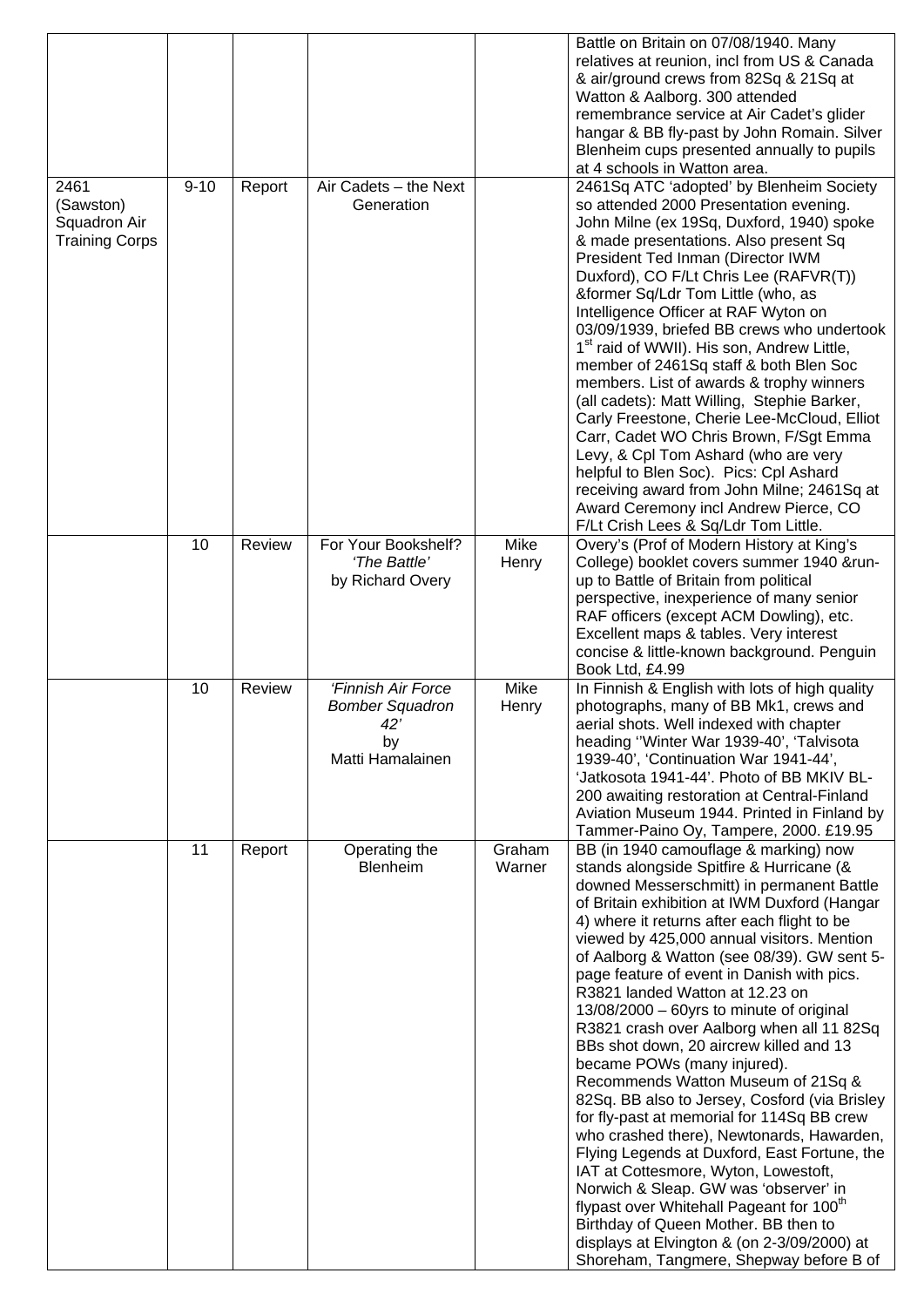|                                                          |    |        |             |                            | B Display at Duxford (with 21 Spitfires & 3<br>Hurricanes), Guernsey and Biggin Hill.<br>Busiest year yet. Thanks to Anna McDowell<br>for arranging, John Romain & crew (esp<br>Smudge, Colin & Barry). Support of Blen<br>Society vital & thanks to Andrew Pierce, Ron<br>Scott, Derek Baden, Mick Ford, Freddie<br>Brown, Kevin Rowley, Betty George & Liz<br>Pierce. BB no longer the 'forgotten bomber'!                                                                                                                                                                                                                                                                                                                                                                                                                                                                                                                                                                                                                                                    |
|----------------------------------------------------------|----|--------|-------------|----------------------------|-----------------------------------------------------------------------------------------------------------------------------------------------------------------------------------------------------------------------------------------------------------------------------------------------------------------------------------------------------------------------------------------------------------------------------------------------------------------------------------------------------------------------------------------------------------------------------------------------------------------------------------------------------------------------------------------------------------------------------------------------------------------------------------------------------------------------------------------------------------------------------------------------------------------------------------------------------------------------------------------------------------------------------------------------------------------|
|                                                          | 11 | Pic    |             |                            | Pic: leaflet advertising 'Veterans Advice Unit'                                                                                                                                                                                                                                                                                                                                                                                                                                                                                                                                                                                                                                                                                                                                                                                                                                                                                                                                                                                                                 |
| No 2 MT<br>Squadron                                      | 12 | Wanted | Can U Help? | <b>Cpl Matthew</b><br>Cole | Historian to No 2 MT Sq requests photos of<br>Squadrons being moved by No 2 MT Sq<br>during WWII. Contact at RAF Stafford, ST18<br>0AQ                                                                                                                                                                                                                                                                                                                                                                                                                                                                                                                                                                                                                                                                                                                                                                                                                                                                                                                          |
| <b>Sgt Maurice</b><br>German<br>(1282510)<br>14Sq, Egypt | 12 | Wanted |             | Ms<br>Christine<br>Dean    | In 05/1940 Christine's uncle Sgt Maurice<br>German flew in BB of 14Sq over Egypt with<br>Australian Sgt John Bossworth & Leslie<br>Farrow after Bosswoth's previous Obs KIA.<br>On (or about) 01/08/1942 Maurice was rear<br>gunner with P/O Ellis & Sgt Langmaid when<br>a/c shot & crew jumped. In 1945 P/O Ellis<br>told family that Maurice last to jump & foot<br>cut by door, taken with other crew to Fuka<br>hospital (where visitors denied). He may<br>then have been transferred to hospital ship<br>(later torpoeded) or PoW at Dulag Luft. Any<br>info please. Christine Hon. Keeper at<br>Museum in Otley.<br>GW: 01/08/1942, Z9614, 14Sq, shot down nr<br>Fuka. P/O A Ellis, Sgt H Langmaid & Sgt M<br>German injured & captured. Maurice<br>German believed lost when Italian ship<br>taking him to Europe was sunk                                                                                                                                                                                                                             |
| F/Sgt Simon J<br>Williams,<br>$21$ Sq                    | 12 | Wanted |             | Tony<br>Popham             | Tony's uncle, F/Sgt Simon Williams, 21Sq,<br>KIA 21/10/1941 over the sea. 'Bomber<br>Command Bombing Losses 1941' reports<br>F/Sgt Williams & one other killed but two<br>crew survived. Any further info welcome.<br>GW: 21/10/1941, V5580, 21Sq, FTR, struck<br>sea & ditched off Terschelling; F/Lt F Powles<br>DFC, Sgt J Life & F/Sgt S Williams KIA &<br>buried @ Sage.                                                                                                                                                                                                                                                                                                                                                                                                                                                                                                                                                                                                                                                                                   |
| 18 Squadron,<br>Malta                                    | 12 | Wanted |             | Sean<br>Morrison           | Information about 18Sq, Malta, 10/1941 to<br>01/1942. Recent underwater survey located<br>7 a/c, one a BB (Z7858-M). All crew survived<br>& Sean wants to trace Squadron members.<br>Aircrew: W/Cdr DC Smythe GM DSO, F/Lt<br>James (posted from 226Sq), F/Os Anthony<br>Selwyn Aldridge DFC, Jeffrey King DFC,<br>John Welch DFC, P/O Wyatt (PoW).<br>Sgts: Jack Harris Walker DFM, Jimmy<br>Davies, Roe, Fellick, Fields, Wilcox,<br>Davidson, Ferguson, Shute, Oxford,<br>Hamalin, Burke (PoW), Giles (PoW), Peters.<br>Posted from 139Sq: Sgts Hepworth, Lewis,<br>Urch<br>Posted from 21Sq: Sgts Fiddes (Can),<br>Herbert (AUST), McKee, Collier, Gould<br>Posted from 110Sq: Sgts JW Martin, LG<br>Girling<br>Posted from 114Sq: Sgt Turnbull<br>Ground crew:<br>F/Sgt Rayner & Sauli; Sgts Hardy & Harris;<br>Cpls Dicks, Turner, Fletcher, Taverner,<br>Watson & Hind; LAC Saunders; ACs Bird,<br>Skinner & White.<br>GW: 13/12/1941, Z7847, 18Sq, FTR. Shot<br>down by Me 109 during raid on Argostoli<br>harbour & ditched. Sgt F Jury, Sgt T Black & |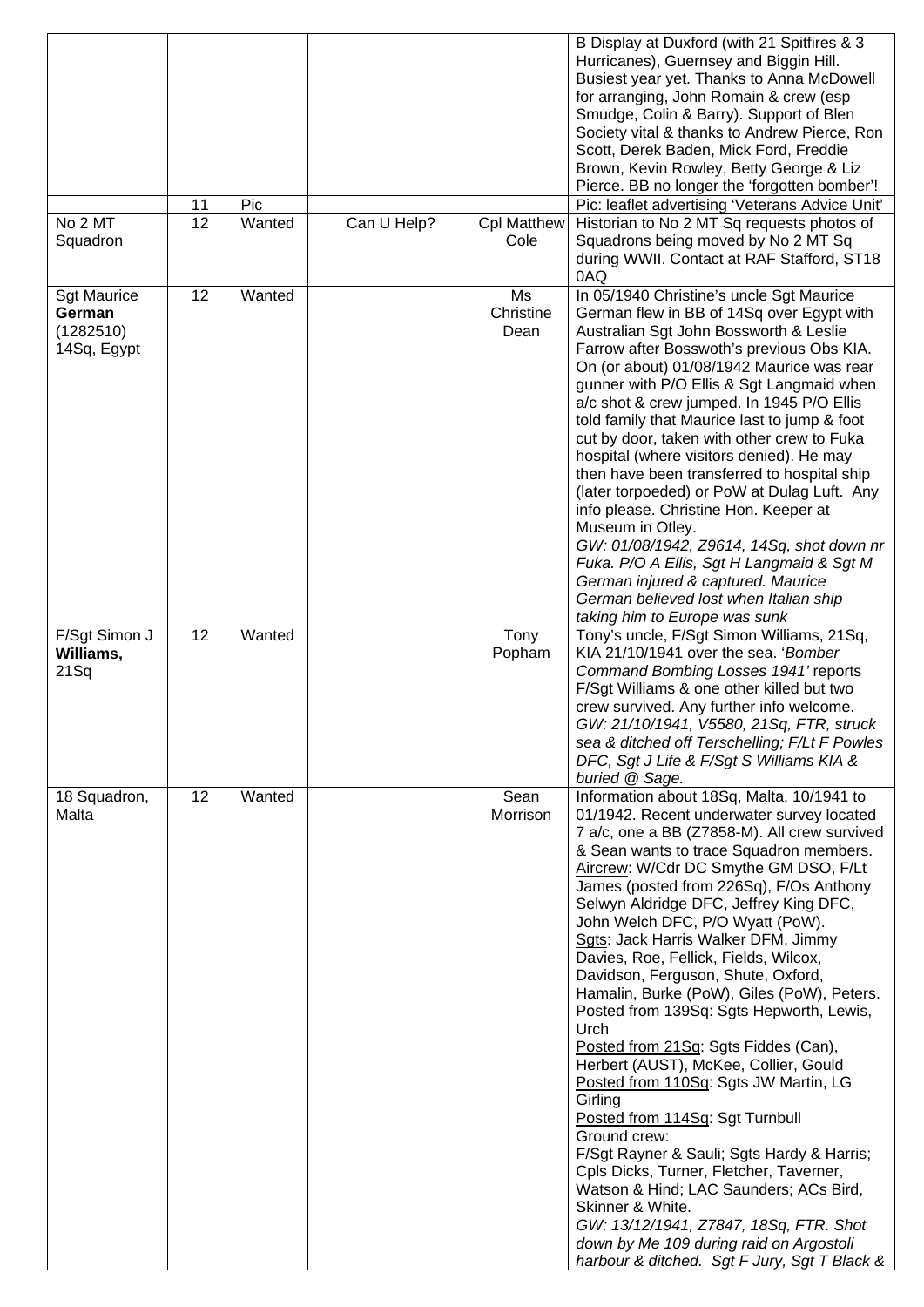|                            |                 |        |                  | Sgt D Mortimer rescued by fishermen.                                                                                                                                                                                                                                                                                                                                     |
|----------------------------|-----------------|--------|------------------|--------------------------------------------------------------------------------------------------------------------------------------------------------------------------------------------------------------------------------------------------------------------------------------------------------------------------------------------------------------------------|
| Sq/Ldr ASK<br><b>Scarf</b> | 12 <sup>2</sup> | Wanted | Dave<br>Taylor   | Two requests: a) Would like to hear/see<br>factual report whereby Sq/Ldr Scarf awarded<br>posthumous VC in FE.<br>b) Requests confirmation of Japanese report<br>that crippled BB flown into & destroyed<br>Japanese landing craft off Kota Bharu,<br>Malaya in early part of FE war by unnamed<br>pilot. Possibly 34Sq or 62Sq operating from<br>Tengah or Butterworth. |
| 30 Squadron                | 12              | Wanted | John F<br>Hamlin | Aviation historian & author writing history of<br>30Sq seeks material, especially anecdotal,<br>of experiences of air & ground crew when<br>30Sq in Iraq, Egypt, Greece & Crete, plus<br>any photos, for Air-Britain publication in<br>2001. (This was published in 2002 as 'Flat<br>Out: The Story of 30 Squadron Royal Air<br>Force')                                  |

| <b>Topic</b>                         | Page           | <b>Type</b> | <b>Title</b>                                                   | <b>Author</b>        | <b>Notes &amp; Search Words</b>                                                                                                                                                                                                                                                                                                                                                                         |
|--------------------------------------|----------------|-------------|----------------------------------------------------------------|----------------------|---------------------------------------------------------------------------------------------------------------------------------------------------------------------------------------------------------------------------------------------------------------------------------------------------------------------------------------------------------------------------------------------------------|
|                                      |                | Report      | Chairman's<br>Comments                                         | Andrew<br>Pierce     | 'Tommy' Broom spoke at the AGM in May.<br>Joint venture with Hurricane Society at<br>Shuttleworth. Liz Pierce editing next 2<br>issues of journal only; looking for new editor.<br>Successful trip to Denmark by BB & several<br>show, but some show organisers require<br>insurance now, which costly (£250-£400).<br>Last issue Mike Henry editing; thanks given.                                     |
| Hugh George &<br><b>Betty George</b> | 1              | Report      | Congratulations                                                | Mike<br>Henry        | Hugh & Betty's Diamond Anniversary on<br>25/05/1940. Celebrations delayed due to<br>Hugh's broken hip.                                                                                                                                                                                                                                                                                                  |
|                                      | $\overline{2}$ | Report      | <b>Annual General</b><br>Meeting<br>1 <sup>st</sup> April 2000 | <b>Mike</b><br>Henry | 50+ members attended AGM at Wyllyotts,<br>Potters Bar, incl 3 from Hurricane Soc.<br>Tommy Broom (navigator to Sir Ivor Broom)<br>talked about his long RAF career, exploits &<br>6-week escape via Europe & Spain. Wishes<br>to Evie Saunders for speedy recovery. MH<br>thanks committee for kind words & the<br>Diverse Images Blenheim presented; also<br>thanks Joan Scrivener at West 4 Printers. |
|                                      | $\overline{2}$ | Report      | Eating out at Potters<br>Bar                                   | Ron Hicks            | Impressions of his first Blen Soc AGM; 1/2hr<br>'business', rest 'social'. Learnt about role<br>RAF in 'Combined Operations'; RH laid<br>Summerfield Track for Royal Engineers in<br>Germany in 50s. Tom Broom interesting &<br>lived in Portishead (near RH).                                                                                                                                          |
|                                      | $2 - 3$        | Letter      | Excerpts from lan<br>Carter's Letter                           | lan Carter           | IC comments on his 2 <sup>nd</sup> AGM. Ian (35 yr old<br>Waterboard employee) aims to keep<br>memory of Blenheim people alive, esp<br>211Sq 'The Greyhounds'. Esp interest in<br>BBs in Western Desert, Greece & FE<br>Campaigns. Made very welcome by<br>everyone (incl Tom Broom & Sir Ivor<br>Broom). A day to remember.                                                                            |
|                                      | 3              |             | 211 Squadron's<br>L6670                                        | Mike Henry           | Sources of info/pic BB L6670:<br>'Bristol Blenheim' by Chas Bowyer p39. P75<br>& p78.<br>'Blenheim Squadrons of World War 2' by<br>Jon Lake, p40.<br>'Men behind the Medals' by A/Cdr Graham<br>Pitchfork, p86.<br>211Sq, 32Sq, Tatoi, Paramythia. To RHAF<br>01/04/1941.<br>Pic of L6670 landing at Tatoi after raid on                                                                                |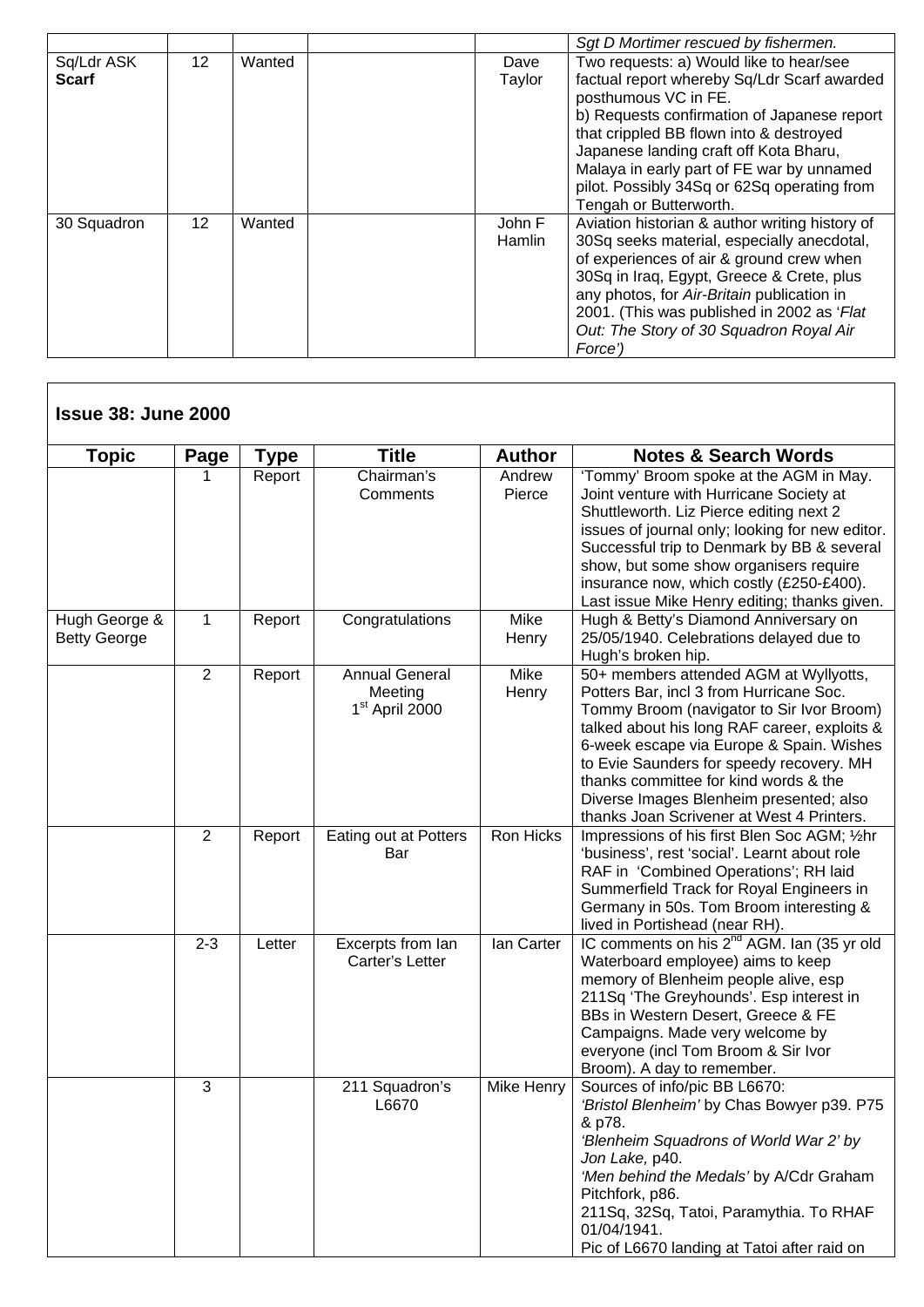|              |                |         |                                                               |                          | Italians in Albania.                                                                                                                                                                                                                                                                                                                                                                                                                                                                                                                                                                                                       |
|--------------|----------------|---------|---------------------------------------------------------------|--------------------------|----------------------------------------------------------------------------------------------------------------------------------------------------------------------------------------------------------------------------------------------------------------------------------------------------------------------------------------------------------------------------------------------------------------------------------------------------------------------------------------------------------------------------------------------------------------------------------------------------------------------------|
|              | 3              | Notice  | Diverse Images -<br>new release                               |                          | New releases: Blenheim MkI, Beaufighter<br>TFX, Hurricane Prototype, Mosquito NF XII,<br>Seafire FFR47, Sea Fury FBII & Spitfire Vc.<br>See www.diverse-images.com (pic of model<br>BB on stand)                                                                                                                                                                                                                                                                                                                                                                                                                           |
|              | 3              |         | 'Night Airwar' by<br>Theo Boiten                              | Mike Henry               | Editor comments that unable to review (as<br>requested) as can't afford to buy copy!                                                                                                                                                                                                                                                                                                                                                                                                                                                                                                                                       |
|              | $\overline{4}$ | Wanted  | Battle of Britain - a<br>plea for information                 | Thomas<br><b>Burrows</b> | New Junior Member told by farmer Mr Gibbs<br>of Rumbolds Farm, Plaistow, West Sussex<br>about Dornier DO17 coming down nearby at<br>Ebernoe, Petworth. 3 Crew buried at<br>Ebernoe churchyard until re-buried at<br>Luftwaffe cemetery. Who claimed the 'kill',<br>AA or RAF? Dornier's Unit? Exact crash<br>site?                                                                                                                                                                                                                                                                                                         |
|              | 4              |         | Weasenham Hall<br>Memories                                    | Mike<br>Henry            | Jim Moore sent 'Eastern Daily Press' article<br>(08/03/2000) about demolition of<br>Weasenham Hall, Norfolk. Editor reminisces<br>about being billeted there with 101Sq, West<br>Raynham, 01-06/1941 with 'Chesty'<br>Chesterman (WOp/AG), then later to 114Sq<br>with 'Bunny' Rogers (Obs). Mrs Coke<br>cooked game they shot on Earl of<br>Leicester's estate.                                                                                                                                                                                                                                                           |
|              | 4              |         | Junior Picture<br>Competition                                 |                          | Results of competition (see 37/02); 1st<br>Cadet White; 2 <sup>nd</sup> Elizabeth Carr (age 7, see<br>$37/06$ ; $3rd$ Danny Stevens (age 8). Pics of<br>photo & two drawing of Blenheim.                                                                                                                                                                                                                                                                                                                                                                                                                                   |
| 248 Squadron | 5              | Article | Tragedy in Southern<br>Norway $-$ an<br>interesting follow-up | Mr HL<br>Flower          | Reading 05/37 reminded Flower of time as<br>WOp/AG with 248Sq. He had flown with P/O<br>Warren several times; 04/09/1940 with<br>S/Ldr Streatfield on SAI patrol; 22/09/1940<br>with acting CO F/Lt Morewood. S/Ldr<br>Coates, who crashed with Warren, not in<br>248Sq long. 248Sq started as VR unit with<br>Coastal Command, then Fighter Command<br>in B of B. Then, based in Shetland, long-<br>range recce over Norwegian coast. Longest<br>flight was 7hrs in BB N6194 to Trondheim<br>from Sumburgh (Shetlands). Flower left<br>248Sq in 07/1941 then 9yrs as WOp ending<br>as Master Signaller in Berlin Airlift. |
|              | 5              |         | Nagasaki - John<br>Ford                                       |                          | Follow up visit to John Ford (see 11/37) by<br>Mike Ford's sister in Newfoundland. JF was<br>mechanic fitter on 36Sq (Torpedo Bomber)<br>until posted to Singapore to work on Vickers<br>Torpedo bombers & train as Gunner.<br>Became PoW & to Nagasaki were badly<br>treated. Left Nagasaki 3 weeks after bomb<br>exploded, taken to US hospital ship but, as<br>'colonial' refused recuperation camp in UK.<br>Instead spend Xmas 1945 at Regent Palace<br>Hotel, London (19/- per night!). Several<br>articles & TV about his experiences.                                                                              |
| 25 Squadron  | 5              | Wanted  | Information regarding<br>25 Squadron Crew                     | Geoff<br>Kennell         | Research for Shoreham Aircraft Museum on<br>BB MkI L1439 crash at Dartford, Kent, on<br>18/05/1939. Pilot Sgt John Granville Lingard<br>(565629) baled out; WOp/AG AC Frances<br>Roy Jones (813589) killed. JG Lingard<br>joined 25Sq 10-11/1937 & 219Sq on<br>24/10/1940. Retired as W/Cdr Lingard on<br>31/03/1958. Does anyone know of him or<br>his family?<br>GW: 18/05/1939, L1439, 25Sq. Control lost<br>in cloud @ night & a/c crashed nr Dartford.<br>Sgt J Lingard baled out; AC2 F Jones killed.                                                                                                                |
|              | 5              | Wanted  | RAF Aldergrove                                                | Tom                      | TD researching for book on RAF Aldergrove                                                                                                                                                                                                                                                                                                                                                                                                                                                                                                                                                                                  |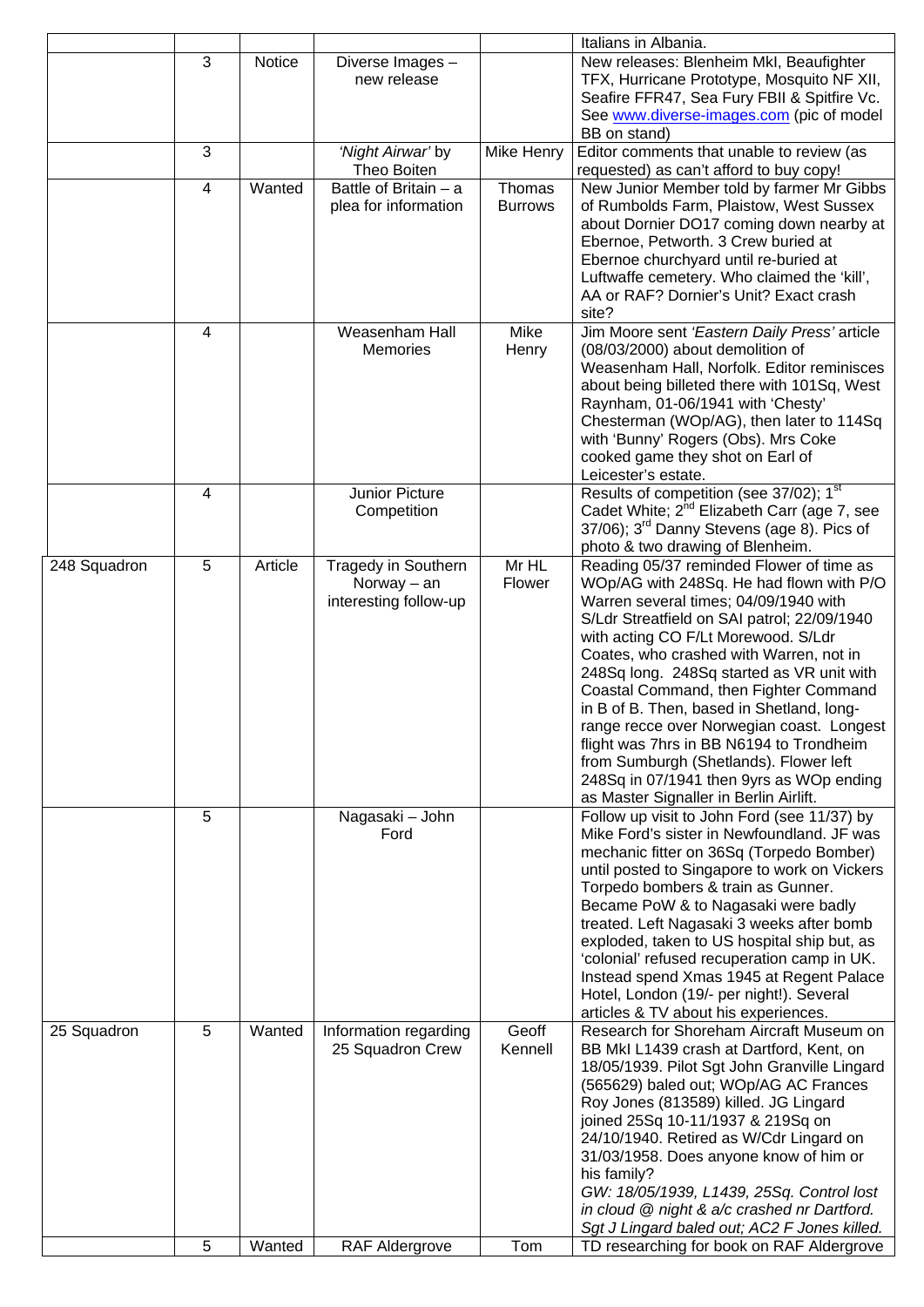|         |             | 1939/45 - Help!                                                                                                  | Docherty                  | & requests any info or loan photos, logbook<br>entries, etc. Contact details provided.                                                                                                                                                                                                                                                                                                                                                                                                                                                                                                                                                                                                                                                                                                                                                                                                                                                                                                                                                                                                                                                                                                                                                                                                                                                |
|---------|-------------|------------------------------------------------------------------------------------------------------------------|---------------------------|---------------------------------------------------------------------------------------------------------------------------------------------------------------------------------------------------------------------------------------------------------------------------------------------------------------------------------------------------------------------------------------------------------------------------------------------------------------------------------------------------------------------------------------------------------------------------------------------------------------------------------------------------------------------------------------------------------------------------------------------------------------------------------------------------------------------------------------------------------------------------------------------------------------------------------------------------------------------------------------------------------------------------------------------------------------------------------------------------------------------------------------------------------------------------------------------------------------------------------------------------------------------------------------------------------------------------------------|
| 5       | Pic         |                                                                                                                  |                           | Cartoon from 'AGA Turret'                                                                                                                                                                                                                                                                                                                                                                                                                                                                                                                                                                                                                                                                                                                                                                                                                                                                                                                                                                                                                                                                                                                                                                                                                                                                                                             |
| $6 - 7$ | <b>Pics</b> | The Blenheim<br>Society's 1999<br>Season                                                                         |                           | Five photos by Andrew Pierce: North Weald<br>05/1999; Rougham 08/1999; North Weald<br>09/1999: Duxford marquee 05/1999; Fred,                                                                                                                                                                                                                                                                                                                                                                                                                                                                                                                                                                                                                                                                                                                                                                                                                                                                                                                                                                                                                                                                                                                                                                                                         |
| 8       |             | Great Massingham's<br>New Sign                                                                                   | <b>Sister</b><br>Laurence | Mick & Derek at Duxford 10/1999.<br>Sister Laurence of Little Massingham known<br>for research into squadrons & personnel at<br>Great Massingham during WWII, including a<br>Roll of Honour. With closure of their retreat<br>in 08/2000 this will be available from<br>Massingham Village Store or Massingham<br>History Society (address given, chairman is<br>Anthony Robinson) who will also have the<br>exhibition (portable) & records of RAF<br>Squadrons based there. On 15/08/2000<br>Millennium Fete opened by Kenneth<br>Wolstenholm (ex 107Sq pilot whose<br>Navigator buried at Little Massingham). Pic<br>of new village sign depicting Ockley's<br>(midnight) Baker - with pies ready for crews<br>returning from night-time ops. On<br>18/06/2000 Sister Laurence representing<br>Massingham Squadron at dedication to<br>West Raynham crew of 114Sq which<br>crashed at Brisley 10/06/1942. Sir Ivor<br>Broom also attending. Editors reply included<br>& Sister's new address in Rickmansworth.<br>Also wording on village plaque mentions<br>Blenheims.<br>GW: 08-09/06/1942, V5455, 114Sq, FTR.<br>Took off for intruder op, reported engine<br>trouble, jettisoned bombs, attempted return<br>to base, crashed 1hr later @ Brisley &<br>destroyed by fire. P/O J Graham, Sgt M<br>Beaufoy & Sgt L Harrowell KIA. |
| 8       |             | No 2 Group Reforms                                                                                               | '101<br>Squadron<br>News' | Reorganisation of RAF Strike Command.<br>101Sq in No 2 Group 07/1936-07/1941 with<br>Overstrands, Blenheims & Wellingtons.<br>101Sq first op unit at Brize Norton<br>(09/1939). 101Sq also with No 3 Group<br>(Wellingtons); No 1 Group 1942 - 1992<br>(Lancasters, Lincolns, Canberras, Vulcans<br>& VC10s) then in reformed No 38 Group<br>until it disbanded & now rejoined No 2<br>Group.                                                                                                                                                                                                                                                                                                                                                                                                                                                                                                                                                                                                                                                                                                                                                                                                                                                                                                                                         |
| 8       | Wanted      | Request for<br><b>Information re Crews</b><br>of Two Blenheims<br>which Crashed on<br>the Island of<br>Rozenburg | John Prooi                | On 28/08/1941 2 BBs crashed on Island of<br>Rozenburg & following crew died: 88Sq in<br>BB L9379 P/O TG Edwards, P/O FA<br>Letchford & Sgt F Tweedale. 21Sq in BB<br>Z7435 Sgt K Hayes, Sgt AAC Shaddick &<br>Sgt RFF Brain. All buried in general<br>cemetery at Hook of Holland. Mr J Prooi of<br>Rozenburg would be grateful for photo of<br>any of these crew members.<br>GW: in addition to above on 28/08/1941<br>V6436 21Sq shot down by flak while<br>attacking docks; P/O F Orme RCAF, P/O S<br>Gunnis & P/O A Collins KIA. Also Z7447<br>21Sq shot down by flak attacking docks &<br>crashed into sea. S/Ldr R Shuttleworth,<br>F/Sgt D Mackan & Sgt G Britain (aged 20)<br>KIA. All crews buried Hook of Holland<br>cemetery except Richard Shuttleworth (age<br>21) who died injuries in Amsterdam<br>Hospital.                                                                                                                                                                                                                                                                                                                                                                                                                                                                                                           |
| 9       |             | The Time when<br>Operational                                                                                     | Mike<br>Henry             | Flying cancelled for 110Sq & 107Sq at<br>Wattisham. On 29/10/1940 Dorniers                                                                                                                                                                                                                                                                                                                                                                                                                                                                                                                                                                                                                                                                                                                                                                                                                                                                                                                                                                                                                                                                                                                                                                                                                                                            |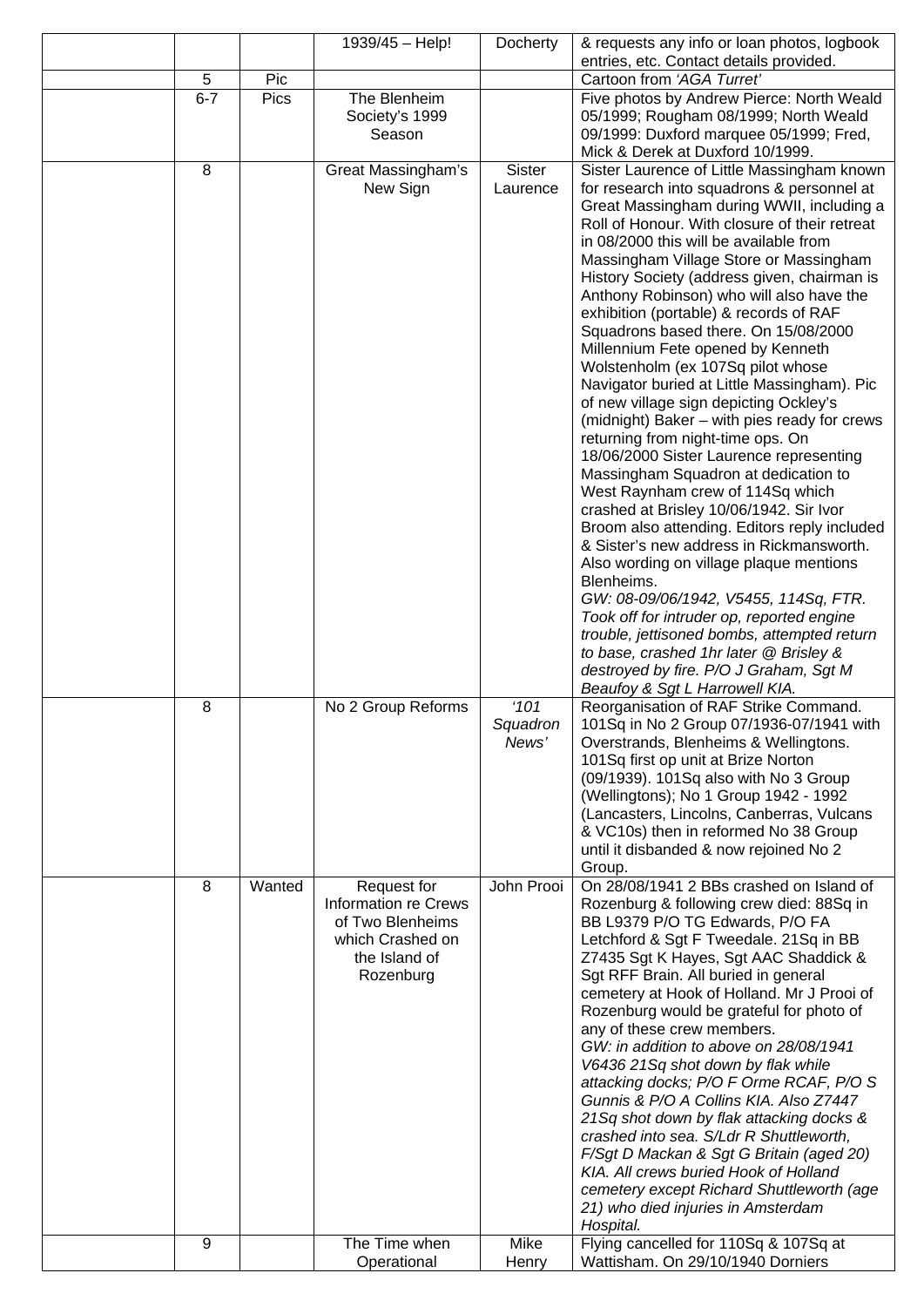|                           |    |         | <b>Blenheims</b> were<br>Grounded                                   |                             | attacked dropping SD2 anti-personnel<br>bombs ('Butterfly Bombs'); as low-flying<br>attack, many didn't explode & littered<br>airfield. All ranks given bundle sticks,<br>paraded 'line abreast' & moved across<br>grass airfield putting stick near any SD2s.<br>Armourers later placed SD2s in van to<br>dispose of; 2 lost their lives. Similar @<br>Ipswich 28/10/1940 & policemen killed; Lt<br>Taylor & Sgt Cann dealt with them with Sgt<br>awarded George Medal. Pic: line of crew<br>ready for 'sweep'.                                                                                                                                                                                               |
|---------------------------|----|---------|---------------------------------------------------------------------|-----------------------------|----------------------------------------------------------------------------------------------------------------------------------------------------------------------------------------------------------------------------------------------------------------------------------------------------------------------------------------------------------------------------------------------------------------------------------------------------------------------------------------------------------------------------------------------------------------------------------------------------------------------------------------------------------------------------------------------------------------|
|                           | 9  | Event   | La Coupole and 60 <sup>th</sup><br>Anniversary of<br><b>Dunkirk</b> |                             | La Coupole on hillside outside Saint-Omer<br>at Helfaut-Wizernes, huge underground built<br>10/1943 by Todt Organisation to launch V2<br>rockets on London. Huge concrete dome<br>with 7km tunnels in which 500 Soviet<br>prisoners 'disappeared'. La Coupole now a<br>museum open for visitors. Detail given of<br>opening times & ticket prices, etc.                                                                                                                                                                                                                                                                                                                                                        |
|                           | 9  | Event   | Airport Diamond<br>Jubilee                                          | 'Eastern<br>Daily<br>Press' | Jim Moore sent clipping: Norwich Airport<br>(formerly Horsham St Faith) celebrates 60<br>year of flight with two-day air-show (05-<br>06/08/2000), including 'our' Blenheim.<br>Details of tickets, etc.                                                                                                                                                                                                                                                                                                                                                                                                                                                                                                       |
|                           | 10 | Wanted  | George Checketts'<br>Long Blenheim<br>Career                        |                             | G Checkett joined war day it broke out,<br>trained as WOp at Yatesbury & gunner at<br>Jurby & Squires Gate. Posted 13 OTU,<br>Bicester. First crew Sgt Frank Barker & Sgt<br>Bob Hay & together to 1944 flying BBs.<br>Posted Thorney Island & flew non-stop to<br>Malta & on to Abu Suir, ME Command.<br>211Sq in Greece where most BBs lost, then<br>113Sq with ops to Benghazi, Tobruk, Derna<br>& Sidi Barrani. Norman Lee, who wrote<br>about Checketts, is gathering items to<br>present to George. Blen Soc giving pic from<br>Duxford of 'Blenheim Boys'. Any item for<br>George to Norman (contact details given).<br>Pic: Norman Lees with framed pic of BB for<br>George.                           |
|                           | 10 | Review  | Sir Hughie Edwards.<br>$VC - his biography$                         | Mike<br>Henry               | 'Hughie Edwards VC: The Fortunate<br>Airman' by Arthur Hoyle. Family migrated<br>from Wales to Australia in 1909, Hughie<br>joined RAAF in 07/1935 flying de Havilland<br>Moths then Westland Wapiti before<br>transferring to RAF. Posted to Ternhill, then<br>Abingdon, HQ 2 Group in 1936 15Sq<br>(Hawker Hinds) then 90Sq Bicester with<br>Hinds then Blenheims. First op 139Sq on<br>26/02/1941 'Circus' over Calais. Lead<br>105Sq in attack on Bremen<br>recommended to read the book!                                                                                                                                                                                                                  |
| P/O RE<br><b>Smaridge</b> | 11 | Article | Missing Off Malta<br>and it's Roll of<br>Honour                     | Mark<br><b>Bailey</b>       | Mark compiling biographies for local<br>heritage trust of 56 WWI & 15 WWII names<br>on War Memorial at Bovey Tracey, Devon.<br>One is P/O RE Smaridge, RAF 1942. This is<br>P/O Richard Eric Smaridge (East Street,<br>Bovey Tracey) WOp/AG KIA 06/02/1942<br>when 21Sq BB Z7304 shot down near Filfia,<br>uninhabited island off Malta. Smaridge not<br>on Siege roll. CWGC lists him as 88Sq &<br>commemorated on Malta Air Force<br>Memorial. Tony Spooner's book 'Faith,<br>Hope and Malta GC' quotes from 21Sq pilot<br>P/O Jack Booth's diary. Mark traced Booth<br>via George Cross Island Assn, but he's no<br>memory of Smaridge. More info from ex-<br>Wellington pilot: four 21Sq BBs left Luqa for |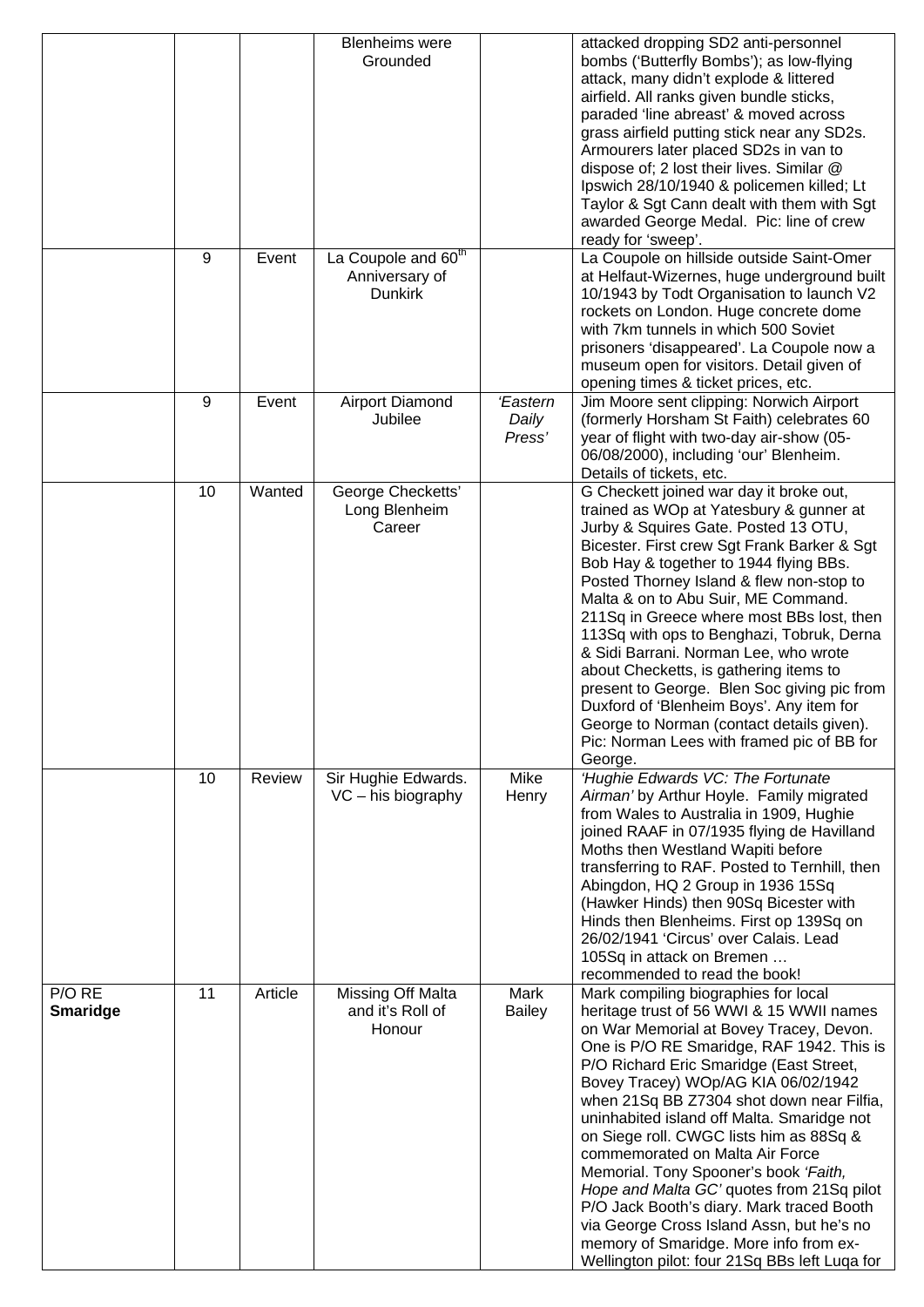|                                |    |              |                                                                               |                  | Buayrat al Hasun, Libya on 06/02/1942.                                                                                                                                                                                                                                                                                                                                                                                                                                                                                                                                                                                                                                                                                                                                                                                                                                                                                                                                                                                                                                                                                                                                                                                                                                                                              |
|--------------------------------|----|--------------|-------------------------------------------------------------------------------|------------------|---------------------------------------------------------------------------------------------------------------------------------------------------------------------------------------------------------------------------------------------------------------------------------------------------------------------------------------------------------------------------------------------------------------------------------------------------------------------------------------------------------------------------------------------------------------------------------------------------------------------------------------------------------------------------------------------------------------------------------------------------------------------------------------------------------------------------------------------------------------------------------------------------------------------------------------------------------------------------------------------------------------------------------------------------------------------------------------------------------------------------------------------------------------------------------------------------------------------------------------------------------------------------------------------------------------------|
|                                |    |              |                                                                               |                  | Z7308, Z9725 & Z9822 piloted by S/Ldr<br>Russell Stewart, F/Sgt Gordon Cameron<br>(both RNZAF) & P/O Jim Grieve completed<br>op and are only 3 names on Seige roll of<br>honour for 06/02/1942. Bodies of Z9725<br>Obs (Sgt Ronald Fletcher) & WOp/AG (Sgt<br>George Hancock) & Z9822 WOp/AG (Sgt<br>Ronald Hall) recovered from sea. These<br>21Sq NCOs recorded in 'Malta: Blitzed But<br>Not Beaten' as buried on Malta. Three crew,<br>incl Eric Smaridge, remain<br>unidentified/unrecorded, but he was<br>probably S/Ldr Stewart's WOp/AG. Eric<br>joined RAF 05/1939 & commissioned<br>01/1942. Any info/sources to identify full<br>crew list welcome. Contact details given.<br>GW: p521. All 21Sq BBs shot down by Me<br>109s off Filfia island returning from raid on<br>06/02/1942: BB Z7308;pilot S/Ldr R Stewart<br>(RNZAF), Obs P/O D Morris & WOp/Ag R<br>Smaridge (on Malta war memorial).<br>BB Z9822; pilot P/O J Grieve, Obs P/O C<br>Rowley, WOp/AG Sgt R Hall (on Malta<br>Memorial). BB Z9725; pilot F/Sgt G<br>Cameron (RNZAF), Obs Sgt R Fletcher,<br>WOp/AG Sgt G Hancock (buried in Malta).                                                                                                                                                                                              |
| F/Lt Moody,<br>acting CO, 84Sq | 11 | Wanted       | Monastir Gap/Florina<br>Area, Greece, 1941                                    | lan Carter       | Requests info on squadrons (other the<br>112Sq) attacking advancing German troops<br>in Monastir Gap/Florina, north Greece, 08-<br>15/04/1941. Also about F/Lt Moody, acting<br>CO 84Sq, leading 3 BBs in attack near<br>Koritza, late 1940.                                                                                                                                                                                                                                                                                                                                                                                                                                                                                                                                                                                                                                                                                                                                                                                                                                                                                                                                                                                                                                                                        |
|                                | 11 | <b>Obits</b> | We still see their<br>faces and hear their<br>$voices - to absent$<br>friends | Editor           | Recent death of Society members: John<br>Dear (died 15/02/2000); Mr FC Mitchener<br>from Arlsey; Don Anderson (see desert pic<br>in 07/26); S/Ldr LA Stephens (died<br>27/02/2000); G/Cpt Hugh Lynch-Blosse<br>(02/2000 - author of 'Wings and other<br>things'. Pub 1990)                                                                                                                                                                                                                                                                                                                                                                                                                                                                                                                                                                                                                                                                                                                                                                                                                                                                                                                                                                                                                                          |
|                                | 12 | Report       | Operating the<br>Blenheim                                                     | Graham<br>Warner | 2000 is 60 <sup>th</sup> anniversary of fateful year when<br>BB squadrons forefront of fight for survival.<br>20/01/2000: Duxford reception with TV etc &<br>BB in Grp2 1940 camouflage, R3821, 82Sq<br>(UX-N). Don McFarlane DFM & Frank<br>Harbord attended, Bill McGrath invited (all<br>ex-82Sq). Vickers VGO replaced twin<br>Brownings. Blenheim team: 'Smudge'<br>Smith, Colin Swann, Barry Wright, James<br>Gilmour & Ian Arnold undertook winter<br>maintenance for Annual Inspection & Permit<br>to Fly under John Romain's supervision.<br>This, plus work on propellers (CAA Notice<br>75), new exhaust valves, cylinder barrel<br>Cermi Chromed, new intercom, etc all cost<br>£1,000s. Original volunteers now busy<br>working for ARCo. Mentions B of B displays:<br>IWM (Duxford) with BB giving 10 displays<br>over a w/e; 604Sq reunion @ Northolt<br>(01/2000); Middle Wallop (03/2000); Aalborg<br>(04-07/05/2000) to celebrate Danes<br>Liberation Day when escorted by 2 Danish<br>Air Force F-16s. Flypast Vadum Cemetery<br>where 20 82Sq aircrew buried after 11 BB<br>shot down on 13/08/1940. A Pembroke flew<br>ex 82Sq McFarlane & Harbord who granted<br>'Freedom of Aalborg' & R3821 clock brought<br>back to Watton Museum. £10,000 from<br>1999 Draw. Importance of Blen Soc fund- |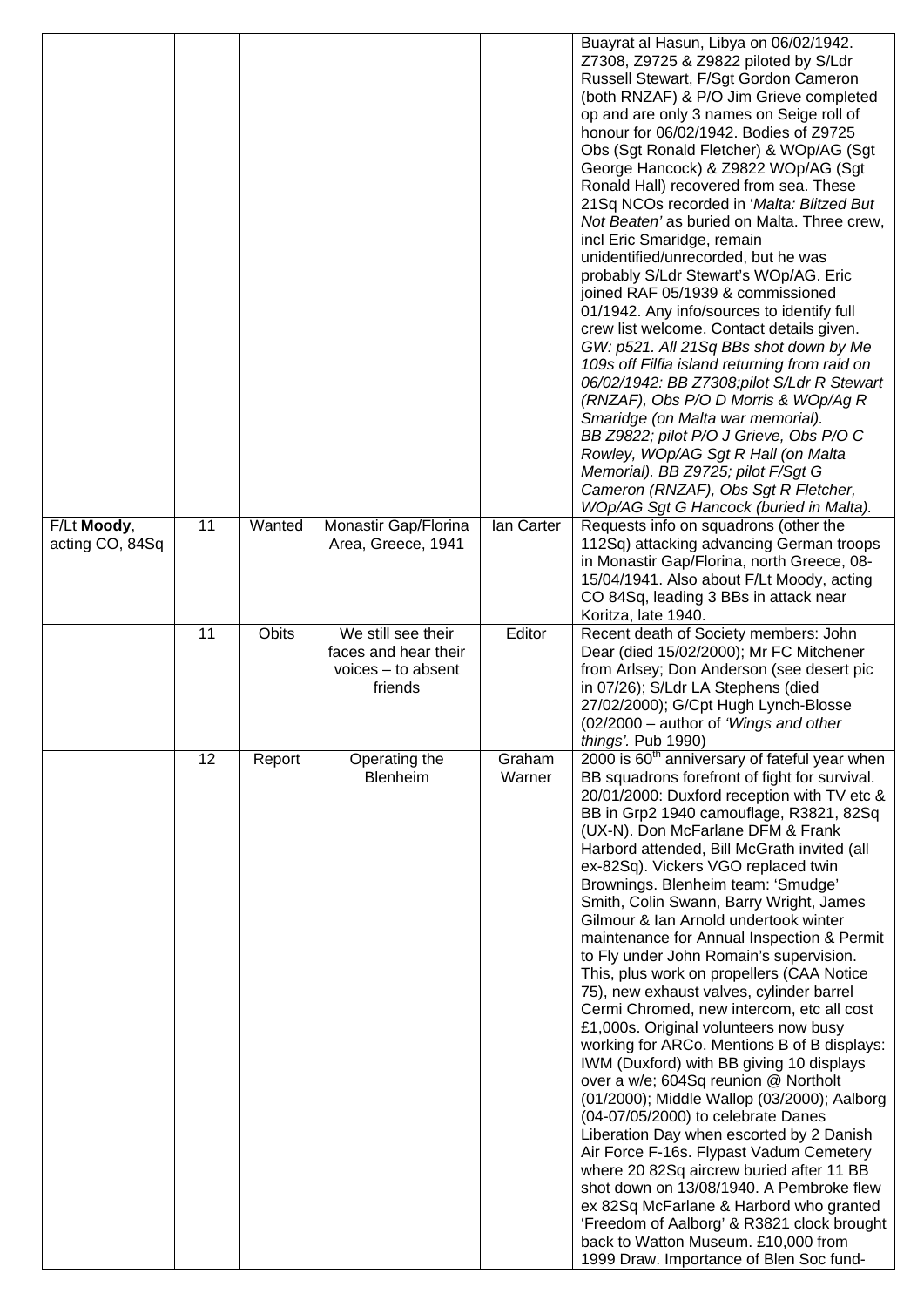|    |        |                                    |           | raising to keep BB flying, esp with<br>increasing insurance costs. Thanks to Derek<br>Baden, Andrew Pierce, Ron Scott & rest of<br>committee.                                                                                                                                                             |
|----|--------|------------------------------------|-----------|-----------------------------------------------------------------------------------------------------------------------------------------------------------------------------------------------------------------------------------------------------------------------------------------------------------|
| 12 | Report | From the Treasurer's<br>Pen        | Ron Scott | Encouraging members to sell enclosed<br>'Draw 2000' tickets. Promotes Battle of<br>Britain Airshow, Duxford, 9-10/09/2000<br>where Soc subsidising marquee & private<br>enclosure for members. Hurricane & Spitfire<br>Socs & FAA Assn also invited. Send in<br>order form as numbers limited to 150/day. |
| 12 |        | Two airman chatting<br>in the Park |           | Joke??                                                                                                                                                                                                                                                                                                    |

Г

| <b>Topic</b>                   | <b>Page</b>    | Type   | <b>Title</b>                                 | <b>Author</b>    | <b>Notes &amp; Search Words</b>                                                                                                                                                                                                                                                                                                                                                                                                      |
|--------------------------------|----------------|--------|----------------------------------------------|------------------|--------------------------------------------------------------------------------------------------------------------------------------------------------------------------------------------------------------------------------------------------------------------------------------------------------------------------------------------------------------------------------------------------------------------------------------|
|                                | 1              | Report | Chairman's<br>Comments                       | Andrew<br>Pierce | Hon Sec Betty George has moved to<br>Wales. Ron Scott to deal with finances.<br>1999 Draw raised £10,000 for Blenheim<br>Appeal. BB now painted in 82Sq colours.<br>'Battle of France' event @ Shuttleworth<br>Collection, Old Warden on 07/05/2000. Sir<br>Ivor Broom correct to say Society going<br>through change.                                                                                                               |
|                                | 1              | Pic    |                                              |                  | Ron Scott presenting 'Smudge' Smith<br>£10,000 cheque for ARC                                                                                                                                                                                                                                                                                                                                                                        |
|                                | 2              | Report | From the Treasurer's<br>Pen                  | Ron Scott        | Mail Orders: £800 worth received to date!<br>2000 Subs & Donations: Reminder subs<br>due each 1 <sup>st</sup> Jan.<br>Events 2000: Hope to have Blen Soc stall<br>@ all Duxford events &, on 09-10/09/2000,<br>Marquee with Hawker Hurricane Soc (&<br>maybe Spitfire Soc & FAAA) in Sept.<br>Events planned @ Rougham, Shoreham,<br>Cosford, Watton, Swanton Morley, Old<br>Warden, Fly-in @ North Weald, Blenheim<br>Day & ATC day |
|                                | $\overline{2}$ |        | Junior Picture<br><b>Competition Winners</b> |                  | 1 <sup>st</sup> : Cadet White 114Sq ATC won<br>Chipmunk flight.<br>2 <sup>nd</sup> : Elizabeth Carr, 7yrs, Benfleet, Essex.<br>3rd: Danny Stevens, 8yrs, Chelmsford.<br>2 <sup>nd</sup> & 3 <sup>rd</sup> received video of Blenheim.                                                                                                                                                                                                |
|                                | $\overline{2}$ |        | Junior membership                            | <b>Mick Ford</b> | Encouraging junior members to get<br>involved.                                                                                                                                                                                                                                                                                                                                                                                       |
|                                | 2              | Report | Resurrection of 2<br>Group                   | Mike<br>Henry    | 2 Group Officers Luncheon Club letter<br>states RAF Strike Command reshuffle puts<br>2 Group in front-line ops & air-to-air<br>refuelling                                                                                                                                                                                                                                                                                            |
| Sgt F<br>Gunning,<br>Obs, XVSq | 2              | Wanted | XV Squadron 1940 -<br>Request                | Thomas<br>Payne  | T Payne (ex-XVSq) requests info ref<br>cousin, Sgt Gunning (Obs). Shot down<br>12/06/1940; buried Dieppe with pilot P/O<br>Takedali.<br>GW: R3747, 15Sq, FTR sortie Le Bourget<br>shot down Malleville; P/O A Takideli, Sgt F<br>Gunning & Sgt D Peuleve KIA                                                                                                                                                                         |
|                                | 2              |        | Info re RAF<br>Deceased from<br>Internet     | Mike<br>Henry    | After 58yrs MH contacted Ron Scholefield<br>(both in Malta 1941 & to UK in HMS<br>Kenya). Ron's a/c collided with W/Cdr<br>Scivier's a/c over Homs. Ron's son (retired<br>W/Cdr) found details of W/Cdr Donald<br>William Scivier AFC (43073 pilot 105Sq,<br>died 22/09/1941, Tripoli War Cemetery) on<br>CWGC website & suggests use of internet<br>to those with PC.                                                               |
|                                | $\overline{2}$ | Wanted | Wartime                                      |                  | Request for into from Mr Carlos Joaquim                                                                                                                                                                                                                                                                                                                                                                                              |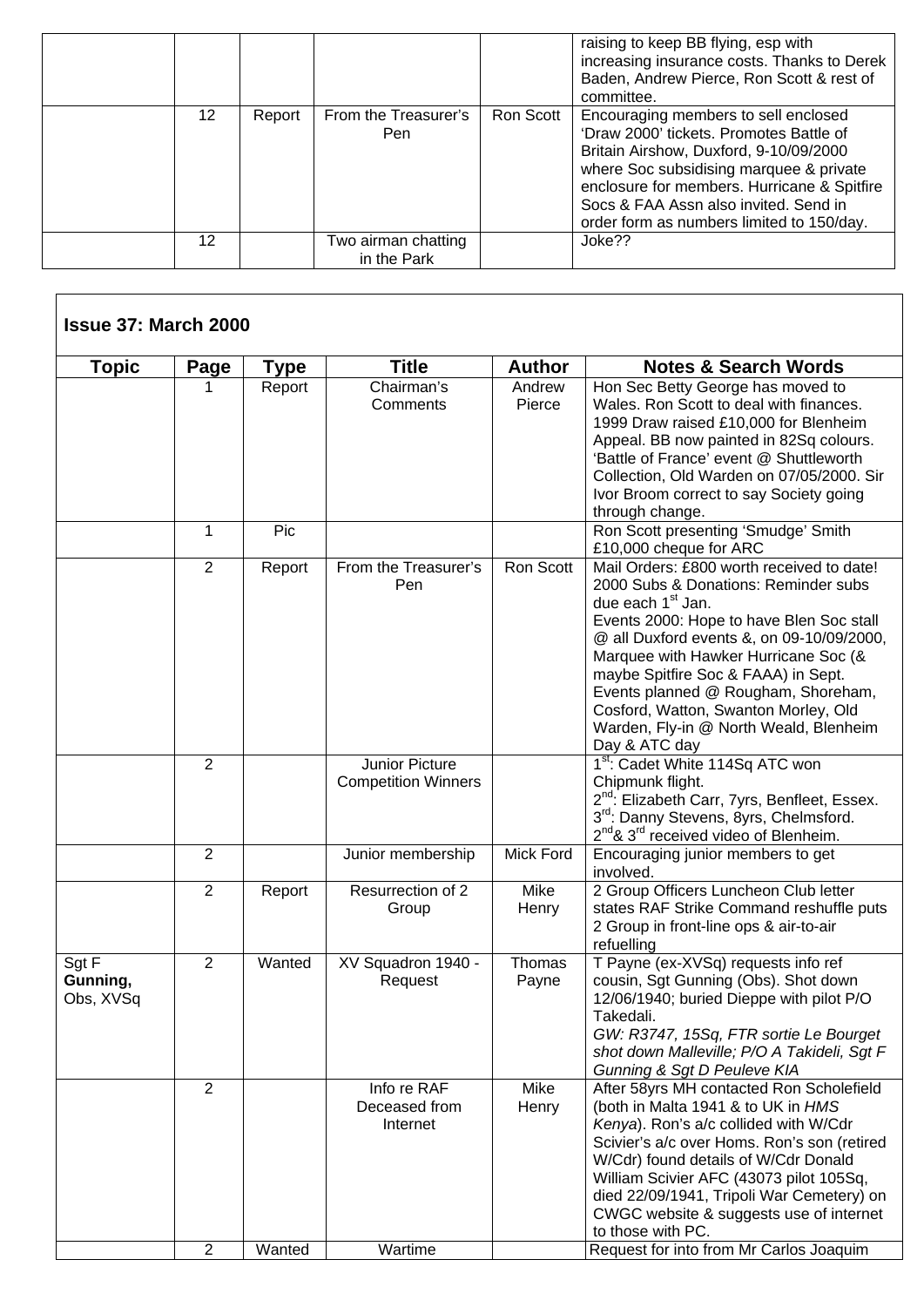|                               | 3                       | Wanted   | Landings/Crashes in<br>Portugal<br><b>Blenheims at West</b><br>Raynham | $\overline{\text{Col}}$ in J<br>Church | Guerreiro via Tommy Thompson. Carlos<br>writing back about crews who<br>landed/crashed in Portugal in WWII. BB<br>crews on way to Malta/ME likely candidates.<br>Contact details.<br>Colin, of Great Massingham, researching<br>BB bombers at RAF West Raynham in<br>WWII & requests info about 85Sq & 101Sq<br>BB crews based there. Editor believes<br>114Sq & 614Sq flew BBs from WR, not<br>85Sq. Suggests booklet by W/Cdr WJ<br>Taylor 'Raynham Reflections' as source of<br>info. Contact detail.                                                                                                                                                                                                                                                                                                                                                                                                                                    |
|-------------------------------|-------------------------|----------|------------------------------------------------------------------------|----------------------------------------|---------------------------------------------------------------------------------------------------------------------------------------------------------------------------------------------------------------------------------------------------------------------------------------------------------------------------------------------------------------------------------------------------------------------------------------------------------------------------------------------------------------------------------------------------------------------------------------------------------------------------------------------------------------------------------------------------------------------------------------------------------------------------------------------------------------------------------------------------------------------------------------------------------------------------------------------|
|                               | 3                       |          | Loss of three sons<br>out of four                                      |                                        | Re: 35/07. Prof David Gunby contacted Ed.<br>P/O WG Edwards was a WOp/AG not Obs<br>as stated. Daily Mirror pic showed both<br>William & brother P/O Leslie Edwards<br>wearing Obs Brevets. Editor apologies any<br>distress.                                                                                                                                                                                                                                                                                                                                                                                                                                                                                                                                                                                                                                                                                                               |
|                               | $3 - 4$                 |          | A Wartime Episode<br>over Holland                                      | Albertus H<br>Klein                    | Albertus, age 13, lived 31/2 miles west of<br>Soesterberg aerodrome, Holland. Night<br>arrival of German forces 10/05/1940.<br>Single engine fighters firing tracer; lots of<br>Dutch AA, huge cloud of smoke, then<br>silence. His father commander in army<br>reserve at Zeist was away 10 days. Rest of<br>family to factory @ Utrecht (not Haarlem as<br>planned). Watched German Heinkel 111,<br>Junker 52 transporters & Messerschmitt<br>109s from roof. Suddenly, from roof, they<br>saw a/c with red, white & blue roundels -<br>English had come to save us! This fighting<br>a Heinkel (which shot down by Danish AA).<br>This air battle in Peter Townsend's 'Dual of<br>Eagles'. A/c was BB flown by F/O Norman<br>Hayes to Rotterdam, attacking Waalhaven<br>aerodrome. Lost on way home &<br>disappeared in cloud. Albertus exchanged<br>letters with Peter Townsend & Douglas<br>Bader in 1974. (sent in by Janet Davidson) |
|                               | 4                       |          | Journal Editorship                                                     | Mike<br>Henry                          | For personal reasons Mike announces his<br>retirement from being editor                                                                                                                                                                                                                                                                                                                                                                                                                                                                                                                                                                                                                                                                                                                                                                                                                                                                     |
|                               | $\overline{\mathbf{4}}$ |          | Tragedy in Southern<br>Norway                                          |                                        | Jan Erik Thorbjornsen wrote in Anglo-Norse<br>Society that near Mandal (S tip of Norway)<br>in Agder hills RAF BB (Z5956) crashed into<br>granite block 09/02/1941, a dark misty day.<br>248Sq names on isolated granite: S/Ldr<br>JJE Coates, 37157 (pilot, 27yrs); P/O DAP<br>Warren, 78259 (Obs, 24yrs); Sgt Angus<br>Douglas, 974493 (WOp/AG, 23yrs). Buried<br>in Mandal Cemetery with other who lost<br>lives in area. (Sent in by Jim Moore).<br>GW: 08/02/1941, Z5956, 248Sq. FTR shot<br>down nr Mandal, Norway. S/Ldr J Coates,<br>P/O D Warren & Sgt A Douglas KIA.<br>Buried.                                                                                                                                                                                                                                                                                                                                                   |
| James<br>Waters,<br>Obs, 21Sq | $4 - 5$                 | Research | The Ardennes Re-<br>visited                                            | J Bartlet                              | <b>Blen Soc member David Waters</b><br>researching James Waters, Obs, 21Sq,<br>cashed 06/1940 & buried with crew @<br>Boullion, France. David send J Bartlet pic of<br>these 3 BB crew graves in 09/1998. James'<br>pilot, Sgt John Outhwaite, had been shot<br>down 14/05/1940 near Charleville-<br>Mezierres on return from bombing Panzers<br>near Sedan. J Bartlet was his WOp/AG &<br>decided to find exact site of crash; JB to<br>hospital with bullet wounds & didn't see his<br>crew again. Air Ministry shows crash at<br>Attigny, JB thought this wrong as saw 'Ville                                                                                                                                                                                                                                                                                                                                                            |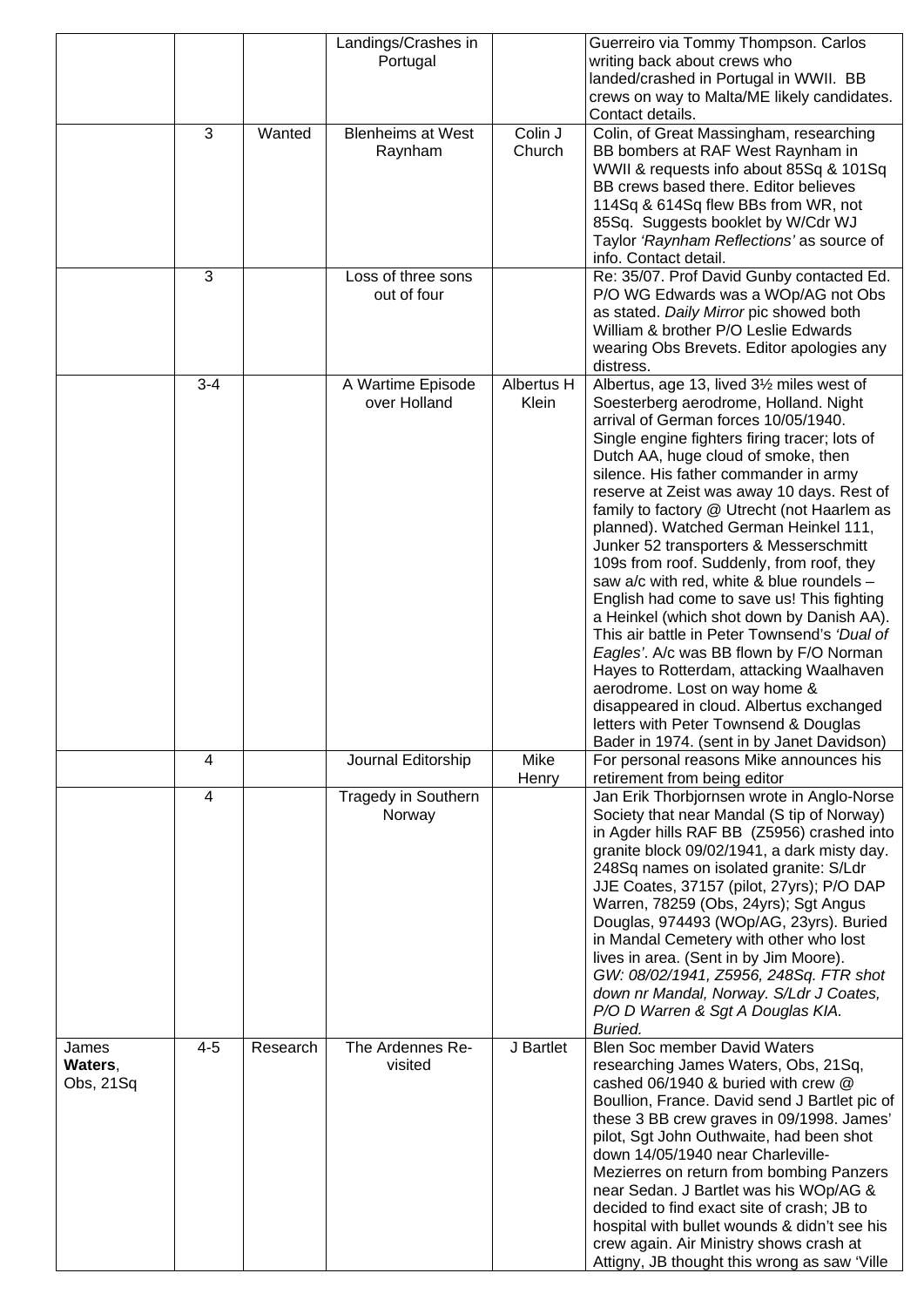| Villaine' from ambulance. Maybe was<br>'Aubigny' which on course to Watton. JB<br>sent letter to Ardennes newspaper (address<br>from French Embassy) in $01/1999 - 25$<br>replies about 13 separate crashes! Got<br>photo from near Aubigny which JB<br>recognised as crash site from which they'd<br>fled leaving L8738 wheels-up. JB leg<br>injuries meant had to stop – others back to<br>21Sq. French historian, Pierre Roger,<br>written back re air ops in battle for France<br>05/1940, told JB that Blen Soc got trip to<br>Reins for AASF memorial anniversary. JB<br>posted BEF with 57Sq (BBs) Upper<br>Heyford in 1939 & friends in AASF<br>bombers. Pierre & JB drove 80kms north,<br>via Rethel, to Aubigny-les Pothees to meet<br>Mayor & former Mayor who witnessed<br>crash. First to field hospital site, then meal<br>at 'Mairie', then to crash site. Amazed at<br>Johnny Outhwaite's skill! Met French Army<br>General from Ardeene Div HG & photos in<br>'L'Union' newspaper. Then, with Pierre &<br>researcher Raymond Vaudier, to Belgian<br>border crash-site of No 2 in 21Sq Vic on<br>14/05/1941; all crew died & buried by<br>Germans at unknown site. At small village<br>(Neufmanil) met Jean-Pol Cordier (Societe<br>des Ecrivaines Ardennais President) & trek<br>to crash site in thick forest at Sugny,<br>Belgium. Then to Jean-Pol's garden where<br>BB L8742 propeller, reduction gear &<br>plaque for 21Sq crew. Was given bits of<br>both L8742 & L8738 to take home. Thanks<br>to David & Natalie Bartlet for translation.<br>GW: 14/05/1940, 21Sq, L8742, shot down<br>in target area: P/O R Gilmore (pilot), Sgt T<br>Pearce (Obs), AC1 A Wilson (WOp/Ag)<br>KIA, on Runnymede memorial. L8738,<br>21Sq, badly damaged attacking target &<br>crash landed: Sgt J Outhwaite, Sgt E<br>Broadland & AC1 J Bartley (wounded)<br>evaded capture & rejoined Squadron.<br>Which foot? In which<br>5<br>Pic<br>Ron Scott attempting to climb into Blenheim<br>hole? Then what?<br>6<br>Elizabeth<br>In 10/1999 Carr family visited relatives in<br>Junior Page<br>Carr<br>Canada &, between Calgary & Head-<br>Smashed-in-Buffalo Jump, saw wrecked<br>BB in field. Phoned nearby Nanton<br>Lancaster Museum (run by NL Society);<br>their curator (John) owned field & allowed<br>to visit BB. At Museum for \$1 saw<br>Lancaster wheels go up & down. Saw BB<br>(Bollingbroke) being restored, cockpit<br>dedicated to Sgt Albert Stanley Prince (1st<br>Canadian killed in BB in WWII) & lots pics<br>of BBs, etc. In field few BBs, 2 in pieces & 1<br>with holes in fuselage, also Beechcraft &<br>Ansons (thanks: Mike Ford)<br>GW: 04/09/1939, 107Sq, N6240. FTR,<br>damaged & hit sea. Sgt A Prince (pilot), Sgt<br>G Booth (Obs), AC1 L Slattery (WOp/AG).<br>Prince (580195, age 29) KIA & $1st$ of some<br>10,000 Canadians died serving Bomber<br>Command in WWII. Booth & Slattery<br>rescued & first of 10,000 RAF PoWs.<br>Mrs Carr<br>Pics<br>Elizabeth, Matthew & William Carr in front<br>6<br>of Lancaster @ Nanton Museum;<br>Bolingbroke being restored; Bolingbroke |  |  |  |
|-----------------------------------------------------------------------------------------------------------------------------------------------------------------------------------------------------------------------------------------------------------------------------------------------------------------------------------------------------------------------------------------------------------------------------------------------------------------------------------------------------------------------------------------------------------------------------------------------------------------------------------------------------------------------------------------------------------------------------------------------------------------------------------------------------------------------------------------------------------------------------------------------------------------------------------------------------------------------------------------------------------------------------------------------------------------------------------------------------------------------------------------------------------------------------------------------------------------------------------------------------------------------------------------------------------------------------------------------------------------------------------------------------------------------------------------------------------------------------------------------------------------------------------------------------------------------------------------------------------------------------------------------------------------------------------------------------------------------------------------------------------------------------------------------------------------------------------------------------------------------------------------------------------------------------------------------------------------------------------------------------------------------------------------------------------------------------------------------------------------------------------------------------------------------------------------------------------------------------------------------------------------------------------------------------------------------------------------------------------------------------------------------------------------------------------------------------------------------------------------------------------------------------------------------------------------------------------------------------------------------------------------------------------------------------------------------------------------------------------------------------------------------------------------------------------------------------------------------------------------------------------------------------------------------------------------------------------------------------------------------------------------------------------------------------------------------------------------------------------------------------|--|--|--|
|                                                                                                                                                                                                                                                                                                                                                                                                                                                                                                                                                                                                                                                                                                                                                                                                                                                                                                                                                                                                                                                                                                                                                                                                                                                                                                                                                                                                                                                                                                                                                                                                                                                                                                                                                                                                                                                                                                                                                                                                                                                                                                                                                                                                                                                                                                                                                                                                                                                                                                                                                                                                                                                                                                                                                                                                                                                                                                                                                                                                                                                                                                                             |  |  |  |
|                                                                                                                                                                                                                                                                                                                                                                                                                                                                                                                                                                                                                                                                                                                                                                                                                                                                                                                                                                                                                                                                                                                                                                                                                                                                                                                                                                                                                                                                                                                                                                                                                                                                                                                                                                                                                                                                                                                                                                                                                                                                                                                                                                                                                                                                                                                                                                                                                                                                                                                                                                                                                                                                                                                                                                                                                                                                                                                                                                                                                                                                                                                             |  |  |  |
|                                                                                                                                                                                                                                                                                                                                                                                                                                                                                                                                                                                                                                                                                                                                                                                                                                                                                                                                                                                                                                                                                                                                                                                                                                                                                                                                                                                                                                                                                                                                                                                                                                                                                                                                                                                                                                                                                                                                                                                                                                                                                                                                                                                                                                                                                                                                                                                                                                                                                                                                                                                                                                                                                                                                                                                                                                                                                                                                                                                                                                                                                                                             |  |  |  |
|                                                                                                                                                                                                                                                                                                                                                                                                                                                                                                                                                                                                                                                                                                                                                                                                                                                                                                                                                                                                                                                                                                                                                                                                                                                                                                                                                                                                                                                                                                                                                                                                                                                                                                                                                                                                                                                                                                                                                                                                                                                                                                                                                                                                                                                                                                                                                                                                                                                                                                                                                                                                                                                                                                                                                                                                                                                                                                                                                                                                                                                                                                                             |  |  |  |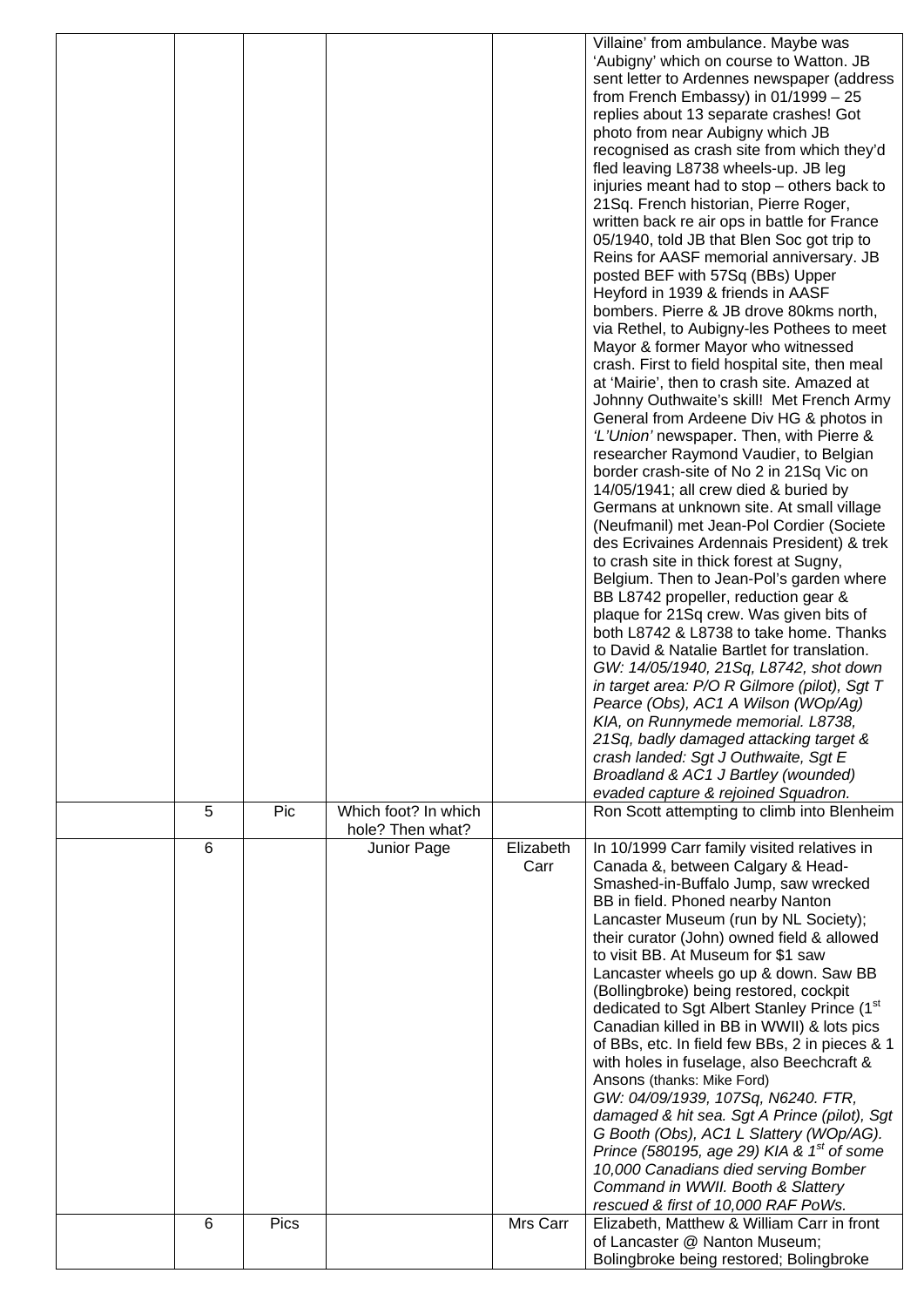|                                                                                                                                                           |                |         |                                        |                                                                             | fuselages in field; more wreckage.                                                                                                                                                                                                                                                                                                                                                                                                                                                                                                                                                                                                                                                                                                                                                                                                                                                                                                                                                                                                                                                                                                                                                                                                                                                                                                                                                 |
|-----------------------------------------------------------------------------------------------------------------------------------------------------------|----------------|---------|----------------------------------------|-----------------------------------------------------------------------------|------------------------------------------------------------------------------------------------------------------------------------------------------------------------------------------------------------------------------------------------------------------------------------------------------------------------------------------------------------------------------------------------------------------------------------------------------------------------------------------------------------------------------------------------------------------------------------------------------------------------------------------------------------------------------------------------------------------------------------------------------------------------------------------------------------------------------------------------------------------------------------------------------------------------------------------------------------------------------------------------------------------------------------------------------------------------------------------------------------------------------------------------------------------------------------------------------------------------------------------------------------------------------------------------------------------------------------------------------------------------------------|
| F/Sgt Arthur<br><b>Guesford</b>                                                                                                                           | $\overline{7}$ | Report  | Visit to Arthur's grave<br>in Denmark  | Mick Ford                                                                   | Describes visit to his Uncle's grave in<br>Denmark (F/Sgt A Guesford). Drove south<br>from Esbjerg to Kirkeby cemetery on Romo<br>island. Only few German & British<br>Common-wealth graves. Mike's sister<br>remembers Hurricane fly-over at Arthur's<br>wedding from nearby Rochford airfield;                                                                                                                                                                                                                                                                                                                                                                                                                                                                                                                                                                                                                                                                                                                                                                                                                                                                                                                                                                                                                                                                                   |
|                                                                                                                                                           |                |         |                                        |                                                                             | leaving Kirkeby church a lone jet banked<br>over cemetery! Then to museum at<br>Skaerbaek & saw photo of Kirkeby<br>cemetery with Arthur's grave. Next day to<br>Skaebaekegnens Museum, Padborg (on<br>German border). Dr Henrik Kristensen<br>(doctorate on WWII at Cambridge) written<br>book in Danish, but captions to pics &<br>conclusion in English which Mike Ford has<br>will pass to Blen Soc archives.<br>GW: 15/056/1941, V6375, 110Sq. FTR<br>from shipping sweep, shot down by Me<br>109s. F/Sgt A Guesford, Sgt C Shearn &<br>Sgt Rolfe KIA. Guesford & Rolfe buried<br>Kirkby; Shearn named Runnymede.                                                                                                                                                                                                                                                                                                                                                                                                                                                                                                                                                                                                                                                                                                                                                             |
|                                                                                                                                                           | $7 - 8$        | Data    | The Debt to our<br>Airmen              | Mike<br>Henry                                                               | Long quote from Churchill 21/08/1941<br>speech ('Never in the field of human conflict<br>etc ) from 'Manchester Guardian' sent in<br>by Bill Burberry. Many soldiers asked<br>where RAF was at Dunkirk; Mike provides<br>figures of RAF losses. Between 10/05/1940<br>& 20/05/1940 300 of 500 BBs lost in action<br>or crashed & 103 from other Commands<br>(AASF 37, Air Component 41, Fighter<br>Command 11. Coastal Command 14).<br>During 25 days of Battle of Britain out of<br>954 sorties 175 FTR; 1 loss for every 5.45<br>sorties. Air Ministry document (11/1942)<br>shows survival chances for light bomber<br>crews was 25.5% on 1 <sup>st</sup> tour & 6.5% on $2^{nd}$ .<br>Only torpedo bombers fared worse.                                                                                                                                                                                                                                                                                                                                                                                                                                                                                                                                                                                                                                                        |
| P/O Arthur<br><b>Lionel Alfred</b><br><b>Williams</b><br>(Obs) RAFVR<br>65558<br>P/O Maurice<br>Fredrick<br>Williams,<br>(WOp/AG)<br>84911, KIA<br>age 34 | 8              | Article | A quest for three men<br>in a Blenheim | Michael<br>Williams<br>(aided by<br>Bill<br>Corfield &<br>Vera<br>Williams) | On 12/08/1941 21Sq BB V5874, shot down<br>returning to Watton from raid on Cologne<br>power station. The body of P/O Maurice<br>Williams' (WOp/AG) was washed up on<br>Texel island & buried, with crew, at Den<br>Berg. His son, MW, was 5. MW never knew<br>names of other crew. In 1995 'Croydon<br>Advertiser' Mike Marshall, Sec of Croydon<br>Airport Society (CAS), asks for airport pics<br>from 1920s-30s. MW had glass slides from<br>his old headmaster ('Pip')so contacts Sec<br>CAS, tells him about his father & is put in<br>contact with Julian Horn, a curator at RAF<br>Museum, Watton. Via Margaret Hennessy,<br>& Bill Burberry (ex-BB WOp/AG) MW put in<br>touch with Bill Corfield, brother of Jim<br>Corfield, pilot on V5874. Bill had photos &<br>letters etc, & said V5874 probably shot<br>down by Adolph Galland, German Luftwaffe<br>ace. Print of BB at Watton Museum shows<br>crew as Jim Corfield (pilot); Arthur Williams<br>(Obs); Maurice Williams (WOp/AG).<br>Needed to find Arthur's relatives now. Date<br>of birth from Air Historical Branch - born<br>1913 in East Ham. Wrote to RAF Personnel<br>asking for letter to be forwarded to Arthur's<br>next of kin. Reply received from Mrs Edith<br>Billett (in WWII Williams & Billetts shared<br>house in Bath) who last heard from Arthur's<br>family 8yrs before from Tavistock area of |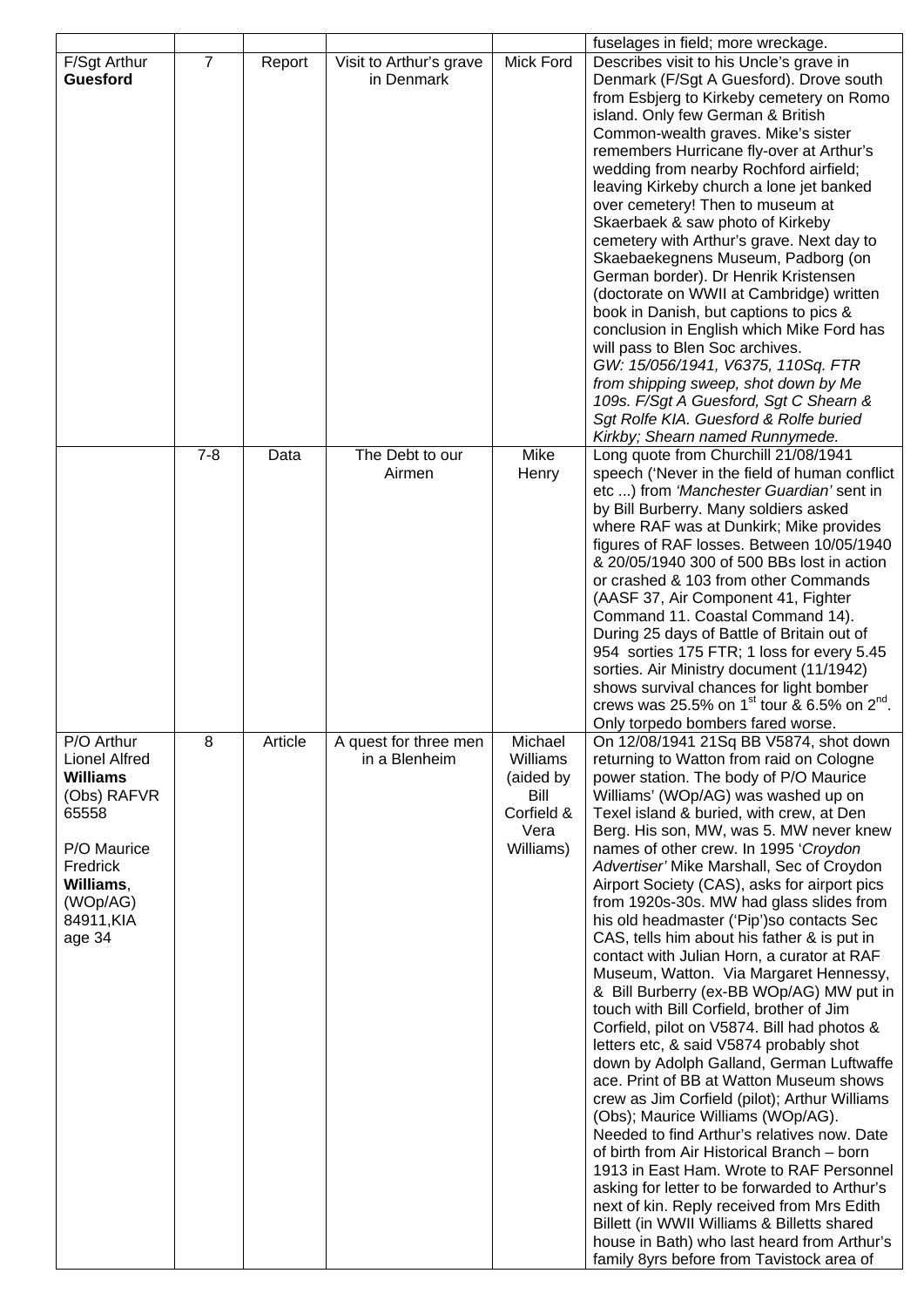|                                                                                     |    |         |                                            |                     | Devon. Letter to local papers & reply from<br>Mrs Vera Williams (widow of Arthur's<br>younger brother, Bob) who had known<br>Arthur well (was an accountant with law<br>degree from King's College) & had photos<br>of Arthur & letters mentioning Jim &<br>Maurice.<br>GW: 12/08/1941, V5874, 21Sq. FTR, struck<br>HT cables, crashed into sea off Texel. P/O<br>J Corfield, P/O A Williams & P/O M<br>Williams KIA & buried Den Burg Cemetery                                                                                                                                                                                                                                                                                                                                                                                                                                                                                                                                                                                                                                                                                                                                                                                                                                                                                                                                                                                                                                                                                                       |
|-------------------------------------------------------------------------------------|----|---------|--------------------------------------------|---------------------|-------------------------------------------------------------------------------------------------------------------------------------------------------------------------------------------------------------------------------------------------------------------------------------------------------------------------------------------------------------------------------------------------------------------------------------------------------------------------------------------------------------------------------------------------------------------------------------------------------------------------------------------------------------------------------------------------------------------------------------------------------------------------------------------------------------------------------------------------------------------------------------------------------------------------------------------------------------------------------------------------------------------------------------------------------------------------------------------------------------------------------------------------------------------------------------------------------------------------------------------------------------------------------------------------------------------------------------------------------------------------------------------------------------------------------------------------------------------------------------------------------------------------------------------------------|
| P/O James<br>Wilmot<br>Corfield,<br>RAFVR,<br>65533, 21Sq,<br>pilot, KIA aged<br>25 | 9  | Article | A postscript from Bill<br>Corfield         | Bill<br>Corfield    | Bill demobbed 06/1947. On 12/08/1986 he<br>flew to his brother's grave & met Ed de<br>Bruijn, Texel Airfield Manager. In 1990 a<br>WWII RAF researcher provided details of<br>12 BBs lost on 12/08/1941. Brother Jim<br>probably shot down by Adolf Galland. In<br>04/1991 met 3 ex-wartime Luftwaffe ME109<br>pilots at Southport airport who advised that<br>Bill's wife (Annelie Corfield) wrote a 'well-<br>phrased' letter in German to (now) General<br>Galland. He replied that, on 12/08/1941,<br>he'd shot a BB into sea which lagged<br>behind 17 others (one of V5874 engines<br>damaged) returning to UK. Bodies of 3<br>crew found 10 days & 118 miles away. On<br>12/08/1991 Bill flew to Texel, circled crash<br>site, met family who tended Jim's grave &<br>50 years later, said farewell to brother, his<br>21Sq crew & all other lost BB crews.                                                                                                                                                                                                                                                                                                                                                                                                                                                                                                                                                                                                                                                                                    |
|                                                                                     | 9  |         | Laugh, not exercise,                       |                     | Anecdote                                                                                                                                                                                                                                                                                                                                                                                                                                                                                                                                                                                                                                                                                                                                                                                                                                                                                                                                                                                                                                                                                                                                                                                                                                                                                                                                                                                                                                                                                                                                              |
| Sgt RA<br>Freestone,<br>Obs, 110Sq                                                  | 10 |         | and be fit!<br>From an Observer's<br>Diary | Sgt RA<br>Freestone | Sent in by Paddy Porter, 2 days of verbatim<br>diary by Sgt Ronald A Freestone, Obs, RAF<br>VR of 110Sq.<br>Fri 18/04/1941: Describes waking at<br>midnight and a night raid over Neuzen<br>when ships not found. Returning to base<br>told Harvey Wright, Norman Kendal &<br>George Cornwall, most experienced crew in<br>110Sq, had crashed & all killed.<br>Sat 19/04/1941: a day off, describes lazy<br>morning, hitching into Ipswich with Sam<br>Leadbeater, Fastmans cafe, Ritz, Blanche<br>Fleur cafe, what ate, etc. Muses that, after<br>3½ months, his is now the most<br>experienced crew in the Squadron. Ends:<br>'Life moves fast and Death strikes even<br>faster'<br>17 days later, on 06/05/1941, BB IV R3600<br>VE, 110Sq, took off from Wattisham for<br>shipping sweep in 'Beat 7', crashed in<br>North Sea off Dutch Coast. Crew: pilot F/Lt<br>Edwards N Steel (pilot RAF) age 24 from<br>Wellington (NZ); Sgt Ronald A Freestone<br>(Obs) (both named Runnymede); Sgt<br>Joseph D Bramhall (WOp/AG RAF) age 33<br>from Glasgow &buried Sage, Germany.<br>Upsetting, but read this to get some<br>understanding of how aircrew are feeling.<br>GW: 18/04/1941, R2787, 110Sq. FTR: took<br>off Watton on anti-shipping sortie, struck<br>tree airfield perimeter, crashed, destroyed<br>by fire. Sgt H Wright, Sgt N Kendall &<br>F/Sgt G Cornwall KIA.<br>06/05/1941, R3600, 110Sq. FTR Shot<br>down by flak during anti-shipping sortie.<br>F/Lt E Steel (NZ), F/Sgt R Freestone & Sgt<br>J Bramhall KIA. Named on Runnymede. |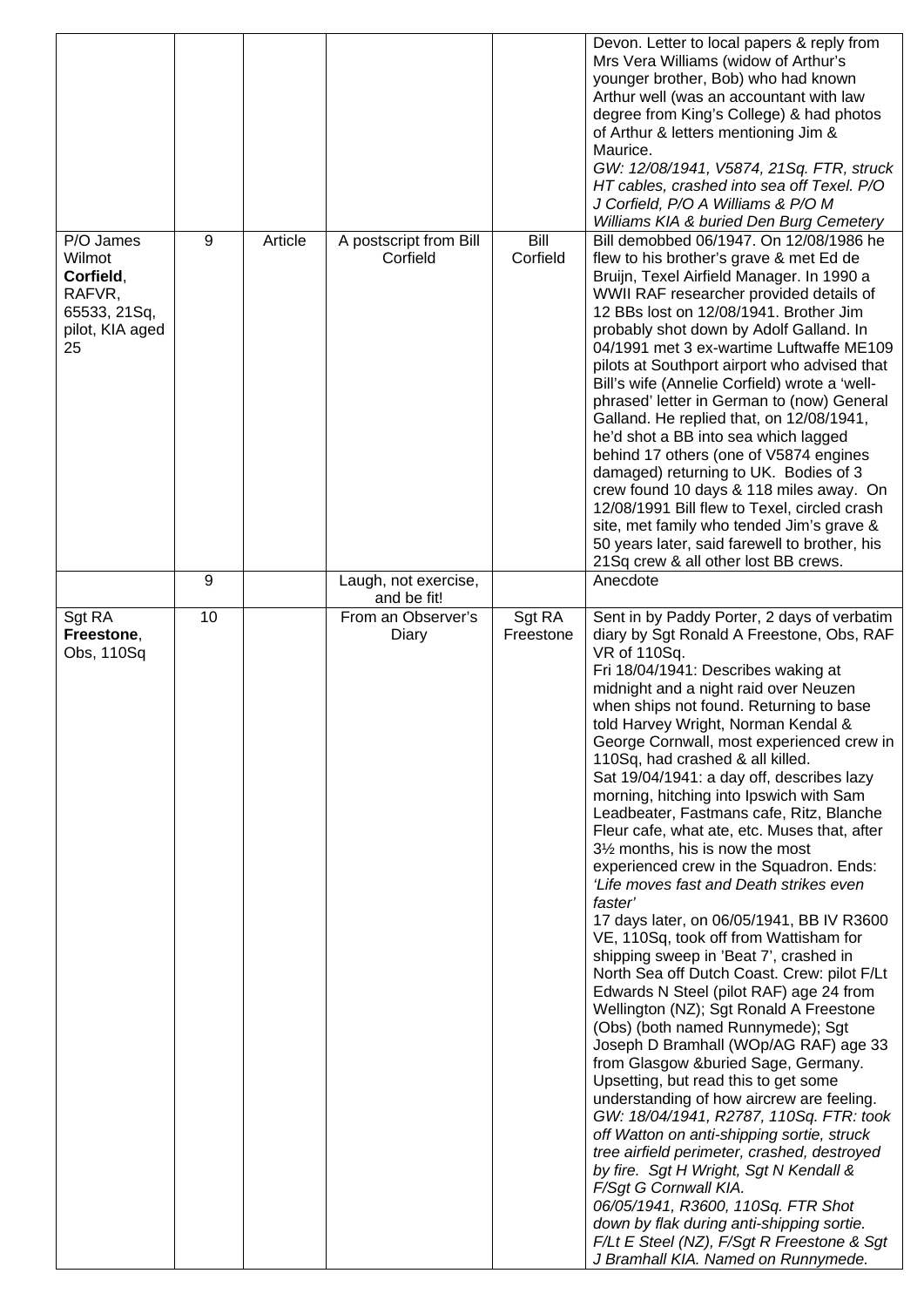| 10 | Letter        | The Vancouver<br>Bolingbroke                                                  | Mike<br>Henry | Summarised letter from Tony Frick re item<br>in 36/05. Bolingbrook has been on display<br>20+yrs at small museum, run by volunteers,<br>at north end of Victoria International Airport<br>on Vancouver Island. Tony know place                                                                                                                                                                                                                                                                   |
|----|---------------|-------------------------------------------------------------------------------|---------------|--------------------------------------------------------------------------------------------------------------------------------------------------------------------------------------------------------------------------------------------------------------------------------------------------------------------------------------------------------------------------------------------------------------------------------------------------------------------------------------------------|
|    |               |                                                                               |               | well. In 1940/41 he was F.ME & FIIE on<br>105Sq with Blenheims & Mosquitos & once<br>worked on Hughie Edwards' a/c.                                                                                                                                                                                                                                                                                                                                                                              |
| 10 | Pics          | RAF Gatow, Berlin<br>1946                                                     | Mike<br>Henry | Two photos of destroyed a/c at RAF Gatow;<br>a) JU87 Stuka; b) probably FW190 - and<br>lots of scrap metal!                                                                                                                                                                                                                                                                                                                                                                                      |
| 11 |               | The Only Canadian<br>to Experience Atomic<br><b>Bomb Attack</b>               |               | John Ford, a Canadian a/c mechanic with<br>RAF, taken prisoner in Java & sent as PoW<br>to Nagasaki camp 12/1942 with 1200<br>others & still there 09/08/1945 when atom<br>bomb dropped. John returned to<br>Newfoundland with no ill effects. Was 2-<br>3miles from centre; 70,000 or 250,000 in<br>Nagasaki killed.                                                                                                                                                                            |
|    | Data          | 2 Group Blenheim<br>Squadrons 1937-44<br>Second World War                     |               | List & one line background of 2 Group<br>Blenheim Squadrons (year joined Group 2,<br>alternative name, code, etc): 13Sq, XVSq<br>(15Sq), 18Sq, 21Sq, 40Sq, 57Sq, 82Sq,<br>88Sq, 101Sq, 107Sq, 110Sq, 114Sq,<br>139Sq                                                                                                                                                                                                                                                                             |
| 11 | <b>Notice</b> | The Twelfth Annual<br><b>Blenheim Dance</b>                                   |               | 17/06/2000, 8pm-midnight @ Duxford<br>Airfield. Tickets £18 + other details                                                                                                                                                                                                                                                                                                                                                                                                                      |
| 11 | Notice        | <b>Evie Saunders</b>                                                          |               | Guest of Honour at Leefe Robinson lunch<br>for selling 100s of Draw Tickets is ill.<br>Wishes for speedy recovery                                                                                                                                                                                                                                                                                                                                                                                |
| 11 | <b>Obits</b>  | We still see their<br>faces and hear their<br>$voices - to absent$<br>friends | Editor        | Recent deaths of Society members:<br>W/Cdr Roy Kendrick, OBE, DFC died<br>11/1999. Was Blen Soc Treasurer (114Sq<br>in France, then 139Sq, Shot down in<br>France with WOp/AG 'Bones' Newberry,<br>arrested, but rescued by Nun!); W/Cdr Tom<br>Jefferson, DSO, AFC, AE, died 11/1999 in<br>Guernsey, age 85 (see Daily Telegraph,<br>30/11/1999) Was in 18Sq & exploits in<br>Theo Boiten's 'Blenheim Strike'; AVM Dick<br>died 03/08/1999. Mrs Stride (Reg's wife)<br>died suddenly from 'flu. |
| 12 | Pics          | Roll Out!                                                                     |               | 3 pics: BB in new 82Sq livery, Duxford<br>20/01/2000, admired by Anglia TV; Don<br>McFarlane DFM (see 36/15) & Frank<br>Harbord DFM, both ex-82Sq, pictured in<br>BB. Frank also in 105Sq, Malta.                                                                                                                                                                                                                                                                                                |
| 12 | Misc          | <b>Extracts from Welfare</b><br>Letters                                       |               | 15 amusing extracts!                                                                                                                                                                                                                                                                                                                                                                                                                                                                             |

|       | <b>Issue 36: November 1999</b> |        |                       |                  |                                                                                                                                                                                                                                                                   |  |  |  |  |  |  |
|-------|--------------------------------|--------|-----------------------|------------------|-------------------------------------------------------------------------------------------------------------------------------------------------------------------------------------------------------------------------------------------------------------------|--|--|--|--|--|--|
| Topic | Page                           | Type   | Title                 | <b>Author</b>    | <b>Notes &amp; Search Words</b>                                                                                                                                                                                                                                   |  |  |  |  |  |  |
|       |                                | Report | President's Message   | Ivor Broom       | Change in Blen Soc Committee: Hugh<br>George (chairman since Soc formed in 1987)<br>resigned (health). 'Founder' members with<br>direct BB experience being replaced by<br>younger enthusiasts, such as new chair,<br>Andrew Pierce. Greeting for new millennium! |  |  |  |  |  |  |
|       |                                | Report | Chairman's Message    | Andrew<br>Pierce | Successful year for support, airshow & draw<br>tickets - thanks for hard work. New 82Sq<br>livery planned for BB. Thanks to editor for<br>journals quality.                                                                                                       |  |  |  |  |  |  |
|       |                                |        |                       | Editor           | Hugh& Betty George's new address near<br>Haverfordwest. Still have phone & computer!                                                                                                                                                                              |  |  |  |  |  |  |
|       | 2                              |        | Queries/Contributions | Editor           | Any enquiries about the Journal in writing to                                                                                                                                                                                                                     |  |  |  |  |  |  |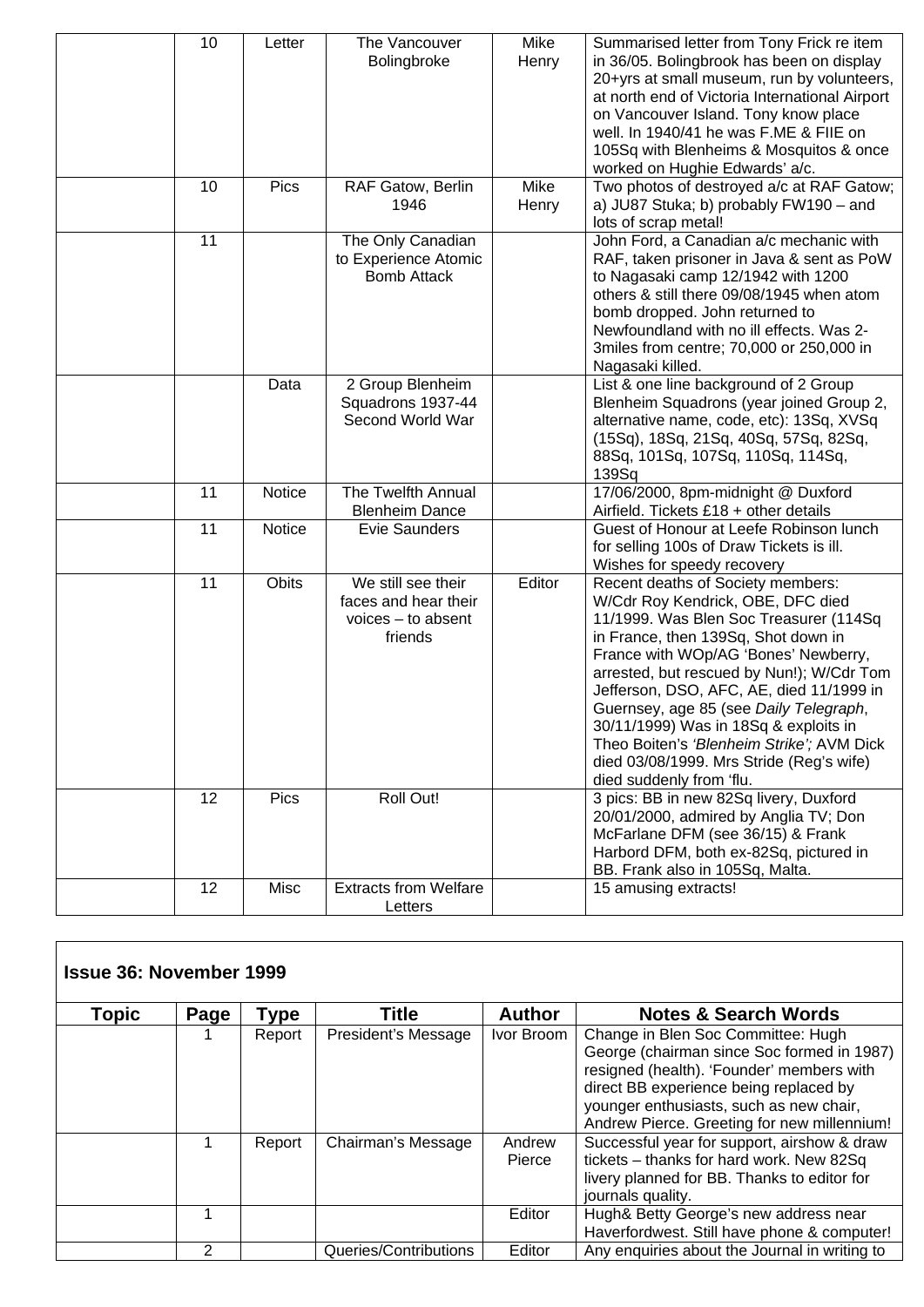|                |                |        | to Journal                          |               | Editor at Betty George's address (given) so                                                              |
|----------------|----------------|--------|-------------------------------------|---------------|----------------------------------------------------------------------------------------------------------|
|                | 2              |        | Aircrew Memorial-                   |               | Betty can forward. Phone calls difficult.<br>Brisley Millennium Committee plan polished                  |
|                |                |        | Blenheim V5455 RT-                  |               | granite stone with 114Sq crest & crew                                                                    |
|                |                |        | L 114 Squadron                      |               | details. Est cost £750; chairman, Mr DJ                                                                  |
|                |                |        |                                     |               | Haines, appeals for funds. Plan dedication                                                               |
|                |                |        |                                     |               | for 06/2000 with Sir Ivor Broom (ex-114Sq)                                                               |
|                |                |        |                                     |               | officiating. Hope Blenheim can join Tornado<br>fly-past. Contact address given                           |
| Norman         | $\overline{2}$ | Wanted | Brian Woodruff asks:                |               | Info on Norman Edwards who joined RAF                                                                    |
| <b>Edwards</b> |                |        |                                     |               | 1938 @ Prestwick, then to Warmwell,                                                                      |
|                |                |        |                                     |               | Andover, Bicester & joined Squadron @                                                                    |
|                |                |        |                                     |               | West Raynham. Many ops then to N Africa                                                                  |
|                |                |        |                                     |               | (via Malta) & Greece where wounded & to                                                                  |
|                |                |        |                                     |               | Pietermaritzberg, S Africa. Flew with Dave<br>Challand.                                                  |
| Sgt JE Wilson  | 2              | Wanted | Information regarding               |               | On 28/12/1941 Sgt JE Wilson (WOp/AG) in                                                                  |
| (WOp/AG)       |                |        | Sgt JE Wilson                       |               | BB Z5984 on practice from 17 OTU crashed                                                                 |
|                |                |        |                                     |               | & died 29/12/1941. Any info to Mr Gareth                                                                 |
|                |                |        |                                     |               | Hanson who researching names on War                                                                      |
|                |                |        |                                     |               | Memorial @ Tadcaster, N Yorks for Book of<br>Remembrance. Contact details.                               |
|                |                |        |                                     |               | GW: 28/12/1941, Z5984, 17 OTU. Flew into                                                                 |
|                |                |        |                                     |               | ground on bombing practice, N Wootton                                                                    |
|                |                |        |                                     |               | Ranges, Norfolk; Sgt H Thomas, Sgt G                                                                     |
|                |                |        |                                     |               | Owen & Sgt J Wilson injured. Wilson died                                                                 |
|                | $\overline{2}$ | Wanted |                                     |               | later in hospital.<br>George Peirson wants info about calibration                                        |
|                |                |        | <b>Blenheims at Biggin</b><br>Hill? |               | flight of BBs based Biggin Hill in early 1940s.                                                          |
|                |                |        |                                     |               | Used to calibrate Radar stations & as decoy                                                              |
|                |                |        |                                     |               | for Spitfire squadrons. Contact given.                                                                   |
|                | $\overline{2}$ |        | Massingham Roll of                  | <b>Sister</b> | Editor saw Journal ref to P/O Sabine who                                                                 |
|                |                |        | Honour                              | Laurie        | crashed Massingham 22/04/1941; sent info to                                                              |
|                |                |        |                                     |               | Sister Laurence Mary who will add to Roll of<br>Honour, which now 83 pages long. 1 <sup>st</sup> edition |
|                |                |        |                                     |               | sold out, but have money for reprint. Been on                                                            |
|                |                |        |                                     |               | Radio Norfolk & press.                                                                                   |
|                |                |        |                                     |               | Pic: St Mary Retreat Centre, Massingham,                                                                 |
|                |                |        |                                     |               | Norfolk, former RAF Officers' Mess.                                                                      |
|                |                |        |                                     |               | GW: 44/04/1941, L1216, 13 OTU (ex-TFU),<br>stalled in cloud & dived into ground nr Little                |
|                |                |        |                                     |               | Massingham. Solo pilot P/O A Sabine killed.                                                              |
| Sq/Ldr Gordon  | 3              | Report | S/Ldr Gordon Hall                   |               | Kyriakos Paloulian of Athens sent a                                                                      |
| Hall           |                |        | visits Athens Museum                |               | translated article from 'AEROPLANO' (issue                                                               |
|                |                |        |                                     |               | 35, p5). On 03/11/1997, at request of RAFA                                                               |
|                |                |        |                                     |               | Athens branch, retired Sq/Ldr Gordon Hall<br>visited museum to see BB Mk IV L9044                        |
|                |                |        |                                     |               | which salvaged from sea off Rethyunon                                                                    |
|                |                |        |                                     |               | (Rethimno), Crete. CO of Museum Major                                                                    |
|                |                |        |                                     |               | Hliopoulos (Iliopoulos) (Technical branch)                                                               |
|                |                |        |                                     |               | presented Gordon with plaque from perspex                                                                |
|                |                |        |                                     |               | from BB's gunner position with insignia of                                                               |
|                |                |        |                                     |               | RAF & Hellenic Air Force. Also pic of Gordon<br>Hall in seat of BB where he last sat 1941.               |
|                |                |        |                                     |               | GW: 28/04/1941, L 9044, 203Sq, FTR: hit by                                                               |
|                |                |        |                                     |               | AA fire from RN destroyer & ditched in sea.                                                              |
|                |                |        |                                     |               | F/O P Gordon-Hall, Sgt G Poole & Sgt I                                                                   |
|                | 3              | Wanted |                                     | Richard       | Oultram rescued.                                                                                         |
|                |                |        | Calling Ex-139Sq<br>personnel       | Moore         | BB IV R3903, 139Sq, crewed by P/O Baser<br>(pilot), Sgt AW Simpson (Obs, RNZAF) &                        |
|                |                |        |                                     |               | Sgt CE Triggs (WOp/AG), took off 1900 from                                                               |
|                |                |        |                                     |               | RAF Horsham St Faith on 04/06/1941 with                                                                  |
|                |                |        |                                     |               | other squadron a/c to attack De Kooy                                                                     |
|                |                |        |                                     |               | airfield. R3903 (& Z5744) FTR. Believed shot<br>down by Uffz Nocker in ME 109 of 3/JG1                   |
|                |                |        |                                     |               | west of Bergen-Aan-Zee, Holland. R3903                                                                   |
|                |                |        |                                     |               | joined 139Sq 12/06/1940 & did 38 ops                                                                     |
|                |                |        |                                     |               | before crash. Richard Moore, S Shields,                                                                  |
|                |                |        |                                     |               | wants info.                                                                                              |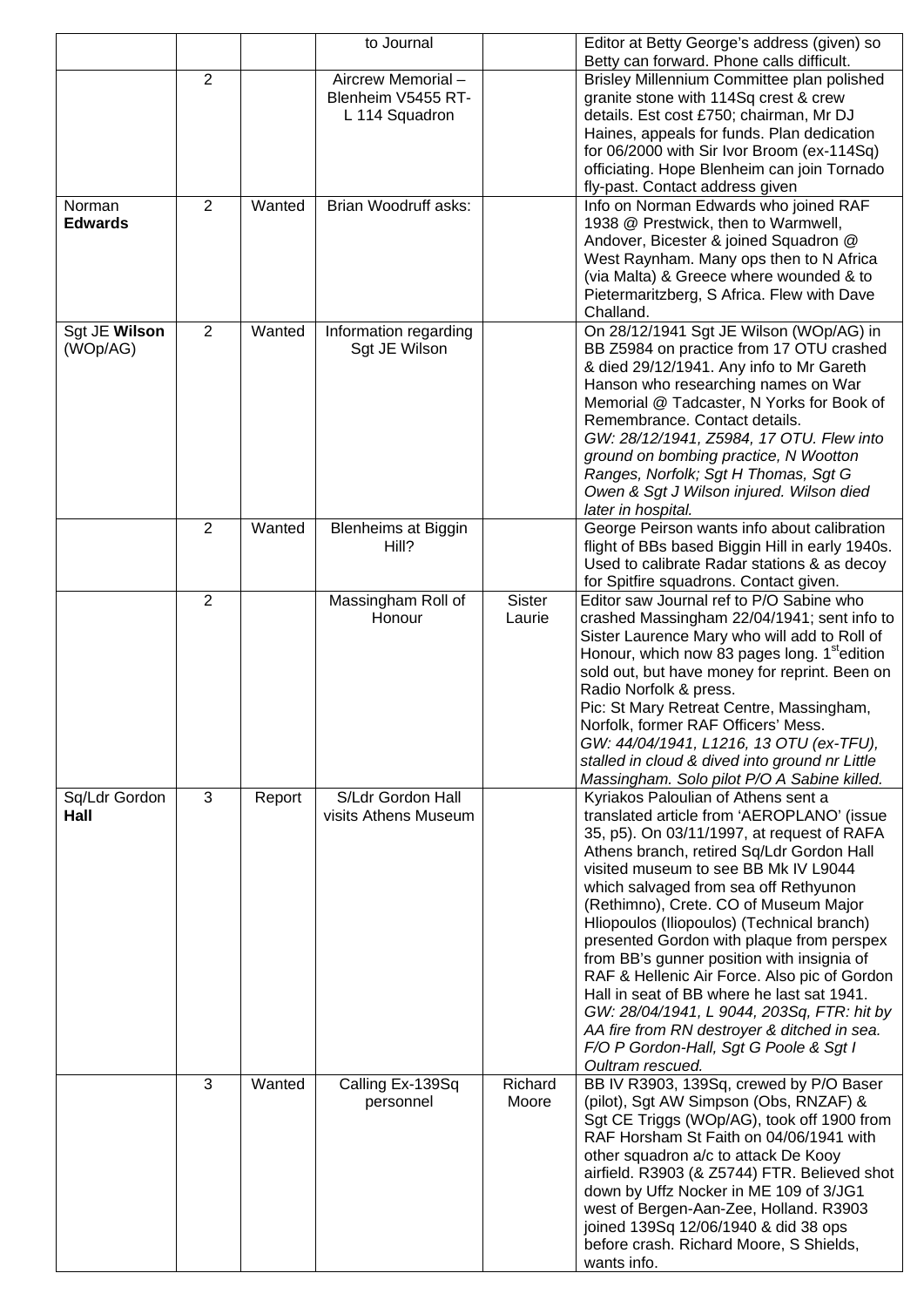|                              | 3 |        | Is this News?                                                          |                          | GW: 04/06/1941, 139Sq, both BBs FTR from<br>aborted unescorted raid to De Koy, shot<br>down by Me 109s. R3903; P/O W Baser, Sgt<br>A Simpson & Sgt C Triggs. Z5744; P/O I<br>Lees, Sgt T Osborne & Sgt C Meredith. All 6<br>aircrew KIA & on Runnymede memorial.<br>A short piece about the disrespect shown to<br>old people by some of young generation.                                                                                                                                |
|------------------------------|---|--------|------------------------------------------------------------------------|--------------------------|-------------------------------------------------------------------------------------------------------------------------------------------------------------------------------------------------------------------------------------------------------------------------------------------------------------------------------------------------------------------------------------------------------------------------------------------------------------------------------------------|
|                              | 3 | Notice | A Gathering of<br>Eagles<br>- Aircrew 2000                             |                          | From 'The Turret, Air Gunners' Assn'<br>Commemorative reunion of 2,000 WWII<br>allied aircrew (all services) serving<br>03/09/1939 to 03/09/1945 meeting in Perth.<br>Australia, 02-10/09/2000. Chief Patron is Sir<br>William Deane (Gov Gen of Australia),<br>supported by Major Gen Michael Jeffrey<br>(Gov Western Australia), Returned & Service<br>League, RAAF Assn, Aircrew Assn & World<br>Veterans Assn. PM & Leader of Federal<br>Opposition advised of event. Contacts given. |
|                              | 4 | Wanted | History of RAF<br><b>Fighter Command</b><br>1939-1945 being<br>written |                          | David Oliver, writer/photographer,<br>(commissioned by Harper Collins to write<br>history RAF Fighter Command) wants official<br>& personal pics of a/c, airfields, personnel or<br>'typical day' anecdotes (on or off duty/<br>mundane or dramatic) from aircrew,<br>groundcrew or support personnel who<br>served in Fighter Command during WWII.<br>(See 'RAF Fighter Command: from Battle of<br>Britain to 1945' Collins, 2000)                                                       |
| Sgt Jack<br><b>Scow</b>      | 4 | Wanted | Anybody Remember<br>Sgt Jack Scow?                                     |                          | Jack joined RAF in 1924, was at Watton<br>04/1939 then 23Sq BBs 01/1940 & in Reims<br>area of France. He was Sgt cook & butcher.<br>Mrs JR Pugh, Ascot, would like any info.                                                                                                                                                                                                                                                                                                              |
|                              | 4 | Wanted | 82 Squadron in 1940<br>- Help Required                                 |                          | Mr Colin Mitchell, whose uncle died in<br>training flight over Swaffham in BB IV P4855<br>on 08/04/1940, is researching 82Sq during<br>early WWII. Contact detail given (but not<br>uncle's name)<br>GW: Crew on P4855 Sgt Bennett (pilot)<br>baled out & injured; Sgt I Murdoch, Sgt G<br>Chapman & AC2 J Kemp killed. Control lost<br>in cloud. A/c dived into ground at Hilborough                                                                                                     |
|                              | 4 | Report | The Haddington<br><b>Blenheim</b>                                      |                          | Mel Williamson, engineer in charge of rebuild<br>of Haddington Blenheim, sent photo of<br>completed tail assembly. This will attach to<br>rest of (non-flying) BB for open day at East<br>Fortune. Pic: of BB tail assembly.                                                                                                                                                                                                                                                              |
|                              | 4 | Wanted | Calling Ex-55<br><b>Squadron Crews</b><br>1942                         | Les Gibbs                | Les Gibbs, ex-WOp/AG 55Sq ask if anyone<br>remembers his former crew, shot down<br>10/1942 & buried El Alamein Cemetery. F/Lt<br>Tony Ward (pilot) & F/O Bobby Tracy (Obs).<br>Les was ill & replaced as WOp/AG by Sgt<br>Crowhurst. Tony & Bobby great friends of<br>Les & Jeanne Gibbs & would like to hear<br>from relatives or 55Sq members who<br>remember them. Address given.                                                                                                      |
|                              | 5 | Letter | Vancouver's<br>Bolingbroke                                             | Trevor<br><b>Burgess</b> | Visiting relatives on Vancouver Island Trevor<br>went to small museum at rear island's airport<br>with 7 a/c. One was a Blenheim/Bolingbroke!<br>Ed adds: this a/c (9104) served front-line &<br>training & with 122Sq.<br>Pics: of Bolingbroke front & rear.                                                                                                                                                                                                                             |
| Sgt LW<br>Chapman<br>(pilot) | 5 |        | U-Boat Sunk by<br><b>Blenheim V</b>                                    | John Hoey                | Sgt Lewis William Chapman joined RAF<br>1941, posted 244Sq, 215 Group, based<br>Masirah & flew Bisleys (BB Mk Ivs). On<br>16/10/1943 left Sharja in EH404 O with Sgts<br>Bonynge & Murrell. Saw & attacked U-boat<br>U533, Kapt Lt Helmut Hennig, which heading                                                                                                                                                                                                                           |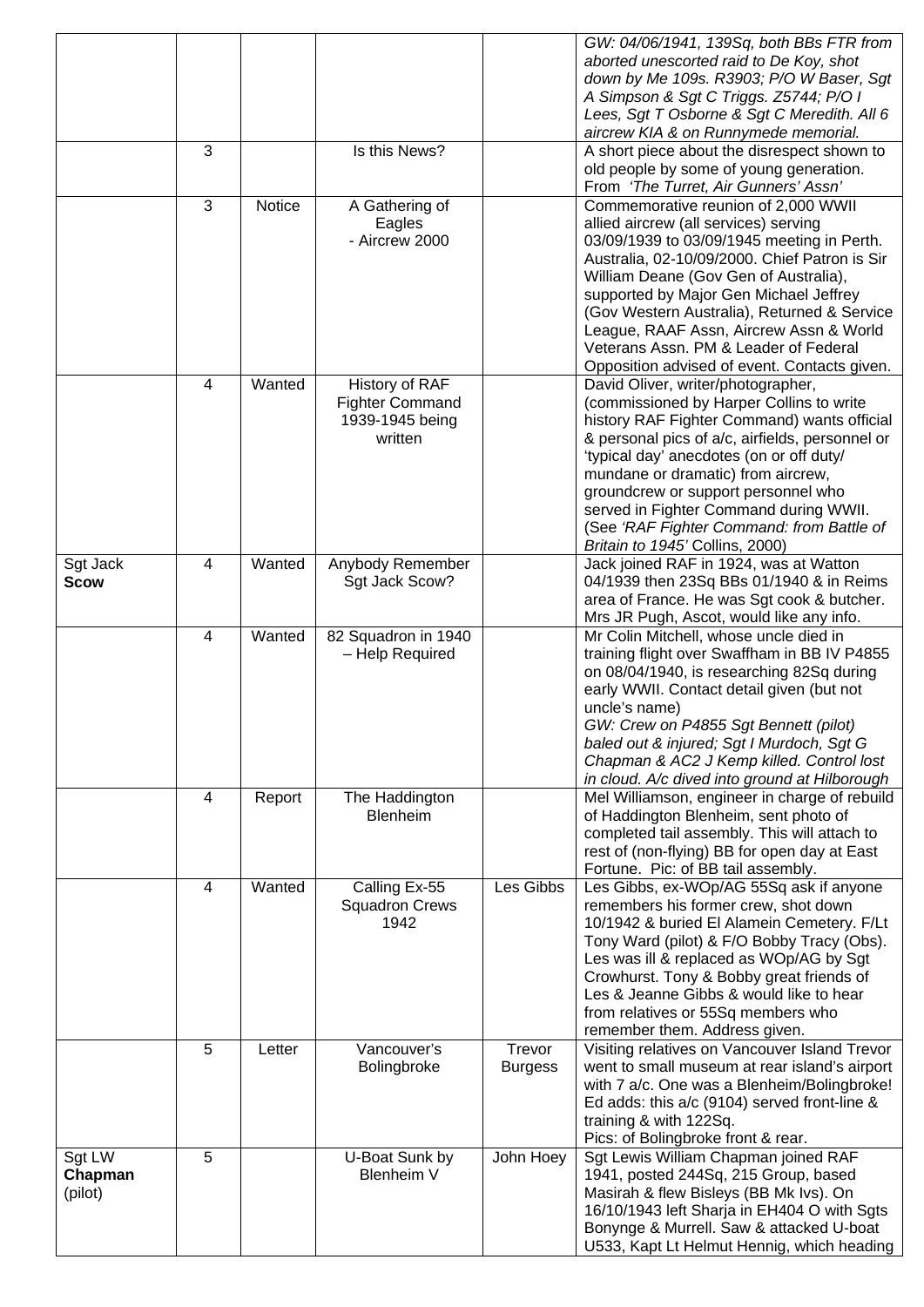|                              |                |         |                                                                                                                                 |                 | to Gulf of Oman against tanker traffic. Sunk<br>with 4x250lb depth charges. Two men<br>escaped; officer died but rating Gunther<br>Schmidt landed at Khor Fakkan after 28hr in<br>water & rescued by HMIS 'Hiravati'. Later<br>entertained in 244Sq Sgt Mess. Chapman<br>rewarded DFM on 30/10/1943, but never<br>knew. In 07/1944 Lewis Chapman<br>passenger on 44Sq (SAAF) Dakota to<br>Salalah, Aden, which crashed into cliff west<br>of Resuit. All 32 on board killed, incl 7 from<br>244Sq. From 20/06/1944 (now) P/O<br>Chapman (179798) is listed on Alamein<br>Memorial as missing. Thanks to John Hoey<br>for research & info.                                                                                                                                                                                                                                  |
|------------------------------|----------------|---------|---------------------------------------------------------------------------------------------------------------------------------|-----------------|----------------------------------------------------------------------------------------------------------------------------------------------------------------------------------------------------------------------------------------------------------------------------------------------------------------------------------------------------------------------------------------------------------------------------------------------------------------------------------------------------------------------------------------------------------------------------------------------------------------------------------------------------------------------------------------------------------------------------------------------------------------------------------------------------------------------------------------------------------------------------|
|                              | 6              | Report  | <b>Blenheim Society</b><br>Visits Reims.<br>3-7 Sept 1999<br>60 <sup>th</sup> Anniversary of<br>the AASF's Arrival in<br>France | Tony<br>Tranter | Reims visit arranged to co-incide with AASFs<br>arrival in 1939. Visits to Vraux, Betheniville &<br>Berry au Bac organised by Assn Maison<br>Rouge. 48 members & families took part plus<br>officer/airmen from XVSq (15Sq) & 12Sq<br>from Lossiemouth & trumpeter Cpl Gary<br>Wyatt from RAF Central Band. Describes<br>service @ Vraux church, events at Red<br>House (dedicated to RAF, Luftwaffe & USAF<br>occupying base 1939 - 1945), fly-passes by<br>Chipmunk, Tiger Moth & replica Spitfire, civic<br>receptions, visit to AASF Museum, tour of<br>champagne house, then to Bétheniville to<br>dedication of new AASF memorial, laying<br>wreaths to servicemen KIA. To Berry au Bac,<br>devastated in both WWI (1 <sup>st</sup> ever attack by<br>French tanks) & WWII. Home via Chemin<br>des Dames, Laon & Calaise.<br>Pic: Cpl Gary Wyatt at Red House, Vraux |
|                              | 6              | Notice  | Proposed Visit to<br>Reims/Vraux - July<br>2000                                                                                 | Tony<br>Tranter | Plans & programme for 2000 visit marking<br>60 <sup>th</sup> anniversary of Blitzkrieg. Dates<br>12/07/2000 to 16/07/2000 & Tony's contact.                                                                                                                                                                                                                                                                                                                                                                                                                                                                                                                                                                                                                                                                                                                                |
|                              | 7              | Report  | <b>Blenheim Society</b><br>Luncheon 1999                                                                                        | Mike<br>Henry   | Pre-lunch Mike, Tony Tranter, Ken Garrett &<br>Wally Hicks flew in Beech 18 piloted by Alan<br>Walker. Andrew Pierce & Ron Scott flew<br>later. Hugh George unable to come to<br>Duxford, but Betty George & 50 others did.<br>Ivor Broom said his Navigator (also Broom)<br>to speak at AGM. Diverse Images Pewter<br>Blenheim presented to Marathon members,<br>Andy Payne & Dermont Stapleton & to<br>'Envelope Draw' winner. Grand Draw<br>winners named. Saw parked Blenheim &<br>many toured ARC workshop with Graham<br>Warner & saw restoration of first BB to crash<br>at Denham (exhibition only; not flying) & only<br>surviving Luftwaffe Bf 109 (shot down B of B)<br>Pic: of Beech 18 Expediter & 3 passengers.                                                                                                                                              |
| Bob 'Smudge'<br><b>Coles</b> | $\overline{7}$ | Report  | <b>Bob Examines the</b><br>Wreck of his<br>Blenheim                                                                             |                 | Bob (ex-139Sq obs) opened exhibition at<br>Wierrum, Netherlands, of his crashed BB<br>P4860 part retrieved from Waddenzee<br>mudflats were crashed 07/05/1941. Bob out<br>to crash site remains (with TV cameras,<br>media, etc). Sunny & friendly now; 1941 was<br>midnight, bleeding, wet & in shock! Full<br>account in Theo Boiten's 'Blenheim Strike'.<br>From 'Isle of Wight County Press'; thanks to<br>Jeremy Price for forwarding.<br>GW: 08/05/1941, P4860, 139Sq. FTR from<br>night anti-shipping sweep, struck<br>Waddenzee & ditched 0013. Sgt J<br>Middleton, Sgt K Coles & Sgt H Hale injured<br>but rescued & became PoW.                                                                                                                                                                                                                                  |
|                              | $8 - 9$        | Article | <b>John Romain Flies</b>                                                                                                        | John            | Written in 1993, John describes preparation,                                                                                                                                                                                                                                                                                                                                                                                                                                                                                                                                                                                                                                                                                                                                                                                                                               |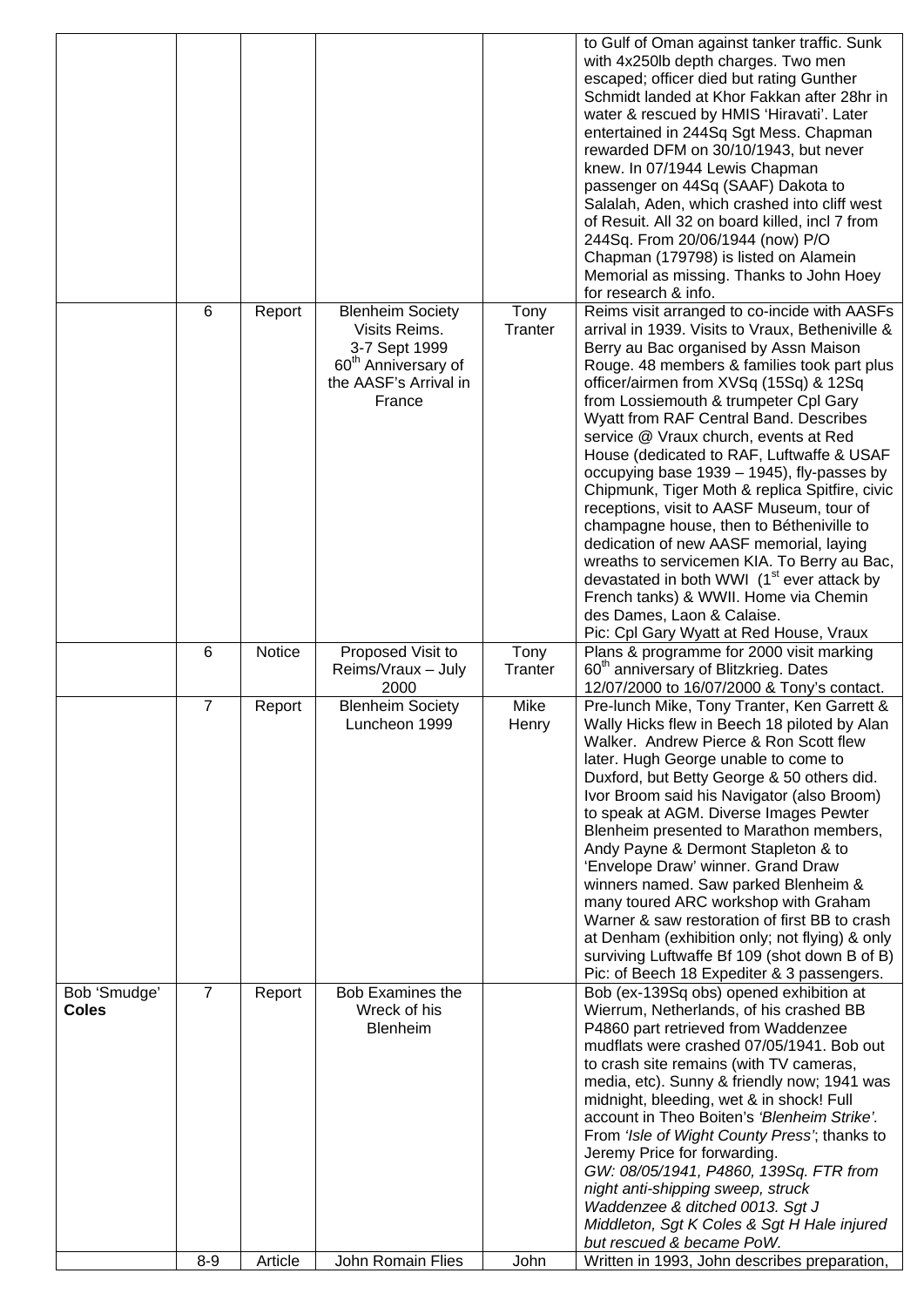|           |        | the Blenheim                              | Romain           | take-off & landing of the $3^{rd}$ airshow flight of<br>the ARC Blenheim since its 5-yr restoration.<br>Pre-flight preparation of two Bristol Mercury<br>engines takes about 2hrs. Unusually brakes<br>are pneumatic & electric master switch on<br>rear of fuselage! Describes getting in cockpit<br>& view of a/c once there. BB Mk IV had inner<br>& outer tanks: larger inner for 87 octane fuel<br>for cruising; outer tanks are 100 octane for<br>take-off & boost > 9lb. This BB been<br>modified by Canadians for training & uses<br>only standard 100LL fuel. Describes how<br>engines are started & warmed up & tasks of<br>ground crew. Then taxiing, further checks<br>and take-off described. Comments on<br>instrument layout & how BB 'feels' to fly, and<br>then details the landing procedures, the heat<br>& smell: a 'unique aircraft & what a privilege<br>it is to fly her'. Gives a feel 'feel' to flying BB.<br>(Originally written for 'Warbirds Worldwide',                                                                                                                                                                                                                                                                                                                                                                                                                                                                                                                                                                                                                                                                                                                                                                                                                                                   |
|-----------|--------|-------------------------------------------|------------------|----------------------------------------------------------------------------------------------------------------------------------------------------------------------------------------------------------------------------------------------------------------------------------------------------------------------------------------------------------------------------------------------------------------------------------------------------------------------------------------------------------------------------------------------------------------------------------------------------------------------------------------------------------------------------------------------------------------------------------------------------------------------------------------------------------------------------------------------------------------------------------------------------------------------------------------------------------------------------------------------------------------------------------------------------------------------------------------------------------------------------------------------------------------------------------------------------------------------------------------------------------------------------------------------------------------------------------------------------------------------------------------------------------------------------------------------------------------------------------------------------------------------------------------------------------------------------------------------------------------------------------------------------------------------------------------------------------------------------------------------------------------------------------------------------------------------------------------|
| 9         | Pic    |                                           | <b>Mick Ford</b> | issue 28)<br>Pic: 2461Sq ATC in front of Blenheim at                                                                                                                                                                                                                                                                                                                                                                                                                                                                                                                                                                                                                                                                                                                                                                                                                                                                                                                                                                                                                                                                                                                                                                                                                                                                                                                                                                                                                                                                                                                                                                                                                                                                                                                                                                                   |
| $10 - 11$ |        |                                           | Graham<br>Warner | Duxford, 07/1999. Thanks to Mick.<br>Brings John Romain's 1993 article up-to-<br>date. Early 1999 maintenance for Annual<br>Inspection & Permit to Fly. Blen Soc helped<br>with cost of work undertaken by ARC team<br>('Smudge' Smith, Colin Swann, Barry Wright,<br>James Gilmour & Ian Arnold) supervised by<br>John Romain. GW showed 114Sq ATC<br>round 29/07/1999, 2461Sq on 31/08/1999 &<br>Soc Members on 22/09/1999. Air Displays<br>with BB: May-Day @ Duxford; Bank Hol<br>Monday @ Watton (21Sq & 82Sq); North<br>Weald (MkIFs of 25Sq & 604Sq); June @<br>Newtownards (NI) & Waddington; July @<br>Duxford (Flying Legends), East Fortune<br>('Blenheim' OTU night-fighters & Coastal<br>Command) & Stirling Castle (commemorate<br>Frank Barnwell, 'Bristol' a/c designer, incl<br>BB). Leaking Carburettor changed. The<br>Wyton (139Sq, 114Sq, 40Sq, XVSq, 57Sq)<br>on 25/07/1999. On 01/08/1999 @ Old<br>Warden for Shuttleworth Collection. Bad<br>weather prevented BB flying at Swanton<br>Morley (105Sq & 226Sq); 22/08/1999 ex-<br>222Sq (BB Fighter Command @ Duxford<br>1939-1940) reunion photo in front of BB then<br>to Rougham, Bury St Edmunds with John<br>Webb. 04/09/1999 Battle of Britain Flight @<br>Wattisham (commemorating 110Sq &<br>107Sq) then Raydon. 05/09/1999 RAFA @<br>Shoreham, then Shepway & Duxford on<br>12/09/1999. With John Webb to B of B<br>displays @ Guernsey/Jersey on 16/09/1999.<br>Details changes in colour & markings of<br>Blenheim for 2000 - see Flying Legends<br>Calendar for 2000 - and changed Browning<br>gun with Vickers VGO. Importance of Draw<br>& thanks to Derek Baden, Ron Scott,<br>Andrew Pierce & rest of committee. Also<br>Ron Hicks, AG Payne & Ron Bramley.<br>Pic: BB in 82Sq UX-N livery for 2000 in<br>memory of 12/08/1940 when all 11 82Sq |
| 11        | Report | 114 Squadron ATC<br><b>Visits Duxford</b> | Sgt R<br>Power   | BBs FTR from attack on Aalborg, Jutland.<br>On 29/07/1999 cadets from 114Sq ATC<br>visited IWM @ Duxford. Saw areas usually                                                                                                                                                                                                                                                                                                                                                                                                                                                                                                                                                                                                                                                                                                                                                                                                                                                                                                                                                                                                                                                                                                                                                                                                                                                                                                                                                                                                                                                                                                                                                                                                                                                                                                            |
|           |        |                                           |                  | closed to visitors; shown workshop by<br>Graham Warner, with Tiger Moth, ME Bf109                                                                                                                                                                                                                                                                                                                                                                                                                                                                                                                                                                                                                                                                                                                                                                                                                                                                                                                                                                                                                                                                                                                                                                                                                                                                                                                                                                                                                                                                                                                                                                                                                                                                                                                                                      |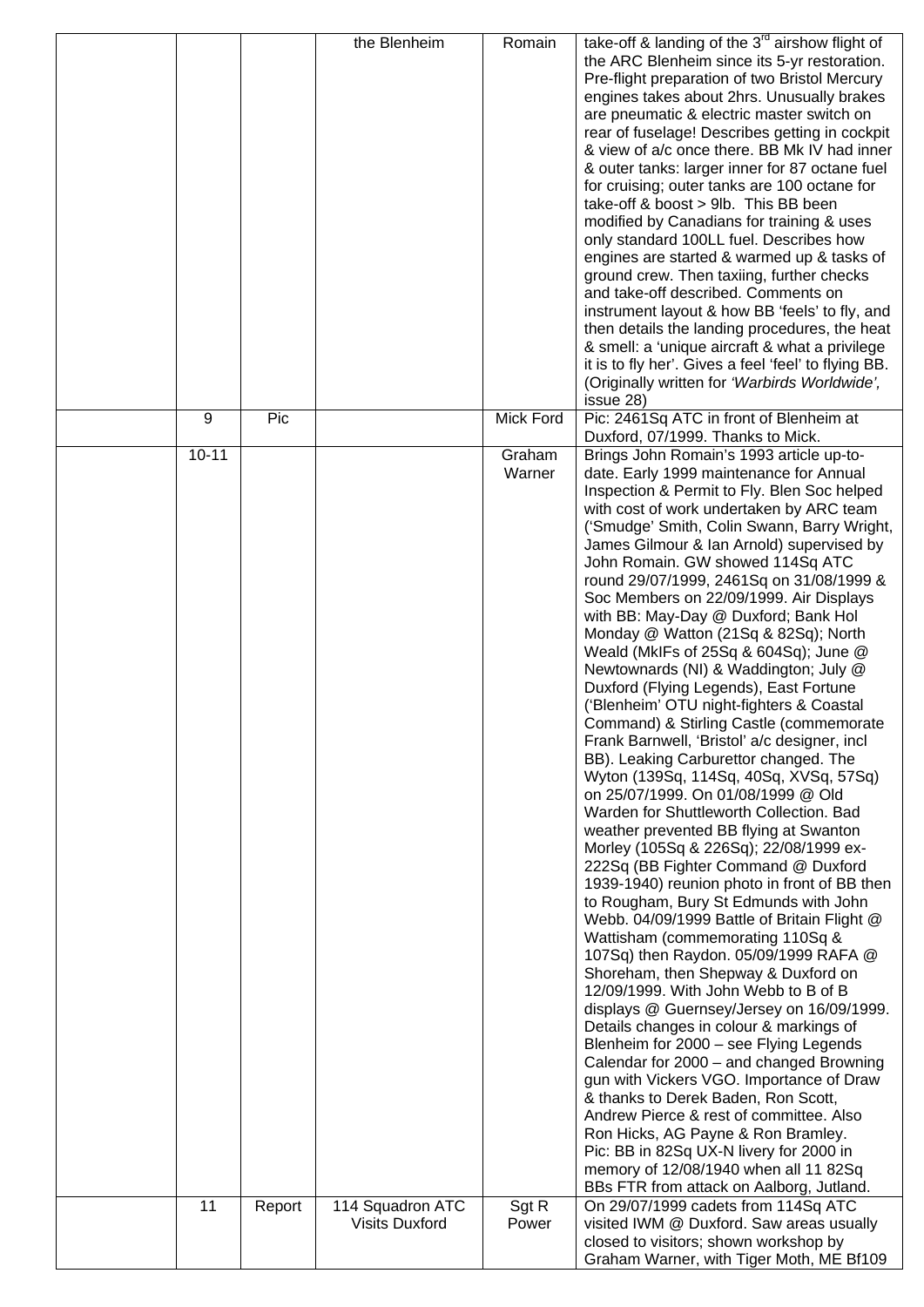|           |         |                                                                 |               | & BB shell being restored; then flying BB in<br>hangar. 114Sq flew BBs in WWII.                                                                                                                                                                                                                                                                                                                                                                                                                                                                                                                                                                                                                                                                                                                                                                                                                                                                                                                                             |
|-----------|---------|-----------------------------------------------------------------|---------------|-----------------------------------------------------------------------------------------------------------------------------------------------------------------------------------------------------------------------------------------------------------------------------------------------------------------------------------------------------------------------------------------------------------------------------------------------------------------------------------------------------------------------------------------------------------------------------------------------------------------------------------------------------------------------------------------------------------------------------------------------------------------------------------------------------------------------------------------------------------------------------------------------------------------------------------------------------------------------------------------------------------------------------|
| 11        |         | <b>Crossword Answers</b>                                        |               | Pic: 114Sq ATC in front of Blenheim<br>Answers to crossword in 35/07. No correct                                                                                                                                                                                                                                                                                                                                                                                                                                                                                                                                                                                                                                                                                                                                                                                                                                                                                                                                            |
|           |         |                                                                 |               | answers received.                                                                                                                                                                                                                                                                                                                                                                                                                                                                                                                                                                                                                                                                                                                                                                                                                                                                                                                                                                                                           |
| 12        | Pic     | Air Cadets of 114<br>Squadron, Atc                              |               | 114Sq ATC Air Cadets from Ruislip &<br>Northwood behind Mick Reed (civilian<br>Instructor), Paul Grass (Adult W/O), Roy                                                                                                                                                                                                                                                                                                                                                                                                                                                                                                                                                                                                                                                                                                                                                                                                                                                                                                     |
|           |         |                                                                 |               | Wagstaffe (Sq chairman), guests AM Sir<br>Ivor Broom (ex-114Sq RAF) and Dickie Rook                                                                                                                                                                                                                                                                                                                                                                                                                                                                                                                                                                                                                                                                                                                                                                                                                                                                                                                                         |
|           |         |                                                                 |               | (Blen Soc), F/Lt Roger Pavitt (OC 114Sq<br>ATC), F/O Luke Hornsey (Sq 21C), F/O<br>Steve Pendlebury (Adj), Tony King & Ian                                                                                                                                                                                                                                                                                                                                                                                                                                                                                                                                                                                                                                                                                                                                                                                                                                                                                                  |
|           |         |                                                                 |               | Jolly (both civilian instructors)                                                                                                                                                                                                                                                                                                                                                                                                                                                                                                                                                                                                                                                                                                                                                                                                                                                                                                                                                                                           |
| 12        | Review  | <b>Book Reviews</b><br>'Familiar Voices'<br>by<br>Frank Harbord | Mike<br>Henry | Frank's book covers his career from TA in<br>1930s; RAF enlistment & training as Obs<br>(1939); Bicester until 03/1940; 101Sq @<br>West Raynham; 82Sq @ Watton with 12<br>BBs; then Malta were Frank crewed with<br>S/Ldr Smithers (pilot) & Bob Lyndall<br>(WOp/AG), He flew with Mike Henry from<br>Luqa on 25/08/1941, 27/08/1941 (Shipping<br>sweep off Crete) & 12/09/1941 (8 a/c on<br>convoy off N African coast). Frank returned<br>to UK via Gibraltar on HMS Hermione &<br>HMS Edinburgh & then joined 60Sq (BBs) &<br>moved East to Mauripur, Lahore, Asansol,<br>Jessore, Dohazari & Yelahanka. In 08/1943<br>he joined Flying Control Unit at Mauripur &<br>Jiwani. Awarded DFM 07/1943 for high<br>number of ops in Europe, ME & Burma. In<br>1944 joined Transport Command then<br>(12/1945) Air Trooping westwards until<br>01/1946. Last postings Bicester, Debden &<br>Digby until released 08/1947. 'Familiar<br>Voices' full of illustrations, maps, photo &<br>interesting material. 183Pages. £19.95. |
| $12 - 13$ | Review  | 'A Suitcase Full of                                             | Mike          | Reviewer draws parallels with his RAF<br>career.<br>Suffixed 'An Aeronautical Journey', this well-                                                                                                                                                                                                                                                                                                                                                                                                                                                                                                                                                                                                                                                                                                                                                                                                                                                                                                                          |
|           |         | Dreams'<br>by<br>David Taylor                                   | Henry         | written & often amusing book by David<br>Taylor about his flying career started, age<br>16, with ATC, then Boy Entrant into RAF in<br>1951 to become Senior Aircraftsman, Inst<br>Mech (Nav). From Cosford through to<br>Malaya he flew in 142 assorted aircraft (his<br>last in 30Sq Hercules from Lyneham,<br>04/1998), visited 87 countries, landed in 316<br>airfields (32 in Australia; 27 in USA) & flew in<br>Helicopters with 155Sq, 194Sq & 110Sq.<br>After leaving RAF undertook Oil Exploration,<br>incl in Africa. Book costs £10 for 345pp, 28<br>pp photos; illustrated by Arthur Whitlock; pub<br>Delta Tango. Will donate £1.50 to Blen<br>Soc/copy sold.                                                                                                                                                                                                                                                                                                                                                   |
| 13        | Letters | <b>Siren Replies</b>                                            |               | Replies to Stanley Saunder's article (35/08)<br><b>Eric Masters: Undergoing Air Gunnery</b><br>course @ RAF Pembrey in 08/1941 saw<br>Siren, 'a rather crudely made piece of<br>equipment'. Not heard; no other even seen.<br>AC Ted Sismore: Hear BB siren at RAF<br>Upwood when low-flying over Isle of Ely. No<br>known reaction from sparse local population.<br>Peter Russell: (from S Australia) On BBs @<br>70 OTU in Nakuru, Kenya, & fitted siren to 'A<br>flight' BB MkIV. Was as described but with<br>two small paddles fitted to revolving alloy<br>disc. Ghastly noise; frightened natives & us.<br>Peter in 53Sq from 1938 'til chased out of                                                                                                                                                                                                                                                                                                                                                                |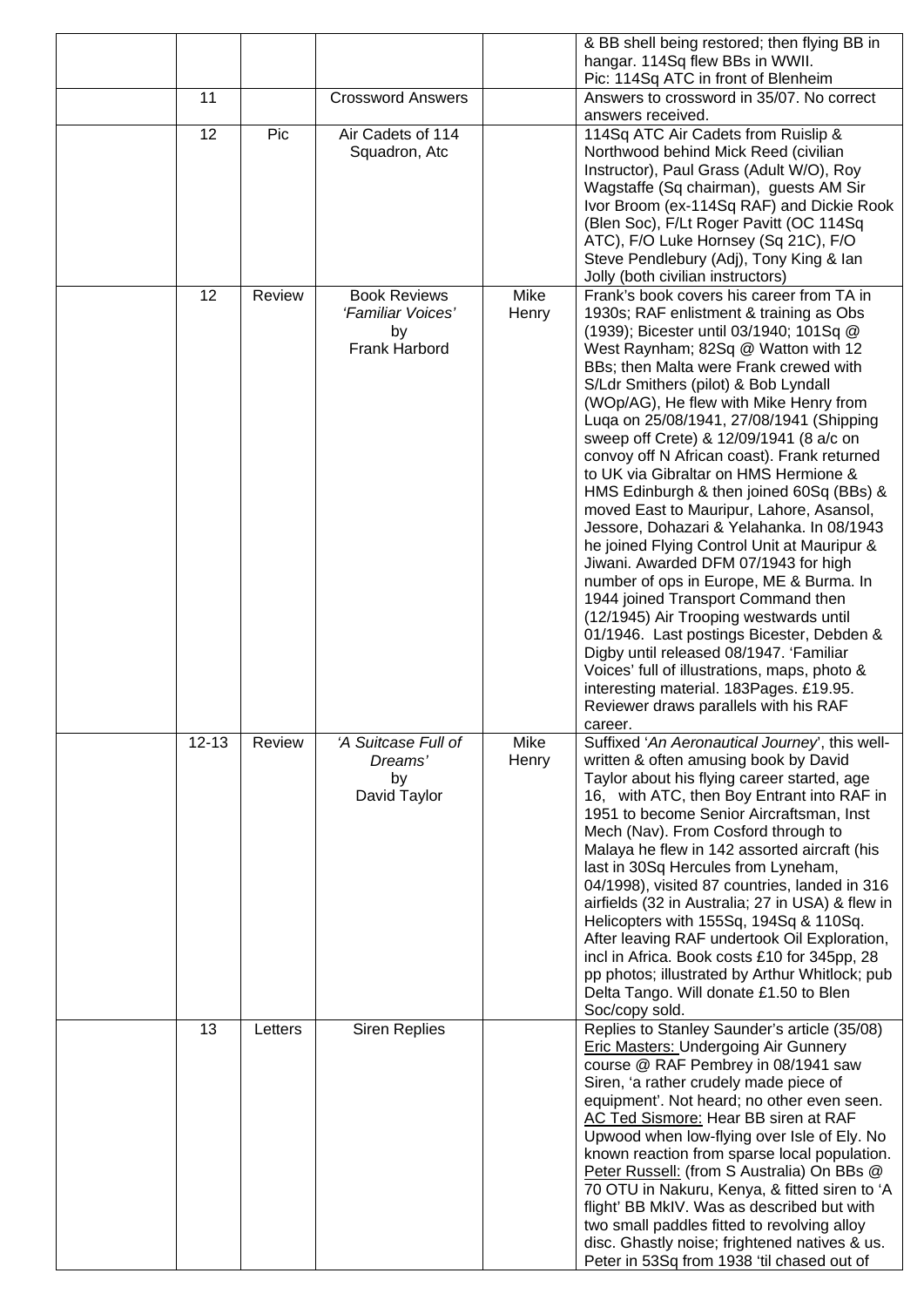| 14 | Pic    |                                                             |                  | France'; overseas from Detling; on BB at<br>Ishmalia before Kenya.<br>Tommy Thompson: 21/09/1942 test flew BB<br>MkIV T2432 which had force-landed 7 AG<br>School, Stormy Down, Porthcawl. Describes<br>siren in detail, how it was fitted & controlled.<br>In 'scream' position the 'bloodthirsty sound'<br>brought half station to a halt.<br>Graham Warner watches Andrew Pierce &                                                                                                                                                                                                                                                     |
|----|--------|-------------------------------------------------------------|------------------|-------------------------------------------------------------------------------------------------------------------------------------------------------------------------------------------------------------------------------------------------------------------------------------------------------------------------------------------------------------------------------------------------------------------------------------------------------------------------------------------------------------------------------------------------------------------------------------------------------------------------------------------|
| 14 | Report | From Abingdon to                                            | Hugh             | Chris Lee with plaque & Sir Ivor Broom<br>XVSq & 40Sq based Abingdon flying Hinds                                                                                                                                                                                                                                                                                                                                                                                                                                                                                                                                                         |
|    |        | War                                                         | George           | & Battles until 01/09/1939 when 24hrs notice<br>to leave for AASF in France. Inoculations left<br>advance party with useless arms to load kit<br>on Battles; flew grass airfield @ Bétheniville,<br>Reims, to cart everything to local village.<br>Main party arrived after few day; bedraggled<br>& hungry. Then 15Sq moved to grass airfield<br>@ Conde-Vraux week later. End 1939 both<br>Sqdns to UK to re-equip with BBs @ Wyton.<br>Operational again by 05/1940 for German<br>onslaught.                                                                                                                                           |
| 14 |        | Speciality of the<br>Mouse!                                 |                  | Amusing incident about Jeanne & Les Gibbs<br>(married 1941) finding B&B near Watton<br>before Les flew BB to ME. Involves a mouse!<br>Cartoon by Trudy Gibbs-Goessens.                                                                                                                                                                                                                                                                                                                                                                                                                                                                    |
| 15 | Data   | <b>Blenheim Society</b><br><b>Grand Flying Draw</b><br>1999 | Derek R<br>Baden | List of names of 8 Draw winners & 2<br>reserves. Total raised over £9,500.                                                                                                                                                                                                                                                                                                                                                                                                                                                                                                                                                                |
| 15 |        | <b>Dear Junior Members</b>                                  | Mick Ford        | Welcomes new members; now have 3 ATC<br>Sq members in group - each Sq been sent<br>autographed copy Mike Henry's 'Air Gunner'.<br>Info re quiz answers; picture competition<br>closing date 31/11/1999. 2461Sq adoptive<br>ceremony excellent; thanks for help at<br>airshows. 114Sq had good day out at<br>Duxford, ARC & BB; thanks to Graham<br>Warner. 110Sq (City of York) ATC visiting in<br>2000. Keep letters coming.                                                                                                                                                                                                             |
| 15 |        | 82 Squadron's Attack<br>on 109s                             | Don<br>McFarlane | Letter in response to Mike Henry's report in<br>35/05. Don adds: incident occurred on<br>07/08/1940 when he (82Sq) arrived<br>Haamstede airfield in bad weather, dropped<br>bombs in front of hangar & scooted back to<br>Watton. In mid 1900s Don contacted by<br>Theo Boiten, researching for 'Blenheim<br>Strike'; records show 2 Me 109s destroyed,<br>4 badly damaged, 5 Germans killed & 17<br>injured! Consequently 4 Staffel of JG54 at<br>Haamstede unable to join B of B. Don adds<br>that, when 82Sq re-equipped after<br>17/05/1940 losses @ Gembloux R3821 UX-<br>N came to 82Sq & allocated to Don & crew<br>as 'his kite'. |
| 15 | Obit   | <b>Rest in Peace</b>                                        |                  | Len Fearnley: Died 07/1999. Daughter Mary-<br>Anne Rankin sent sad new. Latest version of<br>Len's book, 'Blenheim Odyssey' will still be<br>printed by Colin West.                                                                                                                                                                                                                                                                                                                                                                                                                                                                       |
| 16 |        | Pipes - not for<br>Sailors or Scots!                        |                  | Amusing list of supposedly Army Pipe<br><b>Regulations from REME!</b>                                                                                                                                                                                                                                                                                                                                                                                                                                                                                                                                                                     |
| 16 | Letter | A Blenheim/Belgium<br>Association                           | Bill<br>Murdoch  | In letter (dated 27/05/1999) to Betty George,<br>Bill says that, visiting Belgium friends, he<br>met Guy Courtin who had seen his BB crash.<br>Guy recounts that, on 18/05/1940, age 8,<br>during evacuation stopped overloaded car &<br>heard a/c noise & saw crash. On return he<br>retrieved writing pad container as souvenir<br>from crash site, which gave Bill. Took pics at                                                                                                                                                                                                                                                       |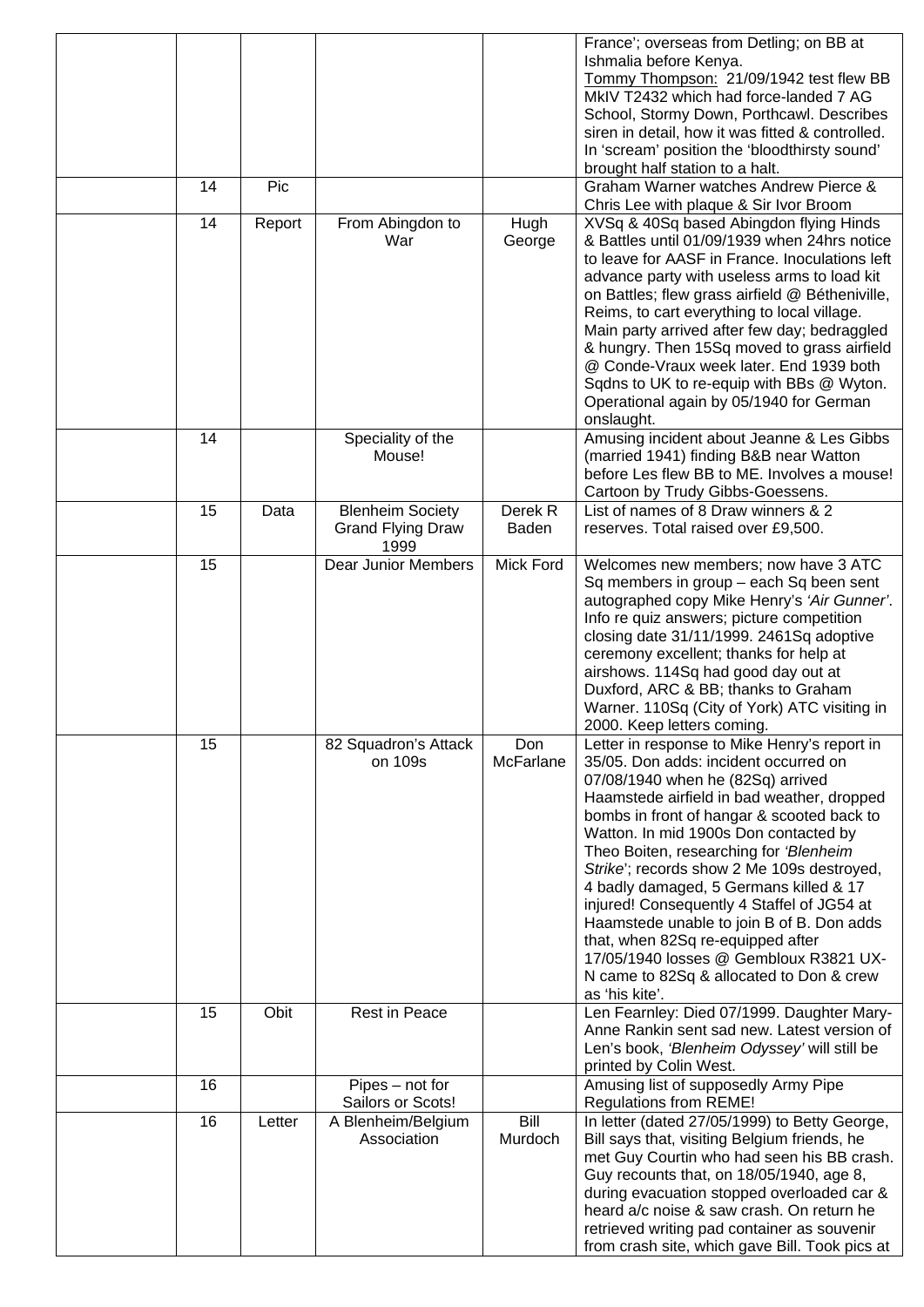|    |        |              |        | crash site. Bill in 59Sq (Army Co-op); moved<br>at short notice on 04/09/1939.<br>GW: 18/05/1940, R3702, 59Sq. Took off<br>from Poix, FTR. Crash-landed in France.<br>P/O R Durie (pilot) & Sgt R Burns (Obs) KIA.<br>AC1 W Murdoch (WOp/AG) escaped. A/c<br>written off 21/05/1940. |
|----|--------|--------------|--------|--------------------------------------------------------------------------------------------------------------------------------------------------------------------------------------------------------------------------------------------------------------------------------------|
| 16 | Wanted | 'The Weather | Ralph  | Ralph's Grandparents had this print of vic of                                                                                                                                                                                                                                        |
|    |        | Favours the  | Tallis | BB flying by night, which he obtained. It was                                                                                                                                                                                                                                        |
|    |        | Blenheims'   |        | later thrown away; he asks for a similar print.                                                                                                                                                                                                                                      |

Г

| <b>Issue 35: June 1999</b> |                |             |                                                                                                            |                        |                                                                                                                                                                                                                                                                                                                                                                                                                                                             |
|----------------------------|----------------|-------------|------------------------------------------------------------------------------------------------------------|------------------------|-------------------------------------------------------------------------------------------------------------------------------------------------------------------------------------------------------------------------------------------------------------------------------------------------------------------------------------------------------------------------------------------------------------------------------------------------------------|
| <b>Topic</b>               | Page           | <b>Type</b> | <b>Title</b>                                                                                               | <b>Author</b>          | <b>Notes &amp; Search Words</b>                                                                                                                                                                                                                                                                                                                                                                                                                             |
|                            | 1              | Report      | Chairman's Message                                                                                         | Andrew<br>Pierce       | Society's 2 <sup>nd</sup> Chairman! Thanks to Hugh as<br>Soc in good position ref money, members &<br>only flying BB in world. BB to be in 'Free<br>French' colours. 12 airshows booked for<br>1999. Draw tickets enclosed. Thanks to<br>committee & Graham Warner who started BB<br>restoration 21year ago.                                                                                                                                                |
|                            | 1              |             | From Hugh to you                                                                                           | Hugh<br>George         | Thanks for wishes on retirement as Blen Soc<br>Chairman; good wishes to Andrew Pierce                                                                                                                                                                                                                                                                                                                                                                       |
|                            | $1 - 2$        | Report      | The 1999 AGM.<br>A brief report on the<br>venue                                                            | <b>Betty</b><br>George | 55 members to AGM at new venue, Wyllyotts<br>Centre, Potters Bar when Betty & Ron Scott<br>arrived. Easy to find & all made welcome,<br>room well laid out & food good & plentiful. Ivor<br>Broom passed Chairmanship from Hugh<br>George to Andrew Pierce (Soc's 1,000 <sup>th</sup><br>enrolment) to lead a younger team.                                                                                                                                 |
| Blenheim<br>Society        | $\overline{2}$ | Data        | President and<br>Committee                                                                                 |                        | Names of President, 5 society 'official', 6<br>committee members & BAM Representative                                                                                                                                                                                                                                                                                                                                                                       |
|                            | $\overline{2}$ | Pic         | 1998 Draw Winners<br><b>Fly Concorde</b>                                                                   |                        | Pic of Peter Tidy (1998 Draw winner) &<br>mother boarding Concorde.                                                                                                                                                                                                                                                                                                                                                                                         |
|                            | $\overline{2}$ | Data        | <b>Grand Flying Draw</b><br>1999 - prizes                                                                  |                        | Lists 8 amazing free flights for Draw winners.<br>Draw takes place Duxford 17/10/1999                                                                                                                                                                                                                                                                                                                                                                       |
|                            | $\overline{2}$ |             | Howzatt!                                                                                                   | Mike Henry             | Mike asked Charles Patterson about his<br>friend, Jack Russell (cricketer & artist). Yes,<br>Jack has painted a Blenheim which hangs in<br>RAF Club in Piccadilly as does Len<br>Fearnley's 'The First Blow'.                                                                                                                                                                                                                                               |
|                            | 3              | Review      | 'The Wartime News'                                                                                         |                        | Edited by Marilyn J Ward this quarterly mainly<br>focuses on memories/experiences of service<br>personnel. Address for purchases provided.                                                                                                                                                                                                                                                                                                                  |
|                            | 3              |             | Airfield Research<br>Group                                                                                 |                        | Formed 20+year ago by enthusiasts about all<br>UK airfields, esp WWII ones. Journal 'Airfield<br>Review' published 3 times annually. Anyone<br>interested contact Ian Reid (Hon Gen Sec) in<br>Grimsby. Address supplied.                                                                                                                                                                                                                                   |
|                            | 3              | Review      | Book Review.<br><b>Bétheniville</b><br>(Champagne) 1939-<br>1940: XV, 40, 139,<br>103 and 501<br>Squadrons |                        | 'Bétheniville (Champagne) A French airfield<br>occupied by the Royal Air Force during the<br>Battle of France, 1939-1940by Gillet Arnaud.<br>174 pages, 80 photos & many illustrations<br>cover 40Sq & 139Sq flying Battles & BB<br>recce in 'phoney war'; on 10/05/1940 501Sq<br>arrive with Hawker Hurricanes & destroy 34<br>German a/c; 103Sq in Fairey Battles attack<br>German troops in Luxemburg, Bouillon &<br>Sedan. Privately published in 1999. |
| Sgt LR France<br>580854    | 3              | Wanted      | Info re 211 Squadron<br>asked for                                                                          |                        | Mrs Doran of Seaton, Devon, asks for any<br>information about her brother, Leslie Ronald<br>France, 211Sq, who died 31/12/1940 &<br>Buried at Alamein. Contact details given.<br>GW: 31/12/1940, 211Sq, L1540. FTR, shot<br>down in flames into sea by G.50 after<br>bombing nr Valona. Sgt S Bennett, Sgt W<br>Tunstall & Sgt L France KIA. On Alamein                                                                                                     |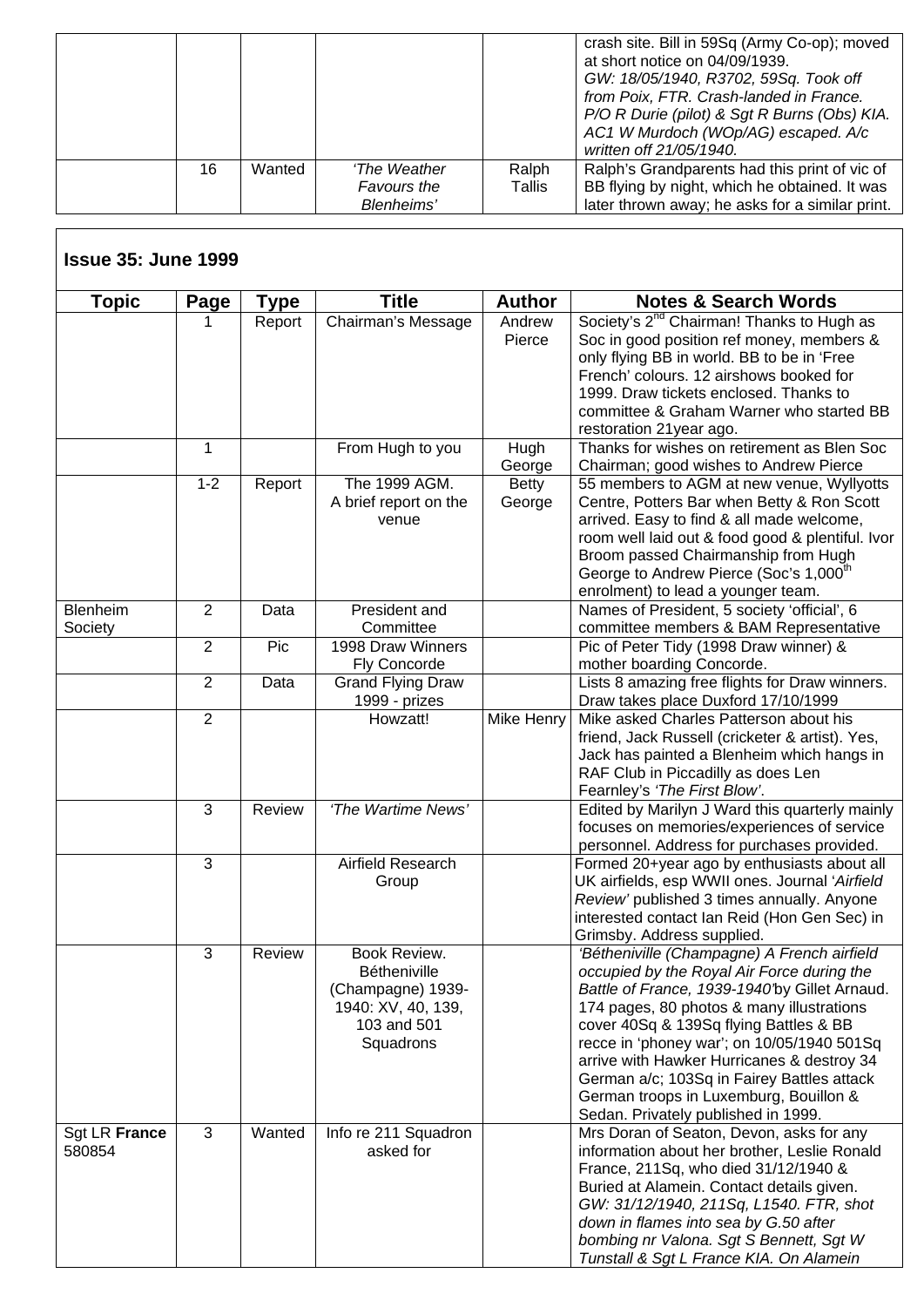|              |                |        |                                                       |                       | memorial.                                                                                                                                                                                                                                                                                                                                                                                                                                                                                                                                                                                                                                                                                                                                                                                                                                                                                                                                                                                                      |
|--------------|----------------|--------|-------------------------------------------------------|-----------------------|----------------------------------------------------------------------------------------------------------------------------------------------------------------------------------------------------------------------------------------------------------------------------------------------------------------------------------------------------------------------------------------------------------------------------------------------------------------------------------------------------------------------------------------------------------------------------------------------------------------------------------------------------------------------------------------------------------------------------------------------------------------------------------------------------------------------------------------------------------------------------------------------------------------------------------------------------------------------------------------------------------------|
|              | 3              |        | The Missing<br><b>Blenheim Boy</b>                    |                       | Ken Spells' name missing off caption to pic<br>on 34/08                                                                                                                                                                                                                                                                                                                                                                                                                                                                                                                                                                                                                                                                                                                                                                                                                                                                                                                                                        |
|              | 3              | Report | Our Two Marathon<br>Heroes                            |                       | Thanks to Andy Payne & Dermot Stapleton<br>for running London Marathon & donation, esp<br>as Dermot has health problems.                                                                                                                                                                                                                                                                                                                                                                                                                                                                                                                                                                                                                                                                                                                                                                                                                                                                                       |
|              | 3              | Wanted | The Spitfire (Eastern<br>Region) Society              | Steve<br><b>Beale</b> | Steve (Sec of branch FAA) wants wartime<br>photos of aircrew, signed if possible, for<br>private collection.                                                                                                                                                                                                                                                                                                                                                                                                                                                                                                                                                                                                                                                                                                                                                                                                                                                                                                   |
|              | 3              | Report | Newly-formed<br><b>Hurricane Society</b>              |                       | Ian Arnold expected 40 $@$ initial mtg - 100<br>people turned up! Committee elected. Will<br>plan event for anniversary of Battle of France.                                                                                                                                                                                                                                                                                                                                                                                                                                                                                                                                                                                                                                                                                                                                                                                                                                                                   |
|              | 4              | Report | Operating the<br>Blenheim                             | Graham<br>Warner      | Summary of 1998 ops with BB. Early 1998<br>was winter maintenance, Annual Inspection &<br>Permit to Fly. GW details work undertaken by<br>'Smudge' Smith, Colin Swann, Barry Wright,<br>James Gilmour, Bob Sparkes & Ian Arnold<br>under John Romain. In May BB at Watton,<br>North Weald, La Ferte Alais & Kemble. In<br>June at Biggin Hill; spark-plug problem @<br>RAF Waddington when John Webb running-<br>up engines. In July @ Flying Legends<br>(Duxford), IAT @ Fairford then Wyton (refuel).<br>August: to Sunderland, Swanton Morley<br>(105Sq, 88Sq & 226Sq), Eastbourne &<br>Rougham. Sept to Shepway & RAFA event @<br>Shoreham. Oct to Old Warden & Autumn<br>airshow @ Duxford. All booked by Anna<br>McDowell, John Romain's PA @ ARC. BB<br>painted brown & green 1940 camouflage<br>R3821 UX-N (82Sq) temporarily for photos by<br>John Dibbs. Importance of £6,100 from Grand<br>Flying Draw; monthly insurance is £1,817!<br>Thanks to all who sold tickets: Derek Baden &<br>Committee. |
|              | $\overline{4}$ | Review | Roll of Honour 1939-<br>1945. RAF Great<br>Massingham |                       | Sister Laurence Mary invites members to buy<br>Great Massington Roll of Honour for 18Sq,<br>107Sq, 90Sq, 98Sq, 342Sq & 169Sq mainly<br>flying BBs, Bostons, Mosquitoes in WWII.<br>Lists PoWs & their German camps; crews, a/c<br>numbers & ops. 80 pages; £10. Good<br>reference for researchers. Cheques to Sister<br>Rosemary Ashworth                                                                                                                                                                                                                                                                                                                                                                                                                                                                                                                                                                                                                                                                      |
| Sgt RC Hanna | 5              | Wanted | Calling all ex-254<br><b>Squadron Personnel</b>       | David<br>Hanna        | David is researching service history of uncle,<br>Sgt Robert C Hanna, pilot, 254Sq flying BBs<br>from RAF Dyce who died in collision (training<br>or return from patrol) on 03/09/1940. Any info<br>re Coastal Commands BB or 254Sq @ Dyce<br>welcome. Address in Australia provided.<br>GW: 03/09/1940, N3529, 254Sq. Crashed<br>while engaged in aerial tactics, collided with<br>N3608, destroyed by fire. Sgt R Hanna & AC2<br>J Mangion killed. N3608 also DBF in same<br>incident & crew: P/O J Laidlay, Sgt R Whiffen<br>& AC1 D Campbell killed.                                                                                                                                                                                                                                                                                                                                                                                                                                                       |
|              | 5              | Report | Duxford Airshow 2 <sup>nd</sup><br>May 1999           | Mike<br>Henry         | Mike reports on Duxford airshow. Sunny; US<br>a/c & jets noisy compared with Mercury,<br>Merlin & propeller of B of B Flight. BB was<br>half-painted in 82Sq livery! Lot of members in<br>viewing enclosure & FAA colleagues.                                                                                                                                                                                                                                                                                                                                                                                                                                                                                                                                                                                                                                                                                                                                                                                  |
|              | 5              |        | Deadline Dates for<br>Copy                            |                       | 25 <sup>th</sup> Oct for Winter issue (out end Nov)<br>25 <sup>th</sup> Jan for Spring issue (out end March)<br>25 <sup>th</sup> May for Summer issue (out end June)                                                                                                                                                                                                                                                                                                                                                                                                                                                                                                                                                                                                                                                                                                                                                                                                                                           |
|              | 5              |        | Correction - Journal<br>No 34                         | Editor                | 34/06 - under map line missing 'precipitous<br>shore. We followed close on his heels and '                                                                                                                                                                                                                                                                                                                                                                                                                                                                                                                                                                                                                                                                                                                                                                                                                                                                                                                     |
|              | 5              |        | 'Night of the Hunter'                                 | Mike<br>Henry         | Mike selling his limited edition of Gerald<br>Poulson's 'Night of the Hunter' for £150                                                                                                                                                                                                                                                                                                                                                                                                                                                                                                                                                                                                                                                                                                                                                                                                                                                                                                                         |
|              | 5              | Letter | Remains of a                                          | Kyriakos              | Kyriakos appreciated article (34/06) about                                                                                                                                                                                                                                                                                                                                                                                                                                                                                                                                                                                                                                                                                                                                                                                                                                                                                                                                                                     |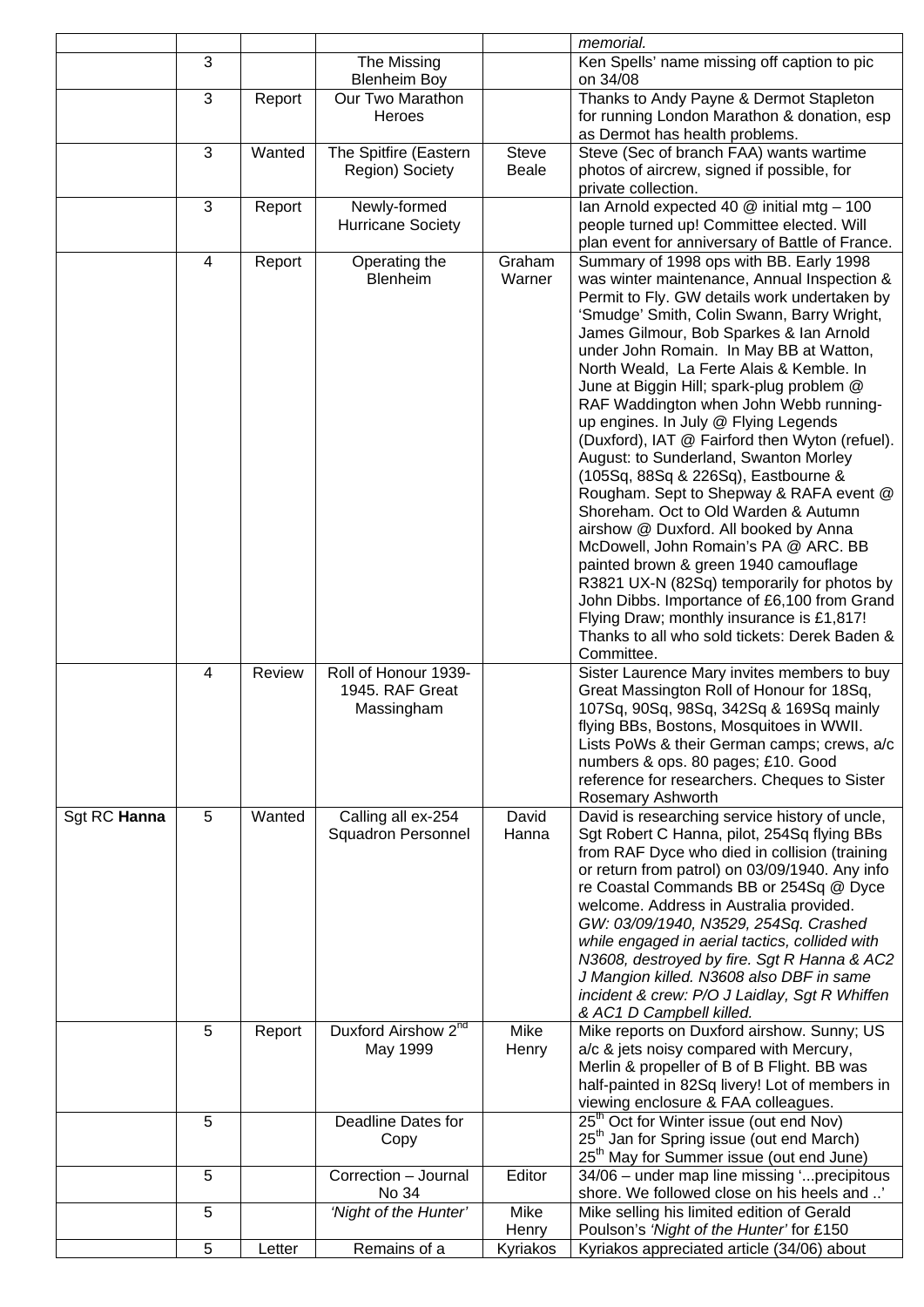|                                                               |                |         | Salvaged Blenheim in<br>Athens Museum                            | Paloulian            | Cephalonia island 1941 & sent photos of<br>salvaged BB remains from Crete which in<br>Athens Museum. Sends regards to members<br>of 11Sq, 84Sq, 113Sq & 211Sq.<br>Pics: salvaged BBB engine & fuselage                                                                                                                                                                                                                                                                                                                                                                                                                                                                                                                                                                                                                                                                                                                                                                                                                               |
|---------------------------------------------------------------|----------------|---------|------------------------------------------------------------------|----------------------|--------------------------------------------------------------------------------------------------------------------------------------------------------------------------------------------------------------------------------------------------------------------------------------------------------------------------------------------------------------------------------------------------------------------------------------------------------------------------------------------------------------------------------------------------------------------------------------------------------------------------------------------------------------------------------------------------------------------------------------------------------------------------------------------------------------------------------------------------------------------------------------------------------------------------------------------------------------------------------------------------------------------------------------|
|                                                               | 6              | Pics    | I laughed at the<br>Nearness of a 109!                           | Editor               | 2 pics taken 1945 at Wunsdorf (British Zone,<br>near Hanover) a former Luftwaffe base. a)<br>109 amongst other wrecked a/c; b) 109<br>fuselage in trees!                                                                                                                                                                                                                                                                                                                                                                                                                                                                                                                                                                                                                                                                                                                                                                                                                                                                             |
|                                                               | 6              | Data    | For Your Diary.<br>Sites Booked for<br>1999                      |                      | Lists 7 venues & 14 dates at which Blen Soc<br>stall is booked. Ron Bramley & campervan<br>may attend other shows to sell Draw tickets.                                                                                                                                                                                                                                                                                                                                                                                                                                                                                                                                                                                                                                                                                                                                                                                                                                                                                              |
|                                                               | 6              | Report  | From our Junior<br>Membership<br>Secretary                       | <b>Mick Ford</b>     | Good 1 <sup>st</sup> 1999 airshow at Duxford; Matthew<br>Meyrick (Felixstowe) won years membership.<br>110Sq (City of York) ATC welcomed & thanks<br>to 1249Sq for help @ Watton 03/05/1999.<br>Reminder re quiz & picture competition.                                                                                                                                                                                                                                                                                                                                                                                                                                                                                                                                                                                                                                                                                                                                                                                              |
|                                                               | 6              | Poem    | A World Apart                                                    | Tom<br>Smith         | Tom, from Armitage, wrote this at 1998 VE<br>Day celebrations. Very moving poem about<br>sacrifices of WWII made so future generation<br>had a better life - asks what they would think<br>if they returned to see society now.                                                                                                                                                                                                                                                                                                                                                                                                                                                                                                                                                                                                                                                                                                                                                                                                      |
|                                                               | 7              |         | Word, Words, Words<br>(Hamlet)                                   | <b>Mike Ford</b>     | 15 x 15 crossword competition. Answers in by<br>02/09/1999; answers in Oct issue.                                                                                                                                                                                                                                                                                                                                                                                                                                                                                                                                                                                                                                                                                                                                                                                                                                                                                                                                                    |
| William<br>Edwards;<br>Leslie<br>Edwards&<br>James<br>Edward. | $\overline{7}$ | Report  | Family Lost Three out<br>of Four Sons who<br>Flew in Blenheims   | <b>Mike</b><br>Henry | Summary of article in 'Mirror' 05/11/1998. P/O<br>William Edwards, Obs, 40Sq left RAF Wyton<br>in BB P4909 on 23/05/1940 to bomb<br>Germany troops; hit by flak near Bethune,<br>only Sgt J Beatie (WOp/AG) survived; CO<br>W/Cdr J Llewellyn & William KIA; buried<br>Sailly-Labourse. F/O Leslie Edwards DFM,<br>Obs, 60Sq, flying BB in Burma<br>23/06/1942died, body not found; named on<br>Singapore Memorial. Sgt James Edwards<br>(WOp/AG), aged 20, crashed @ Donald's<br>Cleuch farm in Peebleshire, Scotland,<br>06/04/1943, having taken off from Ashbourne<br>in poor weather. No survivors, but James<br>buried in home village. Joseph & Lillian<br>Edwards 4 <sup>th</sup> son, Noel Edwards, also in RAF;<br>Nye Bevan (MP) asked Ministry of Air to send<br>him home from Madagascar to console<br>parents.                                                                                                                                                                                                         |
|                                                               | 8              |         | <b>Trenchard's Brats</b><br>could have done<br>better then this! |                      | Amusing series of 6 cartoons showing<br>interpretation of plant manager's original<br>request by technical, projects, engineering,<br>construction & works!                                                                                                                                                                                                                                                                                                                                                                                                                                                                                                                                                                                                                                                                                                                                                                                                                                                                          |
|                                                               | $8 - 9$        | Article | A Screaming Siren                                                | Stanley<br>Saunders  | Stanley completed 3yrs as Engineer<br>apprentice with Vicker's (Aviation),<br>Weybridge; got Ordinary National Cert 1941,<br>age 18. Then to General Aviation, Fairoaks,<br>rebuilding BB's MkI & MkIV; few beyond<br>repair were cannibalised. Modification kits &<br>drawings from Bristols, Filton, some minor<br>(hydraulics, etc) but also: bomb sight<br>equipment; 'gun tray' under BB 'belly' for 4<br>forward-firing machine guns (these added by<br>RAF); 'Screaming siren' for use when diving<br>on enemy target (or 'Anti-personnel device',<br>like Stuka's noise). Stan details how it was<br>crudely made with plywood, spindle & metal<br>disc and mounted under a/c's nose with<br>wooden 'handle' inside a/c turned 90 <sup>0</sup> to<br>activate siren by turning it to face forward so<br>air spun metal 'turbine'. When test flown<br>produced 'terrible piercing scream'.<br>Complaints from 18 EFTS (Fairoaks) &<br>parent's of distressed babies! Use forbidden<br>over UK after that. After Stan moved to |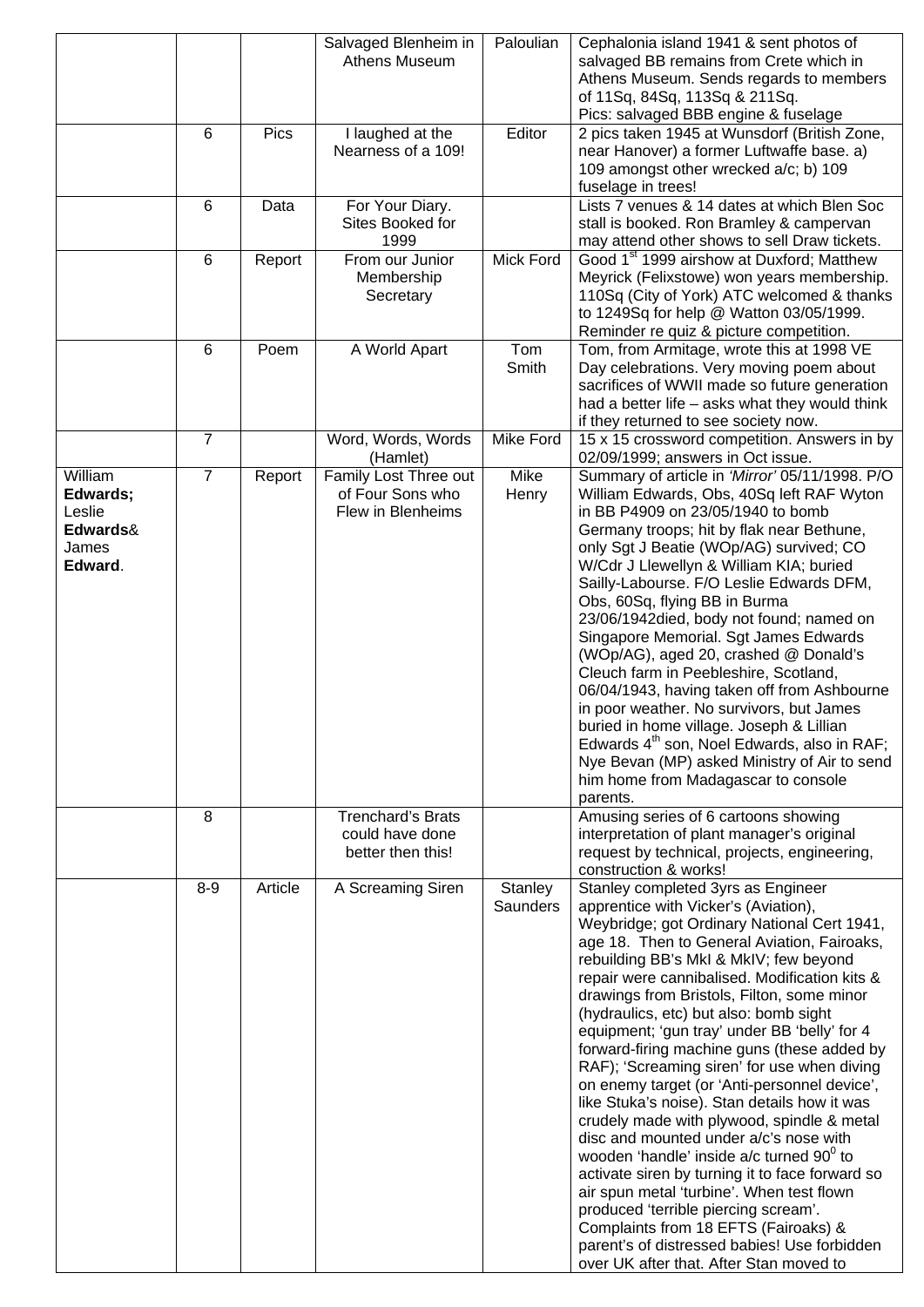|                             |                |         |                                         |                             | Progress Dept on airframe procurement for<br>fuselage & tails; wings usually replaced.                                                                                                                                                                                                                                                                                                                                                                                                                                                                                                                                                                                                                                                                                                                                                                                                                                                                                                                                                                                                                                                                                                                                                                                                                                                                                                                                                                                                                                                                    |
|-----------------------------|----------------|---------|-----------------------------------------|-----------------------------|-----------------------------------------------------------------------------------------------------------------------------------------------------------------------------------------------------------------------------------------------------------------------------------------------------------------------------------------------------------------------------------------------------------------------------------------------------------------------------------------------------------------------------------------------------------------------------------------------------------------------------------------------------------------------------------------------------------------------------------------------------------------------------------------------------------------------------------------------------------------------------------------------------------------------------------------------------------------------------------------------------------------------------------------------------------------------------------------------------------------------------------------------------------------------------------------------------------------------------------------------------------------------------------------------------------------------------------------------------------------------------------------------------------------------------------------------------------------------------------------------------------------------------------------------------------|
|                             | 9              | Letter  | 1940 Letter from<br><b>Brother</b>      | John<br>Stanford-<br>Davies | Excerpts from 06/1940 letter to John from<br>brother who trained on Avro Tutors & now<br>BBs. Done 121/2 hrs in 3 days; BBs lovely to<br>fly; started with short-nose 'dual', but 1hr on<br>long-nose. Beautifully light on control, amble                                                                                                                                                                                                                                                                                                                                                                                                                                                                                                                                                                                                                                                                                                                                                                                                                                                                                                                                                                                                                                                                                                                                                                                                                                                                                                                |
|                             |                |         |                                         |                             | ~200mph; practicing dives & climbing turns<br>which safe at 2,000ft. Hard work as up 5.15,<br>flying by 6am & do 21/2hrs before breakfast.<br>Ready to move to Squadron. More written. He<br>later flew Hampdens with 83Sq @ Scampton.                                                                                                                                                                                                                                                                                                                                                                                                                                                                                                                                                                                                                                                                                                                                                                                                                                                                                                                                                                                                                                                                                                                                                                                                                                                                                                                    |
|                             |                |         |                                         |                             | Died 04/04/1941 returning from op.<br>Unfortunately writer's name not given.                                                                                                                                                                                                                                                                                                                                                                                                                                                                                                                                                                                                                                                                                                                                                                                                                                                                                                                                                                                                                                                                                                                                                                                                                                                                                                                                                                                                                                                                              |
| F/O HDS<br>Dunford-<br>Wood | 9              | Wanted  | 21 Squadron - Help<br>needed            | Mark<br>Hudson              | Mark seeks info about F/O Dunford-Wood<br>(pilot), 21Sq, whose BB (L9023) lost with all<br>crew 08/06/1940 near Abbeville. Any AASF<br>survivors who knew him please contact Mark.<br>Address given.<br>GW: other crew Sgt E Jones (Obs), Sgt D<br>MacLagen (WOp/AG)                                                                                                                                                                                                                                                                                                                                                                                                                                                                                                                                                                                                                                                                                                                                                                                                                                                                                                                                                                                                                                                                                                                                                                                                                                                                                      |
|                             | 9              | Wanted  | No 12 Squadron, 76<br>Wing              | Robert F<br>Wray            | Father MT driver with 212Sq, 76 Wing @<br>Amifontaine/Guidnicourt in 08/1939. Left<br>France 3 wks after Dunkirk via Brest. Later an<br>AG, 58Sq & 7Sq Bomber Command.<br>Survived war. Any info, photos, or sources<br>about 1939 retreat (above places + Souge &<br>Eschimines) wanted for family records.                                                                                                                                                                                                                                                                                                                                                                                                                                                                                                                                                                                                                                                                                                                                                                                                                                                                                                                                                                                                                                                                                                                                                                                                                                              |
|                             | $\overline{9}$ | Report  | The Gellik Memorial<br>for 10 May 1940  | <b>Betty</b><br>George      | Event continues to be well attended by<br>generations of families, veterans of XVSq &<br>Colour parties from 15Sq (R)& 12Sq. Six<br>visitors from Canada (commemorating 1944<br>crashed Halifax) & 4 from Vraux. Next yr 60 <sup>th</sup><br>anniversary of Maastricht bridges disaster;<br>intelligence mistakes found & now in our<br>archives + those of XVSq & 12Sq,                                                                                                                                                                                                                                                                                                                                                                                                                                                                                                                                                                                                                                                                                                                                                                                                                                                                                                                                                                                                                                                                                                                                                                                  |
| G/Cpt E<br><b>Shipley</b>   | $10 - 12$      | Article | Snippets on<br>Blenheims from my<br>Log | G/Capt<br>Edwin<br>Shipley  | 05/1941 ES was CTO @ OTU Hullavington.<br>Posted Aden, usually 6 wks via Cape, after<br>practice on BB with W/Cdr Perkins, Bicester,<br>delivered Glen Martin Maryland from<br>Overseas Delivery Flight, Kemble to Malta via<br>Gibraltar (describes 13hr flight). Then lift in<br>Sunderland to Egypt & troopship Salween via<br>Red Sea to join 8Sq @ Aden (Khormaksar).<br>Re-equipped with MkIV BBs which by sea<br>from UK to Lagos where assembled, flown to<br>Khartoum where collected by 8Sq. Describes<br>first MkIV he collects & problems with plugs of<br>Mercury XV during flight. Had to turn back<br>over Eritrea mountains to crash land @<br>Asmara (described). Back to Khartoum; found<br>BBs poorly assembled @ Takoradi so stayed<br>6 weeks to rectify this; spares available from<br>HQME (& not so @ Aden). 04/1942 flew<br>Admiral Halifax around stations in ME in BB;<br>Massawa, Port Sudan where problems with<br>BB carburettor (described). Then searching<br>for mines in shipping lanes. 12/1942 flew<br>detachment to 'sizeable' airbase @ Aiscia<br>(spelt 'Aischa' in Jefford's 'RAF Squadrons').<br>Summer 1942 Rommel to Alamein; panic in<br>Cairo & Equipment branch dispersed spares;<br>long-awaited spares finally arrived Aden from<br>HQME. Early 1943 author posted CTO to No.<br>71 OTU @ Carthago on Red Sea, Sudan,<br>with Tomahawks, Hurricanes, Harvards (for<br>training) & Lysander. Flown to Carthago in<br>Douglas CD3 &, on arrival, told was Station<br>Commander as G/Cpt on leave! Describes |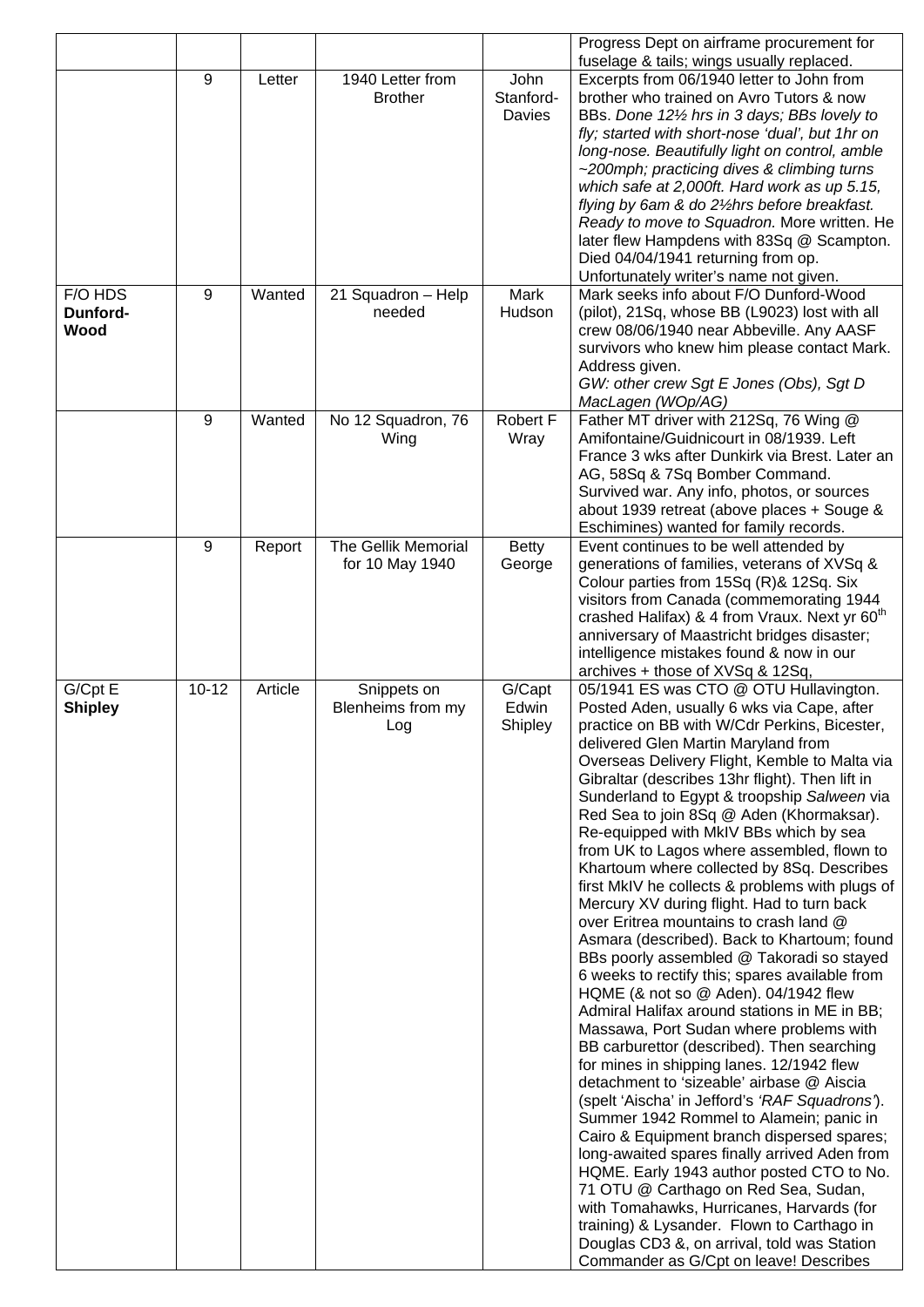|    |      |                                                                             | climate. 08/1943 offered choice of BBs by<br>Grp Engineering Officer @ HQME; the BBs<br>waiting @ Shandur (SE end Suez Canal) to<br>be scrapped! He selected BB MkI L8631, flew<br>back to Ismailia & LACs helped with repairs<br>on Mercury VIII engine. Took CO to Haifa for<br>his leave. Took out all armament gear to<br>lighten BB & it could outfly Hurricane (but not<br>Spitfire). Last flew L8631 04/1944 to 168 MU<br>@ Heliopolis to swap with Anson. Unsure if<br>HQME recalled it. Preferred MkI to MkIV.<br>Interesting article & authors interest in<br>technical side shines through. |
|----|------|-----------------------------------------------------------------------------|--------------------------------------------------------------------------------------------------------------------------------------------------------------------------------------------------------------------------------------------------------------------------------------------------------------------------------------------------------------------------------------------------------------------------------------------------------------------------------------------------------------------------------------------------------------------------------------------------------|
| 11 | Obit | We Still Hear their<br>Voices and See their<br>Faces - to Absent<br>Friends | Recent deaths of Society members:<br>Bernard Gibson Colin Handyside ('Col') died<br>Queensland 04/02/1999 (Condolences to wife<br>Joan); EW Baker (Member 208) died 1998;<br>Stanley Lees ('Stan' Member 23; his friend<br>will join in his place) requested contributions<br>to Blenheim Appeal; Frank T Coxall, DFC ex<br>88Sq died 12/1998; Mr RR Orchard of<br>Edinburgh died 09/02/1999 (condolences to<br>son Peter)                                                                                                                                                                             |
| 11 | Obit | Air Vice-Marshall<br><b>Nick Carter</b>                                     | AVM W Nick Carter, CB, DFC, wartime<br>bomber pilot & disaster consultant died<br>19/02/1999 in Australia, age 86. Obit from<br>'The Times' details his lucky escapes; @<br>1937 Hendon Air Display in Hawker Hind; as<br>Sgt pilot in BBs 11/05/1940 Maastricht<br>bridges, 21Sq; 27/05/1940 attack German<br>column @ Dunkirk; forced landings in BB.<br>Then flew Halifaxes as Sq CO.                                                                                                                                                                                                               |
| 12 |      | Come Blow Your<br>Horn!                                                     | Humorous tale about consequences of sticker<br>in back window of car.                                                                                                                                                                                                                                                                                                                                                                                                                                                                                                                                  |

| <b>Issue 34: March 1999</b> |                |             |                                  |               |                                                                                       |
|-----------------------------|----------------|-------------|----------------------------------|---------------|---------------------------------------------------------------------------------------|
| Topic                       | Page           | <b>Type</b> | Title                            | <b>Author</b> | <b>Notes &amp; Search Words</b>                                                       |
|                             |                | Report      | Chairman's Message               | Hugh          | Chairman since Society set up 1987, Hugh                                              |
|                             |                |             |                                  | George        | now passing reins to younger generation &                                             |
|                             |                |             |                                  |               | thanks everyone for support                                                           |
|                             | $\mathbf 1$    | Pic         | The Society had                  |               | Pic: Derek Baden handing £6,100 Grand                                                 |
|                             |                |             | great pleasure to                |               | Draw cheque to Graham Warner with Ted                                                 |
|                             |                |             |                                  |               | Sismore, Andrew Pierce, Mick Ford, Freddie                                            |
|                             |                |             |                                  |               | Brown, Kevin Rowley, Betty & Hugh George                                              |
|                             | $\mathbf 1$    | Wanted      | Request from New                 | Tony          | Tony looking for memories of 219Sq during                                             |
|                             |                |             | Zealand                          | Prowse        | Battle of Britain, esp Sgt Henry Owen                                                 |
|                             |                |             |                                  |               | (56204), WOp/AG in BBs. Address given                                                 |
|                             | $\overline{2}$ |             | Junior Membership<br><b>News</b> | Mick Ford     | Welcome new junior members, esp 114Sq                                                 |
|                             |                |             |                                  |               | (Ruislip & Northwood) Air Cadets. 114Sq<br>first to get BBs. Sir Ivor Broom & WC Hugh |
|                             |                |             |                                  |               | George will visit them. Take part in picture                                          |
|                             |                |             |                                  |               | competition to win flight in Chipmunk!                                                |
| Sgt George                  | $\overline{2}$ | Wanted      | Calling ex-254                   | Mrs FD        | Mrs Fenton asks that anyone who knew her                                              |
| Kendall                     |                |             | <b>Squadron Members</b>          | Fenton        | brother contact her. He was Sgt G Kendall,                                            |
|                             |                |             |                                  |               | 563559, 254Sq, missing, presumed killed,                                              |
|                             |                |             |                                  |               | 25/06/1940 in North Sea area.                                                         |
|                             |                |             |                                  |               | GW: R3622 FTR. Shot down by Me 109s of                                                |
|                             |                |             |                                  |               | JG 77 off Sola in sweep Stavanger to                                                  |
|                             |                |             |                                  |               | Bergen; P/O A Hill (pilot), Sgt G Kendall                                             |
|                             |                |             |                                  |               | (Obs) & Sgt R Trowbridge KIA,                                                         |
|                             |                |             |                                  |               | commemorated @ Runnymede                                                              |
|                             | $\overline{2}$ |             | Father/Son                       | Editor        | Correction 33/04: Top p4- father & son                                                |
|                             |                |             | Transportation                   |               | mixed up! Apologies                                                                   |
|                             | $\overline{2}$ | Wanted      | Another Teaser!                  | Mr W Bold     | F/Lt W Bold (129929), ex-Navigator                                                    |
|                             |                |             |                                  |               | Instructor @ No5 AOS, Jurby, requests info                                            |

٦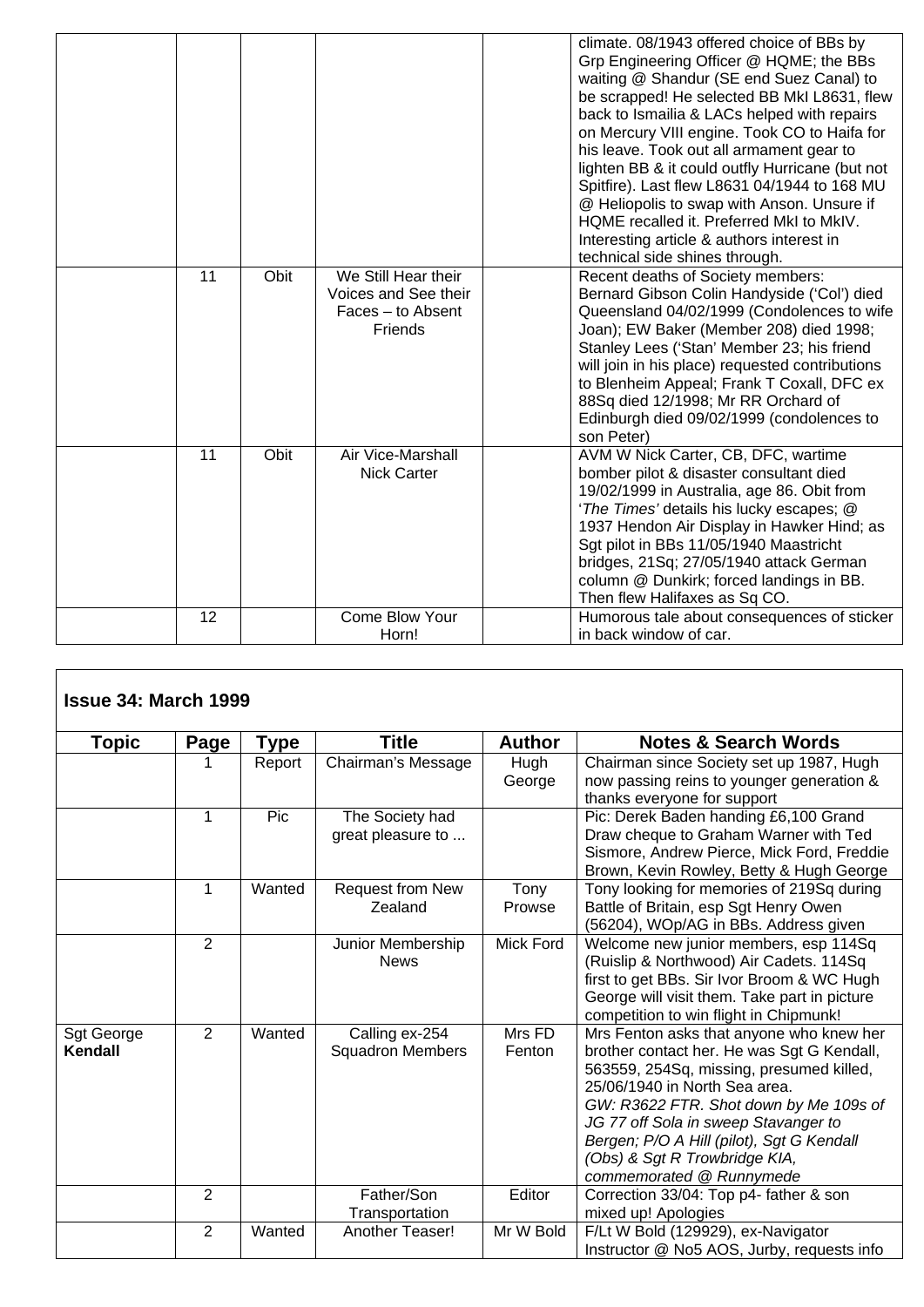| Sgt A<br><b>Stevenson</b>           | $\overline{2}$ | Wanted      | Info Wanted About:                                         | From<br>winter<br>1998 issue<br>'Intercom' | BB MkIV V6320. In 08/1941 returning Jurby<br>from Ternhouse in poor weather Bold & crew<br>ditched in sea. Picked up by Royal Navy.<br>Info on V6320 ops before 08/1941 please.<br>GW: 09/08/1941, V6320, 5 AOS, lost on<br>night NavEx in bad visibility, ditched in Peel<br>Canal, Barrow-in-Furness; crew rescued: Sgt<br>W Muir, Sgt W Bold & Sgt H Gable injured,<br>trainee WOp/AG LAC A Campbell & LAC W<br>Darragh injured, Ashley Campbell dying<br>10/08/1941 (buried Aberdeen)<br>S/Ldr RE Leach, MBE, BA looking for Sgt A<br>Stevenson, 114Sq, shot down over Holland<br>19/08/1940 in BB R3892. Other crew, Sgt<br>KH Dobbs (Pilot, 19yrs) & Sgt SM Pillans<br>(WOp/AG aged 18) died & recorded at |
|-------------------------------------|----------------|-------------|------------------------------------------------------------|--------------------------------------------|------------------------------------------------------------------------------------------------------------------------------------------------------------------------------------------------------------------------------------------------------------------------------------------------------------------------------------------------------------------------------------------------------------------------------------------------------------------------------------------------------------------------------------------------------------------------------------------------------------------------------------------------------------------------------------------------------------------|
|                                     |                |             |                                                            |                                            | Runnymede as 'crashed in sea'. In fact are<br>buried on farm in Holland.<br>GW: FTR attack on Bremen oil refinery. Shot<br>down by Uffz R Woick of JG 54. Stevenson<br>baled out & POW. 'A Pillans' named, not SM                                                                                                                                                                                                                                                                                                                                                                                                                                                                                                |
|                                     | $\overline{2}$ | Wanted      | And:                                                       | From<br>winter 1998<br>issue<br>'Intercom' | On 22/05/1940 AC1 George Ross Pirie<br>(WOp/AG, 626070) killed in 57Sq BB<br>attacking advancing German columns. Buried<br>Cambrai. Other crew P/O R Saunders (pilot)<br>& Symons (Obs). Any info to 57 Squadron<br>Assn. or Jacqueline Stewart (address given).<br>GW: BB L9184, FTR recce from Hawkinge to<br>Arras, shot down near Harcourt. Sgt S<br>Simmons, Obs (not Symons).                                                                                                                                                                                                                                                                                                                              |
|                                     | $\overline{2}$ |             | Diverse Images<br><b>Latest Models</b>                     |                                            | From 01/03/1999 Diverse Images releasing<br>new models: de Havilland Mosquito MkIV<br>bomber; Bristol Beaufighter MkIV<br>Nightfighter; Bristol Beaufort MkI Torpedo<br>Bomber; Fairey Battle AASF version.                                                                                                                                                                                                                                                                                                                                                                                                                                                                                                      |
|                                     | $\overline{2}$ | Wanted      | 18 Squadron<br>Blenheim Crash in<br>France                 |                                            | French researcher seeks info re BB MkIV<br>crash on 16/05/1940 in France. Crew: Sgt TJ<br>Mongey (pilot, who died); P/O JR Whelan<br>(Obs); AB Brown (WOp/AG) who both<br>survived. Info via J Jackson (address given).<br>GW: 17/05/1940, L9187, 18Sq, FTR.<br>Damaged by Me 109s nr Sedan; Sgt T<br>Mongey (Obs) KIA, P/O J Whelan (pilot)<br>wounded but crash-landed, LAC Brown<br>(WOp/AG) uninjured & returned. L9187 SOC<br>20/05/1940)                                                                                                                                                                                                                                                                   |
|                                     | 3              | <b>Pics</b> | <b>Blenheim Society's</b><br>'Adopted Sons &<br>Daughters' |                                            | 2461Sq (Sawston) ATC 30/11/1998 @<br>presentation with Guest of Honour W/Cdr<br>Hugh George, Betty George (Blen Soc Chair<br>& Hon Sec) @ Duxford. 'Best NCO Trophy'<br>presented to Cpl Luanda Matthews-Jones.                                                                                                                                                                                                                                                                                                                                                                                                                                                                                                  |
|                                     | 3              | Wanted      | A Call from Greece                                         | <b>Kirk</b><br>Paloulian                   | Greek pilot, Kirk, is researching Blenheims &<br>crews, esp info on Sgt JH Spires, in 235Sq<br>during Battle of Britain. Also pic of Obs<br>position inside BB's nose. Address given.                                                                                                                                                                                                                                                                                                                                                                                                                                                                                                                            |
| <b>Sgt Albert</b><br>Stanley Prince | 3              | Wanted      | News from Canada<br>Sgt Albert Prince, first<br>of 10,000  | Editor                                     | On 04/09/1939 first (of 10,000) Canadians<br>died serving in RAF 2Group. Sgt Albert<br>Stanley Prince, pilot in 107Sq, in first WWII<br>attack in BB of warships off Wilhelmshaven<br>(see 37/06) Nanton Lancaster Society & Air<br>Museum, Alberta, Canada, commemorating<br>60 <sup>th</sup> anniversary & would like info about other<br>107Sq members or relatives.                                                                                                                                                                                                                                                                                                                                          |
| P/O Barry<br><b>Davidson</b>        | 3              |             | <b>Barry Davidson</b><br><b>Memorial Blenheim</b>          |                                            | Barry Davidson, Alberta-born pilot, 18Sq<br>RAF, crash-landed France 1939 in BB &<br>POW for 5yrs. Was 'Scrounger' in 'Great<br>Escape' from Stalag 3. Davidson family<br>support Society's restoration plans.<br>Dedication is planned for summer 2000.                                                                                                                                                                                                                                                                                                                                                                                                                                                         |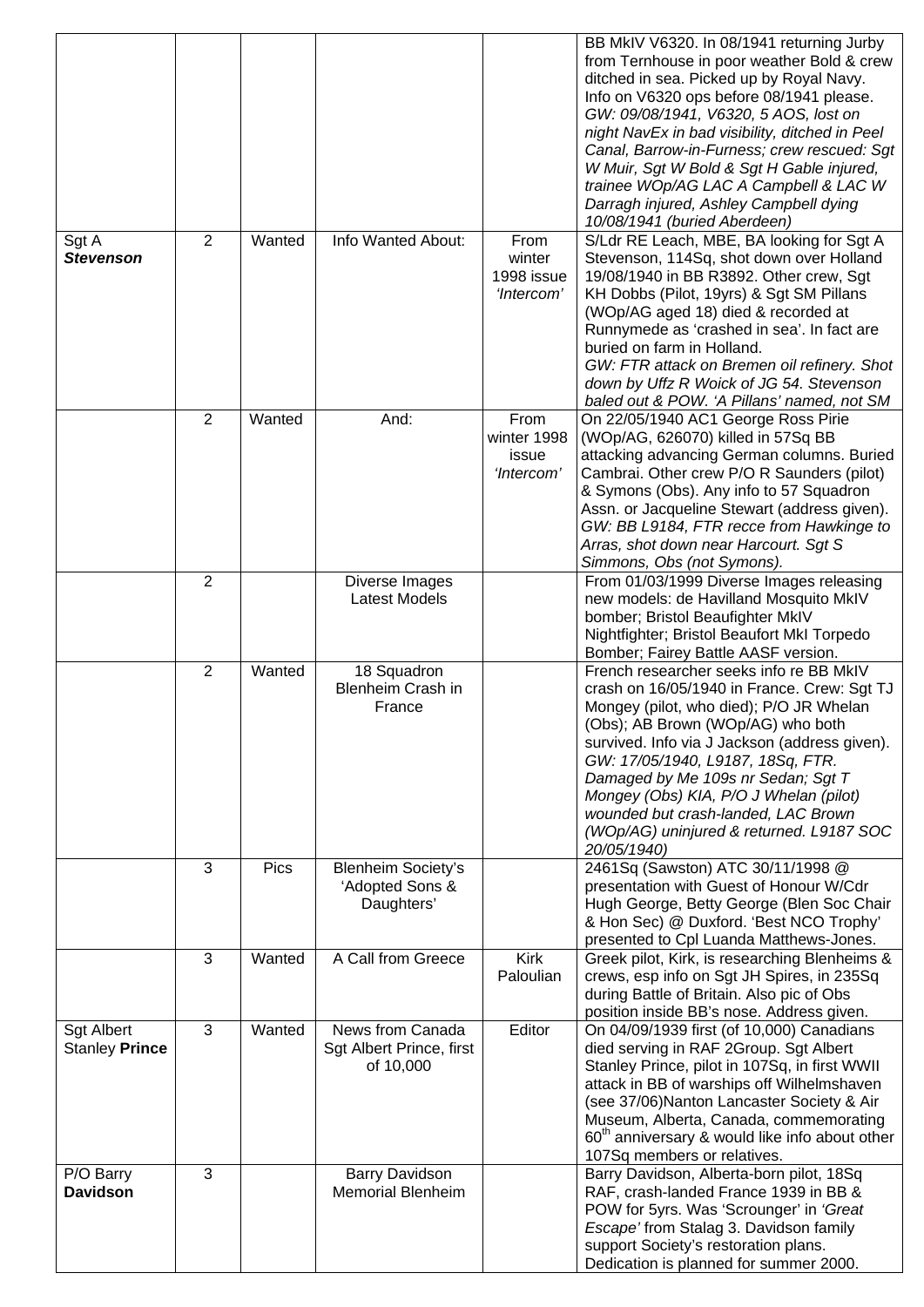| William Fallon    | 3              |         | 113 Squadron<br>Enquiry                                    | Mr D Read                   | Mr Read requests info about William Fallon,<br>113Sq (02/1942 - 08/1943) in Asia.                                                        |
|-------------------|----------------|---------|------------------------------------------------------------|-----------------------------|------------------------------------------------------------------------------------------------------------------------------------------|
|                   | 3              |         | Makes you think!                                           |                             | Comment about bravery of Guy Gibson                                                                                                      |
|                   | 4              |         | Hit by our own Bomb!                                       | Les<br>Patrick, ex-<br>59   | Les Patrick (WOp/AG), Harry Siddell (pilot) &<br>Obs (in pic, but un-named) of 59Sq on<br>detachment @ Detling 06-07/1941 leading        |
|                   |                |         |                                                            | Squadron                    | vic 3 BBs attacking ships off Dunkirk. Flying<br>@ 50ft & under fire pilot mistakenly pushed<br>controls (heading down) @ same time as 9 |
|                   |                |         |                                                            |                             | sec delay bombs dropped. Like speed boat<br>until bombs hit waves, bounced & push a/c<br>up! Hit BB below Les' turret. Struggled back    |
|                   |                |         |                                                            |                             | to Detling. P/O McHenry, starboard BB,<br>described above. Very amusingly written!<br>Pic: Les & Obs pointing to damage.                 |
|                   | 4              | Poem    | Three Cheers for the<br>Man on the Ground                  | E Sykes<br>(1942)           | Moving poem about essential, but over-<br>looked, role of ground staff (with response<br>by editor)                                      |
|                   | 5              | Review  | <b>Book Review</b><br>'Bristol Blenheim'<br>by Theo Boiten |                             | History of Blenheim from development to<br>role in Far East. 215 photos, many<br>previously un-published. £25                            |
|                   | 5              | Review  | 'Jack's Wartime RAF                                        |                             | Jack joined RAF end 1939 as flight                                                                                                       |
|                   |                |         | Exploits'                                                  |                             | mechanic. In XVSq working on Blenheims,                                                                                                  |
|                   |                |         | by Jack Bennett                                            |                             | then Wellingtons & Stirling on 214Sq. Lots of<br>stories & change to get groundcrew<br>perspective. £9.                                  |
| <b>Bill Evans</b> | 5              | Pic     |                                                            |                             | Pic of Bill Evans, New Zealand, sent in by<br>his daughter, Monica Brodie (see obit 34/11)                                               |
|                   | 5              | Wanted  | Another Blenheim                                           |                             | Theo Boiten working on 3 <sup>rd</sup> Book re BBs &                                                                                     |
|                   |                |         | Book from Theo                                             |                             | crews. Welcomes anecdotes, personal                                                                                                      |
|                   |                |         |                                                            |                             | stories of service with BBs, photos of a/c,                                                                                              |
|                   |                |         |                                                            |                             | air/ground crews, raids, battle damage, etc.                                                                                             |
|                   | 5              |         | Thank you kind Sir!                                        |                             | from Society members. Address provided<br>Extract from Leonard Cheshire's 'Bomber                                                        |
|                   |                |         |                                                            |                             | Pilot' about bravery of Blenheim & Coastal                                                                                               |
|                   |                |         |                                                            |                             | Command crews flying zero feet in daylight!                                                                                              |
|                   | 6              | Article | Sir Ivor is Reminded<br>of an 'Op' Long Ago                |                             | Asked by Makis Panas, Ivor Broom said<br>involved in RAF attack on Argostoli Harbour,<br>Cephalonia on 13/12/1941. Six crew              |
|                   |                |         |                                                            |                             | involved: P/O Broom (pilot); Sgt Curry (Obs);<br>Sgt Kerr (WOp/AG). Other pilots: P/O Len<br>Williamson, Sgt Noseda, Sgt Lee, Sgt        |
|                   |                |         |                                                            |                             | Crossley & Sgt Gracey. Sgts Lee (ships<br>explosion) & Gracey (low flying & hit harbour<br>wall) FTR. Makis, in school @ time, said 2    |
|                   |                |         |                                                            |                             | ships sunk. Long quote by P/O Len<br>Williamson (from Tony Spooner's book<br>'Clean Sweep') describing incident in detail.               |
|                   |                |         |                                                            |                             | Sir Ivor presented pic of Blenheim to<br>Argostoli Museum, Cephalonia.<br>GW: 107Sq, Z7800 crew Sgt A Lee (pilot),                       |
|                   |                |         |                                                            |                             | Sgt R Haggett (Obs) & Sgt A Commeau<br>(WOp/AG, RCAF) became POWs. 107Sq<br>Z7368 Sgt R Gracie (pilot), F/Sgt A McLean                   |
|                   |                |         |                                                            |                             | (Obs) & F/Sgt J Calderwood (WOp/AG) KIA.<br>Re-buried Phaleron War Cemetery, Athens,<br>after 1953 earthquake in Cephalonia.             |
|                   | 6              | Pic     | George Rushton &                                           |                             | 33/04 asked if any 105Sq ex-aircrew knew                                                                                                 |
|                   |                |         | 105 Squadron                                               |                             | George, groundcrew 08/1940 - 10/1941. Pic<br>of 11 recruits @ Padgate 02/1940, including<br>George.                                      |
|                   | $\overline{7}$ | Letter  | <b>Highest Scoring 2</b><br>Group Blenheim                 | S/Ldr HG<br><b>Brittain</b> | Re: 33/03. Brittain joined 82Sq 04/1940 &<br>flew P4839 in 21 or 30 ops by 10/1940 (& 39                                                 |
|                   |                |         |                                                            |                             | times in non-op flights). Most as pilot with<br>Sgt Harbord (Obs) & Sgt Lister (WOp/AG).<br>Editor adds: history of 13 OTU (by Hugh      |
|                   |                |         |                                                            |                             | Wheeler) shows R3684 crashed on take-off<br>@ Bicester 01/10/1942. P4839 crashed                                                         |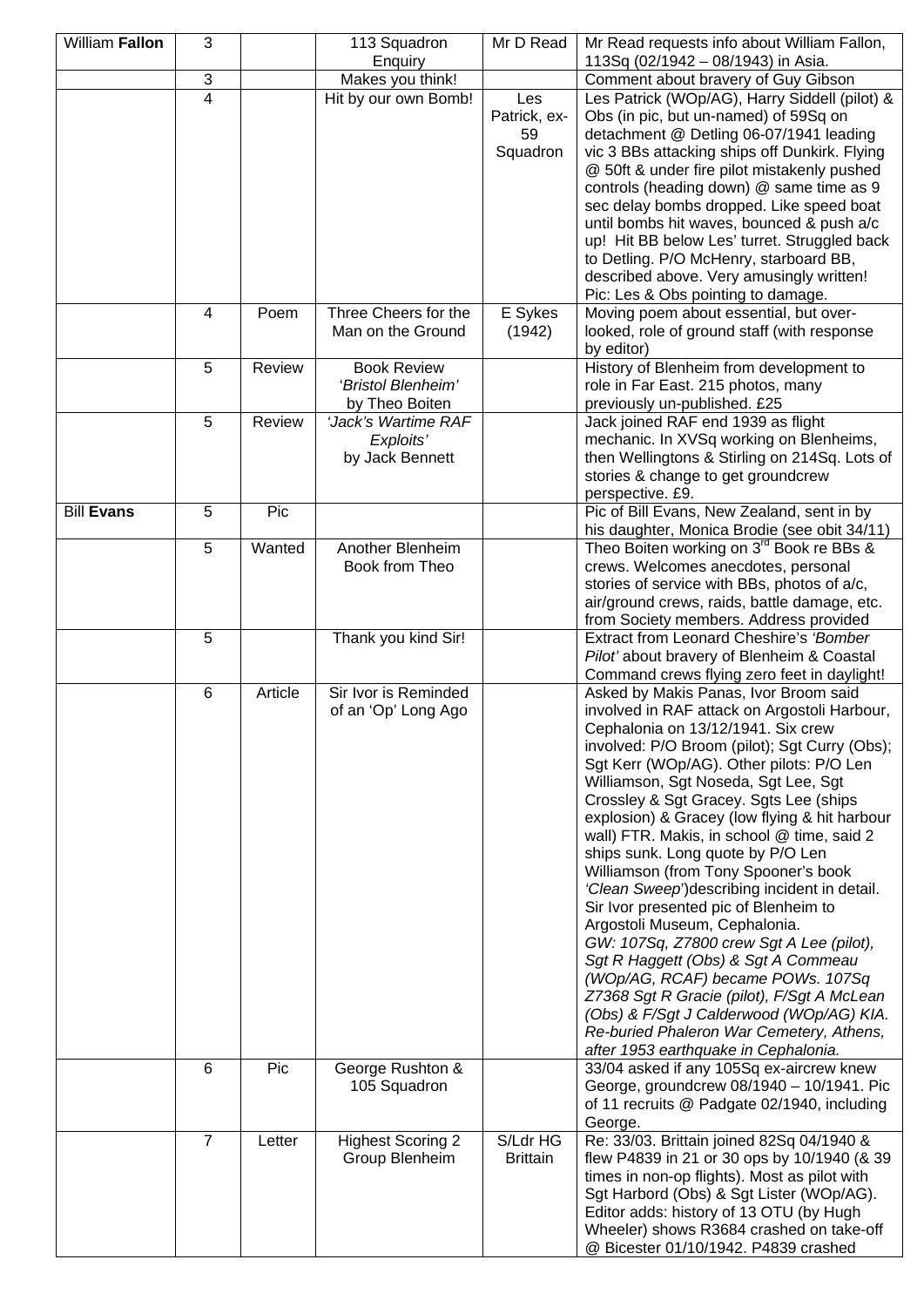|                |        |                                                          |                                    | 13/06/1943 @ Hutton Cranswick (crew OK).                                                                                                                                                                                                                                                                                                                                                                                                                                                                                                                                                                                                                                                        |
|----------------|--------|----------------------------------------------------------|------------------------------------|-------------------------------------------------------------------------------------------------------------------------------------------------------------------------------------------------------------------------------------------------------------------------------------------------------------------------------------------------------------------------------------------------------------------------------------------------------------------------------------------------------------------------------------------------------------------------------------------------------------------------------------------------------------------------------------------------|
| $\overline{7}$ | Letter | <b>Highest Scoring 2</b><br>Group Blenheim               | S/Ldr Fry                          | S/Ldr Fry flew 2 non-ops in R3772 with<br>110Sq. But in R3684, on 14/04/1941,<br>attacked convoy off Hook of Holland. On<br>15/04/1941 exercise @ Woodbridge, but on<br>16/04/1941 with full fuel & bombs set off for                                                                                                                                                                                                                                                                                                                                                                                                                                                                           |
|                |        |                                                          |                                    | Heligoland but crashed on take-off (detailed<br>how). Cockpit hatch jammed; rescue delayed<br>as oleo leg had 'carved through one of the<br>bombs' & dangerous until engine cool! Crew<br>suddenly found strength to open hatch!                                                                                                                                                                                                                                                                                                                                                                                                                                                                |
| 7              | Report | Blenheim IV and V<br><b>Crew Reunion</b>                 | Bill<br><b>Burberry</b>            | After 55yrs, on 22/06/1998 2 of 3-man IV-V<br>crew met. Tim Denny (authority on essential<br>oils!) flew to UK from Tasmania. We'd met<br>Upwood, 17 OTU, with Bob Molesworth<br>(pilot) mid 1941; joined 114Sq, West<br>Raynham (see 24/07) & did 27 BB ops<br>together in 1943 in UK & N Africa (& more in<br>Bostons). Bill did all his 72 ops with Bob as<br>his pilot. Bob lives Victoria, Aust, breeding<br>racehorses. (Ed adds his own ops record: 42<br>ops with 14 different pilots)                                                                                                                                                                                                  |
| 8              | Pic    | <b>Duxford September</b><br>1998<br><b>Blenheim Boys</b> |                                    | Standing in front of Blenheim: Dickie Rook,<br>Sir Ivor Broom, Ron Bramley, Len Archer,<br>Les Patrick, Bill Bagguley, ?, Jack Bennett,<br>Hugh George, Pat Stapleton, Mike Henry.<br>Help with missing name please.                                                                                                                                                                                                                                                                                                                                                                                                                                                                            |
| 8              |        | Oulton's Evergreen<br>Oak                                | Jim Moore                          | In 1994 Mr & Mrs Bolton Agnew funded<br>plaque in Oulton Church in memory of those<br>served/died @ RAF Oulton. Mrs Alison<br>Shaw (Parish Council Chair) initiated<br>planting of oak where 1944/5 runway<br>crossed Oulton Street, funded by Oulton<br>Memorial Assn. Wording of temp plaque<br>given. On 01/12/1998 Mrs Shaw wrote to<br>Jim(who spoke at both above ceremonies) to<br>say funding now available for permanent<br>brass plaque for oak tree.                                                                                                                                                                                                                                 |
| 9              | Letter | <b>Blenheim Overload</b><br><b>Fuel Tank</b>             | Ken<br>Garrett                     | Re 33/08. Fairly technical, but interesting,<br>explanation of why steady continual pumping<br>of petrol by Obs from reserve to main tank<br>was important. Ken says likely to avoid<br>vapour building up in reserve tank & explains<br>possible consequences of this.                                                                                                                                                                                                                                                                                                                                                                                                                         |
| 9              | Letter | <b>Blenheim Overload</b><br>Fuel Tank - 1941             | Sgt (later<br>$S/Ldr$ )<br>FCG Fry | With 110Sq took same route as Hodson (see<br>33/08) ferrying BB MkIV to Palestine. Left<br>Portreath 13/06/1941 &, as Obs, operated<br>semi-rotary hand-pump. No instruction ref<br>steady rate. Petrol ran out over Rock of<br>Gibraltar, but pilot landed on racecourse.<br>BB damaged so slept in stables for week!<br>20/06/1941 flew with 6 BBs to Malta. Then<br>Mersa Matruh, Abusueir to join 45Sq @ Agir<br>for ops in Syria with Sgt Ken Hodson!                                                                                                                                                                                                                                      |
| $9 - 10$       | Letter | Overload Fuel Tank<br>(Cont'd)                           | Tommy<br>Thompsom                  | Edited version of long letter. Confirm fuel<br>pumped into outer tanks when pump<br>working. In 1997 TT collected box of Pilots<br>Notes & Maintenance (from Records Office<br>@ Kew) to compile genuine Pilots Notes for<br>John Romain. By memory feed went to outer<br>tank & topped up after enough fuel used. On<br>23/08/1941 test flew 18Sq new long-range<br>(LR) MkIV Z9661 fitted with 50 gal LR tank<br>beside pilots seat with pump handle<br>available to pilot & Obs. In end flew 107Sq<br>BB untested to Gibraltar. Describes flight &<br>problems with a/c. After 21/2hrs, when Outer<br>94-gal tanks allowed, changed to 140 gal<br>Inner tanks & started to pump 50 gals from |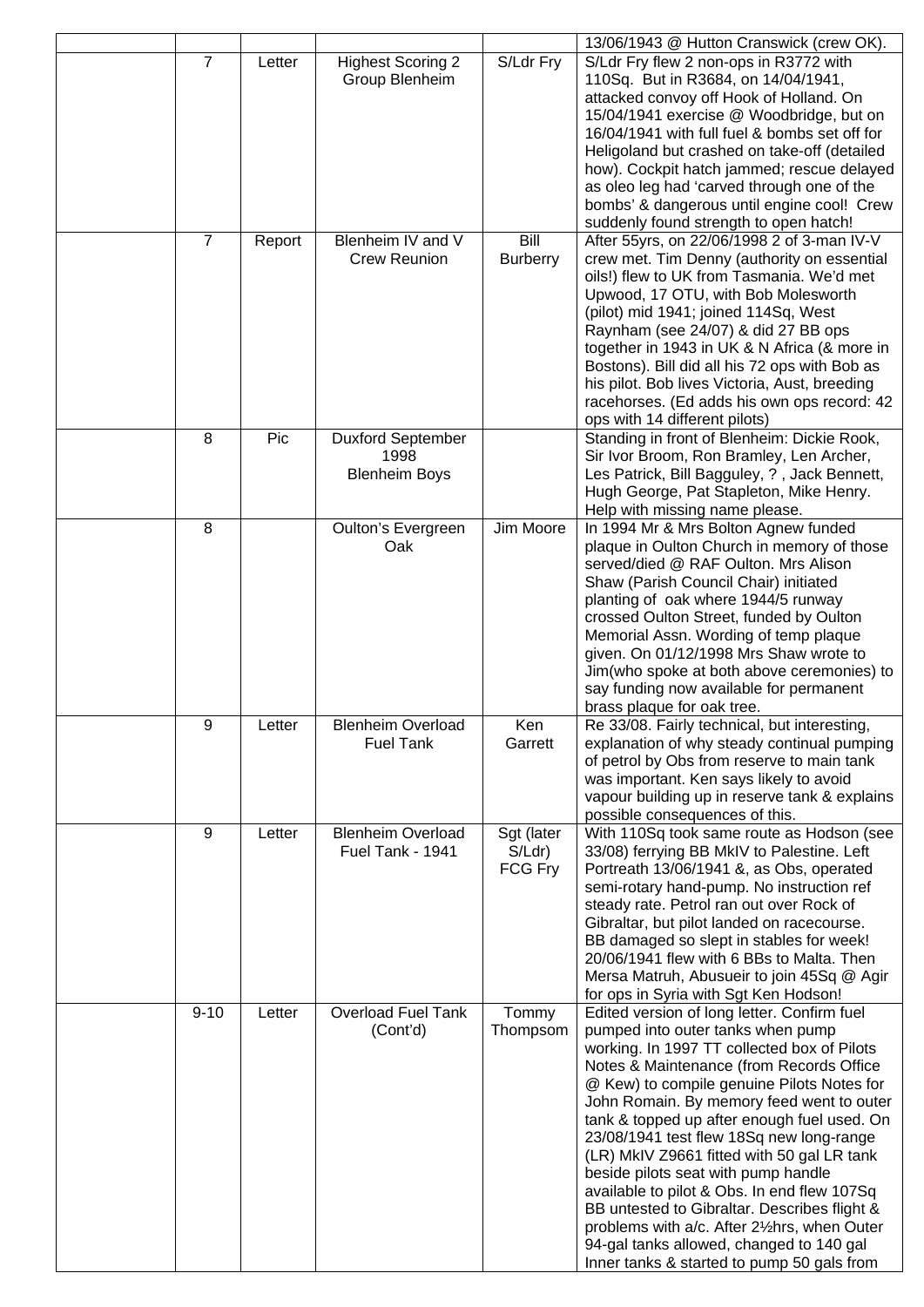|           |      |                      |                     | 'extra' tanks to Outers. The pump didn't         |
|-----------|------|----------------------|---------------------|--------------------------------------------------|
|           |      |                      |                     | work. Obs re-calculated route, distnce, fuel     |
|           |      |                      |                     | etc & politics of where best/safest to land      |
|           |      |                      |                     | (Spanish very pro-German). Chose sandy           |
|           |      |                      |                     | beach south Oporto near Aviero. Describes        |
|           |      |                      |                     | burning a/c, signalling distress & rescue by     |
|           |      |                      |                     | Portuguese pilots & Royal Navy, arriving         |
|           |      |                      |                     | Gibraltar 2 weeks later.                         |
|           |      |                      |                     | GW: 27/08/1941, 18Sq, Z7678 crew: Sgt J          |
|           |      |                      |                     | Thompson (pilot), Sgt N Pearson (Obs), Sgt       |
|           |      |                      |                     | R Martin (WOp/AG) force landed San               |
|           |      |                      |                     | Jacinto.                                         |
| 10        | Pic  | How did we Survive   |                     | Pic: remains 110Sq BB MkIV L9310,                |
|           |      | this Prang?          |                     | crashed 07/10/1940 on return from raid           |
|           |      |                      |                     | Boulogne harbour (see Mike Henry's 'Air          |
|           |      |                      |                     | Gunner' p57)                                     |
| $11 - 12$ |      | An Agricultural      | <b>Bill Gatling</b> | From a WOp/AG's perspective Bill describes       |
|           |      | Operation            |                     | returning from a successful attack on airfield   |
|           |      |                      |                     | in Holland when one engine failed. Expected      |
|           |      |                      |                     | to land in sea, but end up in field of beetroot! |
|           |      |                      |                     | Amusing description of a very lucky incident.    |
| 11        | Obit | We still Hear their  |                     | Recent deaths of Society members: Norman         |
|           |      | Voices and See their |                     | Reeve, died of stroke after op; Tom Claridge,    |
|           |      | Faces                |                     | ex-614Sq, FE, died early 1998; Albert Henry      |
|           |      |                      |                     | Morton, been @ Vraux, John Morton (+ wife)       |
|           |      |                      |                     | & sister Dorothy are Soc Members (John           |
|           |      |                      |                     | helped get pics of Queen, etc, signed for        |
|           |      |                      |                     | Vraux museum); Bill Evans, ex-101Sq &            |
|           |      |                      |                     | 110Sq, died NZ 22/11/1998, age 86, pic           |
|           |      |                      |                     | 34/05 (info from DAW McFarlane); Olive           |
|           |      |                      |                     | Griffiths (wife John Griffiths, mother of        |
|           |      |                      |                     | Barbara, all Soc Members); Ken Irwin, ex-        |
|           |      |                      |                     | XVSq, died heart attack 03/01/1999 (he'd set     |
|           |      |                      |                     | up ACA branch in Devon); Mrs R Trevers,          |
|           |      |                      |                     | member 623. Condolences to families.             |
| 12        |      | Them were the Days   |                     | Comment re changing meaning of words             |

| <b>Issue 33: November 1998</b> |                |        |                                                         |                     |                                                                                                                                                                                                                                                                                                                                                                                                                               |
|--------------------------------|----------------|--------|---------------------------------------------------------|---------------------|-------------------------------------------------------------------------------------------------------------------------------------------------------------------------------------------------------------------------------------------------------------------------------------------------------------------------------------------------------------------------------------------------------------------------------|
| Topic                          | Page           | Type   | <b>Title</b>                                            | <b>Author</b>       | <b>Notes &amp; Search Words</b>                                                                                                                                                                                                                                                                                                                                                                                               |
|                                |                | Report | President's Message                                     | Ivor Broom          | Welcomes the involvement of younger<br>'associate' members in running Society, on<br>whom it's future depends                                                                                                                                                                                                                                                                                                                 |
|                                | 1              | Report | Chairman's Message                                      | Hugh<br>George      | Can't afford for events to be run at a loss so<br>need to adapt to changing composition of<br>membership. Thanks to all volunteers &<br>donations to rescue Flying Legends Airshow.                                                                                                                                                                                                                                           |
|                                | 1              | Report | <b>The Gellik</b><br>Ceremonies                         |                     | Blen Soc represented at Gellik ceremony by<br>Hon Secretary & daughter Amanda. Wreath<br>laid. XVSq Colour Party; 12Sq unable to<br>attend as in ME/Gulf.                                                                                                                                                                                                                                                                     |
|                                | 2              |        | Apology                                                 |                     | 32/04: Betty George's name omitted                                                                                                                                                                                                                                                                                                                                                                                            |
|                                | $\overline{2}$ | Report | <b>Our Generous</b><br><b>Members</b>                   |                     | Saved from cash crises from Duxford as<br>shortfall met by member's donations, esp<br>Andrew Payne £741 from Marathon run (see<br>31/03                                                                                                                                                                                                                                                                                       |
|                                | $\overline{2}$ | Wanted | Schoolboys Visit<br>Scene of Crashed<br><b>Blenheim</b> | George<br>Stebbings | BB MkIV, N6165, of 101Sq crashed @<br>Rickinghall Superior (S of Thetford) on<br>07/03/1940. F/O SC Mottram (pilot) & Sgt<br>EC Maundsley (Obs) were both killed. Cpl<br>Richard Hartland (WOp/AG) rescued by 16yr<br>old 'Snaps' Rush who cut him free with<br>pocket knife. 10-yr old George also saw<br>crush & asks if anyone knows Stanley Rush,<br>who lives in London, so can erect memorial<br>& mention his bravery. |

 $\overline{\phantom{a}}$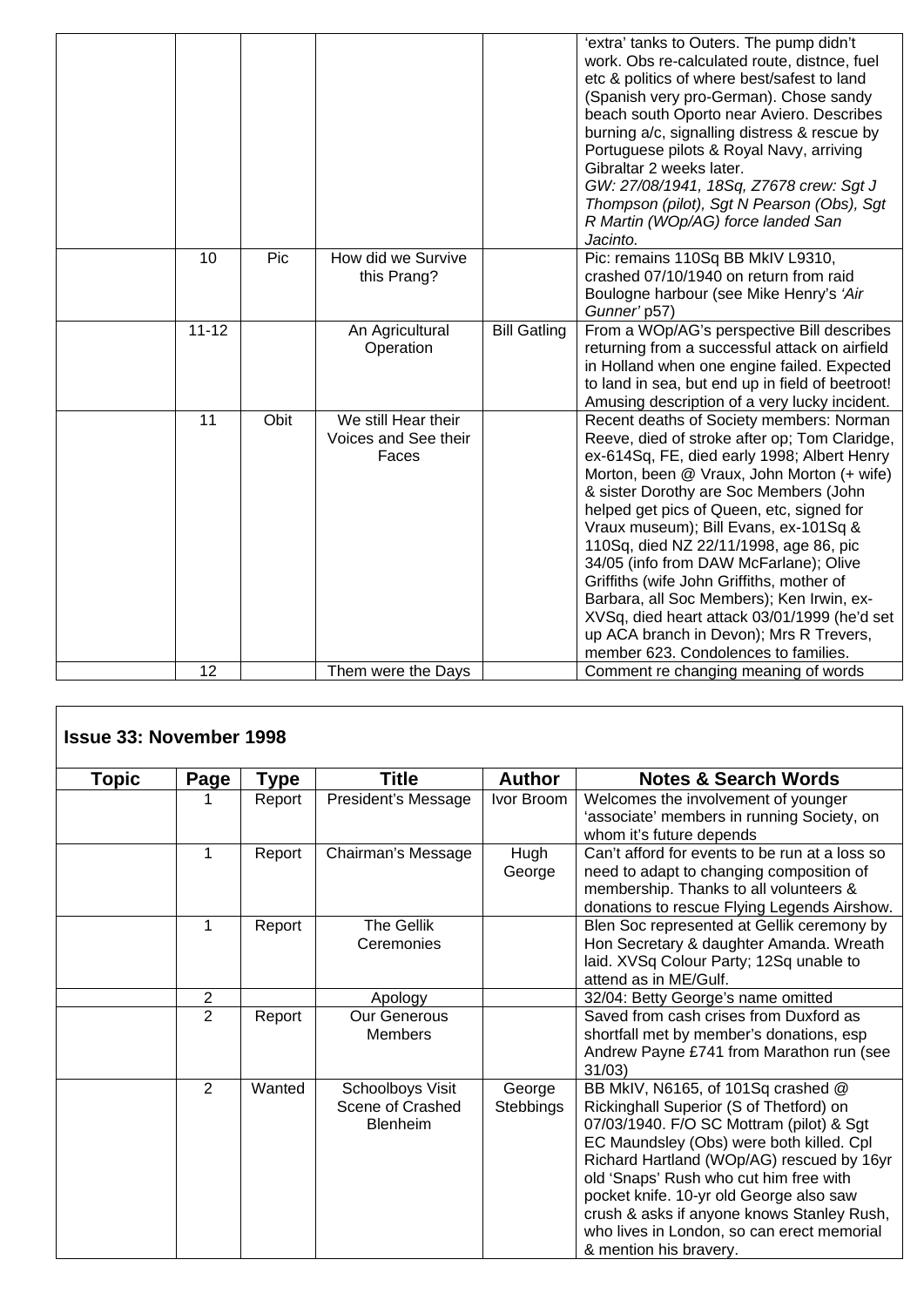| <b>Sgt Douglas</b><br>Allen Walters,<br>642945 | $\overline{2}$          | Wanted | Anyone Remember<br>Douglas Walters? A<br>WOp/AG with 59<br><b>Squadron Coastal</b><br>Command | Gerry<br>Walters             | Douglas Walters killed 09/09/1940 on raid<br>over Cherbourg. Buried with crew in Le Vast<br>Church cemetery. Gerry welcomes any info<br>from 59Sq survivors. Address given.<br>Pic: Douglas Walters in uniform<br>GW: 20/09/1940, R3635, 59Sq, FTR sortie<br>to Cherbourg. P/O K Palmer (pilot), Sgt E<br>Wright (Obs) & Sgt D Walters (WOp/AG)<br>buried Le Vast churchyard, Manche. NB:<br>different date.                       |
|------------------------------------------------|-------------------------|--------|-----------------------------------------------------------------------------------------------|------------------------------|------------------------------------------------------------------------------------------------------------------------------------------------------------------------------------------------------------------------------------------------------------------------------------------------------------------------------------------------------------------------------------------------------------------------------------|
|                                                | $\overline{2}$          | Wanted | Does 'The First Blow'<br>hang in the RAF<br>Club?                                             | Len<br>Fearnley              | Len (author 'Blenheim Odyssey') never had<br>acknowledgement from RAF Club about print<br>'The First Blow', depicting BB, which he<br>donated. Could Soc member visiting RAF<br>Club check if it's displayed?                                                                                                                                                                                                                      |
| Sgt Ralph Cyril<br>Dell                        | 3                       | Wanted | Help - Cyril Dell of<br>614 Squadron                                                          | <b>Bob Yarnell</b>           | Sgt Ralph Cyril Dell ('Mark'), Obs in 614Sq<br>08/1942 - 1944, now in Home where Bob<br>volunteers. Does anyone remember 'Mark'?<br>Contact given                                                                                                                                                                                                                                                                                  |
| P/O Harold<br>Hough                            | 3                       | Wanted | <b>Information Required</b><br>re Harold BL Hough,<br>Ex 600 Squadron                         | James<br>Hough               | Harold joined RAF @ Northolt 06/1940. In<br>09/1940 lost in L1111 on night patrol & baled<br>out over Basingstoke. To 54 OTU, Church<br>Fenton in 1941 & killed 16/08/1941 as F/O<br>Instructor, age 23. Any info/photos please to<br>James Hough. Address given<br>GW: 08/09/1940, L1111, 600Sq, crashed nr<br>Odiham. Crew P/O H Hough, Sgt E Barnard<br>& Sgt J Smith baled out safely                                          |
|                                                | 3                       | Data   | <b>Highest Scoring 2</b><br>Group Blenheim                                                    | Mike<br>Henry                | Michael Bowyer's 'History of 2 Group'<br>appendices show only 4 BBs of 2 Group flew<br>60 or more sorties. R3772 flew 64; P4839 &<br>R3684 flew 61 each; L9390 flew 60. R3772<br>joined 110Sq 25/05/1940. Mike had 6 sortie<br>in R3772 from 23/08/1940 to St Omer,<br>Deauville, Emden. Dunkirk, Boulogne. Also<br>R3684 twice, but non-op.                                                                                       |
| Sgt AA<br><b>Stanley (Obs)</b><br>520757       | 3                       | Wanted | Help! 82 Squadron<br>Query                                                                    | Mr M<br>Jensen               | Ask if ex-82Sq Obs, Sgt AA Stanley is still<br>alive &, if so, where he lives.                                                                                                                                                                                                                                                                                                                                                     |
| George Ross<br>Pirie (626070)                  | 3                       | Wanted | Calling Ex 57<br><b>Squadron Members</b>                                                      | Mrs<br>Jacqueline<br>Stewart | Jacqueline seeks info about father, George<br>Pirie, 57Sq, KIA 22/05/1940 (before she was<br>born) attacking German columns. Any info<br>from ex-57Sq please. Address given<br>GW: L9184, 57Sq FTR from recce sortie<br>Hawkinge to Arras, shot down nr Harcourt.<br>P/O R Saunders (pilot), Sgt S Simmons<br>(Obs) & AC1 G Pirie (WOp/AG) KIA                                                                                     |
|                                                | 3                       |        | Cambodia's<br>Manchester                                                                      |                              | W/Cdr Stevenson's daughter, Fiona, sent<br>him card from Cambodia with stamp bearing<br>pic of Avro Manchester. Given county's<br>poverty & history, why? Pic of stamp.                                                                                                                                                                                                                                                            |
| Sgt WF<br>Richards,<br>751431                  | 4                       | Wanted | Calling 18 Squadron<br>Survivors                                                              | Mr WR<br>Richards            | Mr Richard's asks if anyone remembers his<br>Dad, Bill Richards, 18Sq, 'presumed dead'<br>02/06/1941 after surviving 3 shipping ops<br>(last in BB 9192 on 27/05/1941). Address<br>given. Pic: Bill & 16 others @ Hamble, 1939.<br>GW: L9192, FTR. Shot down attacking<br>shipping off Ems/Weser by Me 109s; crew<br>F/Lt I Mead (pilot), Sgt C Ashcroft (Obs), Sgt<br>W Richards (WOp/AG) KIA, commemorated<br>Runnymede Memorial |
|                                                | 4                       | Wanted | Calling Ex-Ground<br>Crew 105 Sqd August<br>1940 to October 1941                              | George<br>Rushton            | George (978482) wishes to hear from any-<br>one who served with him in 105Sq @ RAF<br>Watton, Bodney or Swanton Morley (when<br>Hughie Edwards got VC). Address given                                                                                                                                                                                                                                                              |
|                                                | $\overline{\mathbf{4}}$ |        | Don McCleod Re-<br>visits Belgium                                                             | Don<br>McCleod               | 1940 Don shot down over Belgium, injured<br>but saved by local people. Revisits site &<br>people regularly.                                                                                                                                                                                                                                                                                                                        |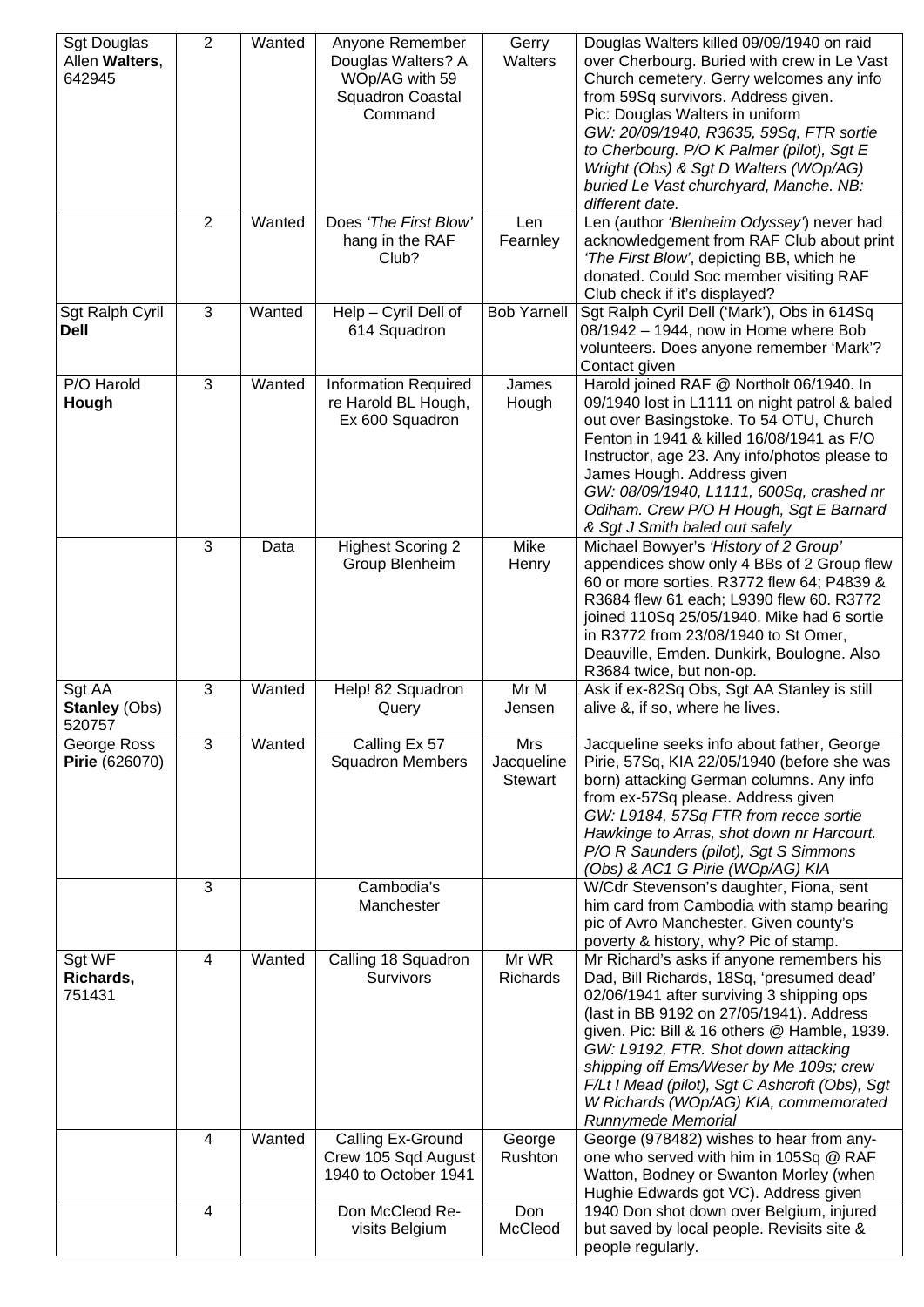| 4              |             | Creation of an               |          | Gov funded 'Redundant Churches                                                               |
|----------------|-------------|------------------------------|----------|----------------------------------------------------------------------------------------------|
|                |             | 'Airmen's Chapel'            |          | Commission' ensures small, unused St                                                         |
|                |             |                              |          | Nicholas Church @ Feltwell is weatherproof.                                                  |
|                |             |                              |          | Bomber Airfield Society (Patron: Lord                                                        |
|                |             |                              |          | Sandhurst DFC; Vice Patrons AM Sir Ivor                                                      |
|                |             |                              |          | Broom & G/Cpt Broadbent & supported by                                                       |
|                |             |                              |          | late G/Cpt Lord Cheshire) asks for donations                                                 |
|                |             |                              |          | to convert to Airmen's Chapel for families of<br>WWII airmen &, eventually, all lost airmen. |
| 4              |             | <b>AASF Ceremonies in</b>    |          | French has asked for change of date of                                                       |
|                |             | 1999                         |          | AASF ceremonies to avoid Bastille Day.                                                       |
| 5              | Report      | Great Massingham             | Mike     | At dedication ceremony, Swaffham,                                                            |
|                |             | Roll of Honour               | Henry    | organised by Sister Laurence Mary, Mike                                                      |
|                |             |                              |          | met his former pilot, W/Cdr Jack Evans. Sir                                                  |
|                |             |                              |          | Ivor Broom spoke of Blenheim experiences                                                     |
|                |             |                              |          | in Malta & FE. Only 3 of original 107Sq crew                                                 |
|                |             |                              |          | returned to UK in 1942. Sister Laurence                                                      |
|                |             |                              |          | spent 6yrs tracing all RAF serving @ Great                                                   |
|                |             |                              |          | Massingham to compile Roll of Honour of                                                      |
|                |             |                              |          | dead. 18Sq & 107Sq flew BBs. Rev Martin                                                      |
|                |             |                              |          | Nockles blessed Roll of Honour, followed by<br>Lancaster fly-pass. £237 collected for RAF    |
|                |             |                              |          | Benevolent Fund.                                                                             |
|                |             |                              |          | Pics: Sister Laurence Mary holding Roll of                                                   |
|                |             |                              |          | Honour (Eastern Counties Newspaper                                                           |
|                |             |                              |          | Ltd); Lancaster a/c over St Andrew's Church;                                                 |
|                |             |                              |          | Sir Ivor Broom speaking in front of list of                                                  |
|                |             |                              |          | 107Sq's aircrew lost @ Great Massingham,                                                     |
|                |             |                              |          | incl Editor's pilot & Obs (R Greenhill &                                                     |
|                |             |                              |          | Smith) & Canadian WOp/AG (Whidden) who                                                       |
| 5              |             | Extracted from a list        | Mike     | took Mike's place.<br>Mike flew as WOp/AG with pilot Sq/Ldr FH                               |
|                |             | of Aircrews of 107           | Henry    | Blair& Obs P/O JE Major!                                                                     |
|                |             | Squadron for October         |          |                                                                                              |
|                |             | 1943!                        |          |                                                                                              |
| 6              | Pics        | Car from MkI Nose!           |          | At 07/1998 Duxford Airshow partly restored                                                   |
|                |             |                              |          | nose of L6739 (night-fighter 23Sq, 1940). a)                                                 |
|                |             |                              |          | pic showing 'Smudge' Smith's work; b) pic of                                                 |
|                |             |                              |          | electric 'car' into which nose converted by                                                  |
|                |             |                              |          | Bristol engineer Ralph Nelson using Austin 7                                                 |
|                |             |                              |          | chassis; ran car 1947-1954 7 got 50-60mls<br>from one charge of batteries. 'Car' donated     |
|                |             |                              |          | to British Air Museum.                                                                       |
| 6              | Wanted      | A Knowledgeable              | David    | David writes about mystery of T2383, shot                                                    |
|                |             | <b>Sleuth Required</b>       | Williams | down nr Derna 20/04/1941 with Sq code KQ.                                                    |
|                |             |                              |          | Pic of T2383 in diaries of General Bianchi,                                                  |
|                |             |                              |          | ex-Commander 155 <sup>th</sup> Gruppa of Regia                                               |
|                |             |                              |          | Aeronautica. 'Air Britain Serials' T2383 with                                                |
|                |             |                              |          | 55Sq until SOC 21/04/1941 & Sqdns had                                                        |
|                |             |                              |          | single letter code. 'Squadron Codes' (Peter                                                  |
|                |             |                              |          | Lewis. Putnam) show KQ for 502Sq, 13 OTU<br>& 204 OCU. None relevant to T2383, so            |
|                |             |                              |          | mystery remains.                                                                             |
| 7              | <b>Pics</b> | <b>Blenheim Society at</b>   |          | 3 pics of Watton Airshow 05/1998. a) Rene                                                    |
|                |             | Watton                       |          | Bysouth & Hugh George, b) Bill Burberry                                                      |
|                |             |                              |          | &Hon Sec, c) Rene & Betty George                                                             |
| $\overline{7}$ | Wanted      | 40 <sup>th</sup> Anniversary |          | St Clement Danes funded by donations (not                                                    |
|                |             | Appeal                       |          | MoD). Built by Christopher Wren, completed                                                   |
|                |             | <b>St Clement Dane</b>       |          | 1682, gutted by fire 1942 (air raid) until 1958                                              |
|                |             | Central Church of the        |          | appeal & restored & re-consecrated by<br>Queen as Central Church of the RAF in               |
|                |             | Royal Air Force              |          | memory of 125,000 men & women who died                                                       |
|                |             |                              |          | serving in RAF & are recorded in Book of                                                     |
|                |             |                              |          | Remembrance. 1998 is 40 <sup>th</sup> anniversary.                                           |
|                |             |                              |          | Despite support of RAF Central Fund,                                                         |
|                |             |                              |          | £350,000 is needed for repairs. Cheques to                                                   |
|                |             |                              |          |                                                                                              |
|                |             |                              |          | 'St Clement Danes Church' @ Strand,                                                          |
| $7 - 8$        |             | The Blenheim Society         |          | London, WC2R 1DH<br>Blen Soc Members & friends to Vraux                                      |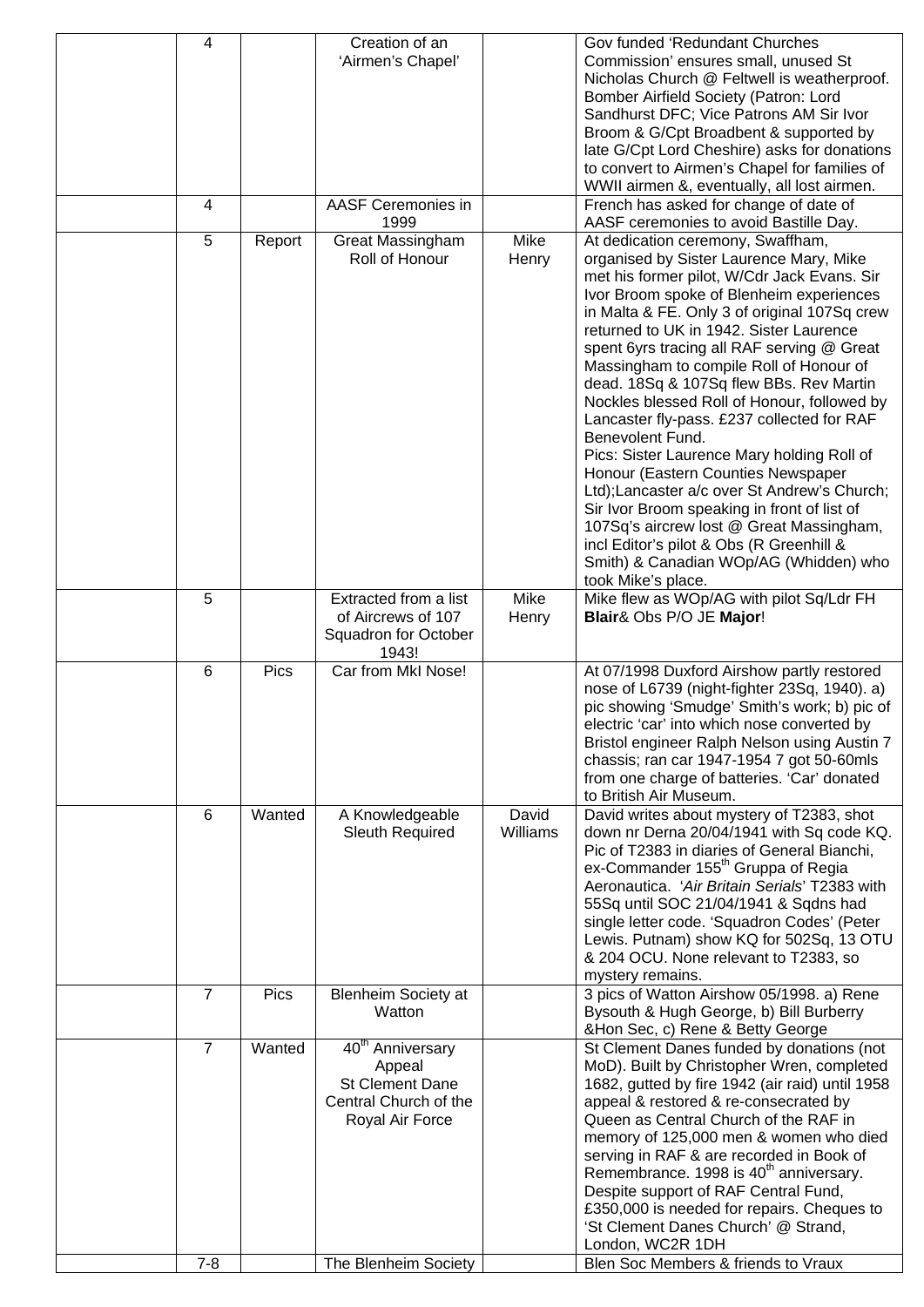|                          |           |        | in France 60 years on                                                                        |                     | &Gellik where XVSq & 114Sq based with BB<br>(with 139Sq & 40Sq); 88Sq based @<br>Mourmelon le Grand. 1999 is 60 <sup>th</sup>                                                                                                                                                                                                                                                                                                                                                                                                                                                                                                                                                                                                                                                                                                                                                                                                                                         |
|--------------------------|-----------|--------|----------------------------------------------------------------------------------------------|---------------------|-----------------------------------------------------------------------------------------------------------------------------------------------------------------------------------------------------------------------------------------------------------------------------------------------------------------------------------------------------------------------------------------------------------------------------------------------------------------------------------------------------------------------------------------------------------------------------------------------------------------------------------------------------------------------------------------------------------------------------------------------------------------------------------------------------------------------------------------------------------------------------------------------------------------------------------------------------------------------|
|                          |           |        |                                                                                              |                     | anniversary of AASF landing in France.<br>Details plans for this; £50 deposit needed.                                                                                                                                                                                                                                                                                                                                                                                                                                                                                                                                                                                                                                                                                                                                                                                                                                                                                 |
| F/O RBGE<br><b>Clark</b> | 8         |        | Bravery of a<br>Deceased Officer not<br>to be Recognised                                     |                     | Quote from Routine Orders No A32: officer<br>must be alive when recommended for DFC.<br>On 11/06/1940 F/O Clark a leader of section<br>attacking enemy in Seine area. A following<br>a/c collided with his, lost control & crashed<br>with all crew. Clark's a/c damaged & he<br>ordered his 2 crew to jump & both landed<br>inside Allied lines. A/c lost control & crashed<br>before pilot could leave. Three wks before,<br>although wounded, his piloting had saved<br>crew. This illustrates many brave acts that<br>went unrecognised in WWII.<br>GW: 11/06/1940, L9024, XVSq, FTR from<br>raid, collided with L8851, starboard engine<br>detached. F/O R Clarke (pilot) ordered crew<br>to bale out, then lost control & unable to<br>follow & KIA. Sgt T Maloney (Obs) & Sgt B<br>Piff (WOp/AG) parachuted safely. L8851,<br>15Sq, FTR, collided with formation leader<br>L9024 in cloud, losing port wing. P/O R<br>Werner, Sgt M Jones & Sgt R Spencer KIA. |
|                          | $8 - 9$   |        | <b>Blenheim Overload</b><br>Fuel Tank - 1941                                                 | S/Ldr Ken<br>Hodson | After tour ops with 107Sq ferried BB MkIV to<br>ME leaving Portreath on 16/06/1941, via<br>Gibraltar & Malta to Abusuer. Overload tanks<br>fixed to bomb bay with manual pump in<br>cockpit nose, starboard side opp Obs table.<br>This 5" diameter with wooden handle up-<br>wards. About 4hrs into long flights Obs<br>turned seat forward & pumped back/forth for<br>hour! In 1944 talking with Obs both agreed<br>must keep steady rate of pumping or engine<br>performance effected! Now believes fuel<br>went from overload to main tank. Asks if<br>erratic pumping would effect engine & why<br>told steady pumping so important. In Med in<br>poor visibility flew through Italian battle fleet<br>below deck level - to surprise of all. Were 1<br>of $3 a/c$ – does anyone else remember this?                                                                                                                                                             |
|                          | 9         | Pic    |                                                                                              |                     | Blenheim Day 22/09/1998; 70 attended; tour<br>of Blenheim. David Shlugman brought BB<br>wreckage from Suffolk to be identified. Pic<br>with Freddy Brown, Mike Henry, Ron Scott,<br>Graham Warner, Ivor Broom, Betty George,<br>Hugh George, Andrew Pierce, Pat Stapleton.<br>Four of 1997 prize winners did their flights on<br>11/10/1998 @ Duxford Air Display.                                                                                                                                                                                                                                                                                                                                                                                                                                                                                                                                                                                                    |
|                          | 10        | Notice | Lunch and AGM<br>11am 10 <sup>th</sup> April 1999<br>at The Wyllyotts<br>Centre, Potters Bar |                     | Have found new venue for AGM which<br>meets all criteria. Details travel directions.<br>Meet 11am, finish 3.30. More a lunch-time<br>reunion with AGM & talk thrown in!                                                                                                                                                                                                                                                                                                                                                                                                                                                                                                                                                                                                                                                                                                                                                                                               |
|                          | 10        | Data   | <b>Grand Flying Draw</b><br>1998                                                             |                     | Lists 8 winners and 2 reserves of the 1998<br>Draw                                                                                                                                                                                                                                                                                                                                                                                                                                                                                                                                                                                                                                                                                                                                                                                                                                                                                                                    |
|                          | 10        | Poem   | The Summer of<br>Forty-One                                                                   |                     | On 15/05/1994 Jim Moore read poem @<br>dedication of memorial @ former RAF<br>Oulton. It's dedicated to Blenheim crews who<br>flew from Oulton in 1941 'Skimming over<br>trees. hedges, waves & crops' at nought<br>feet.                                                                                                                                                                                                                                                                                                                                                                                                                                                                                                                                                                                                                                                                                                                                             |
|                          | 10        |        | Visitors to RAF<br>Museum Hendon                                                             |                     | Gerry Page of Beaufighter Assn offers to<br>lecture & guide any Blen Soc members who<br>visit Hendon RAF Museum. Contact details.                                                                                                                                                                                                                                                                                                                                                                                                                                                                                                                                                                                                                                                                                                                                                                                                                                     |
|                          | $10 - 11$ | Pics   |                                                                                              |                     | Pics of two model BB by Gary Wenko (US<br>friend of Andrew Pierce); one had Japanese<br>marking & other Italian!!                                                                                                                                                                                                                                                                                                                                                                                                                                                                                                                                                                                                                                                                                                                                                                                                                                                     |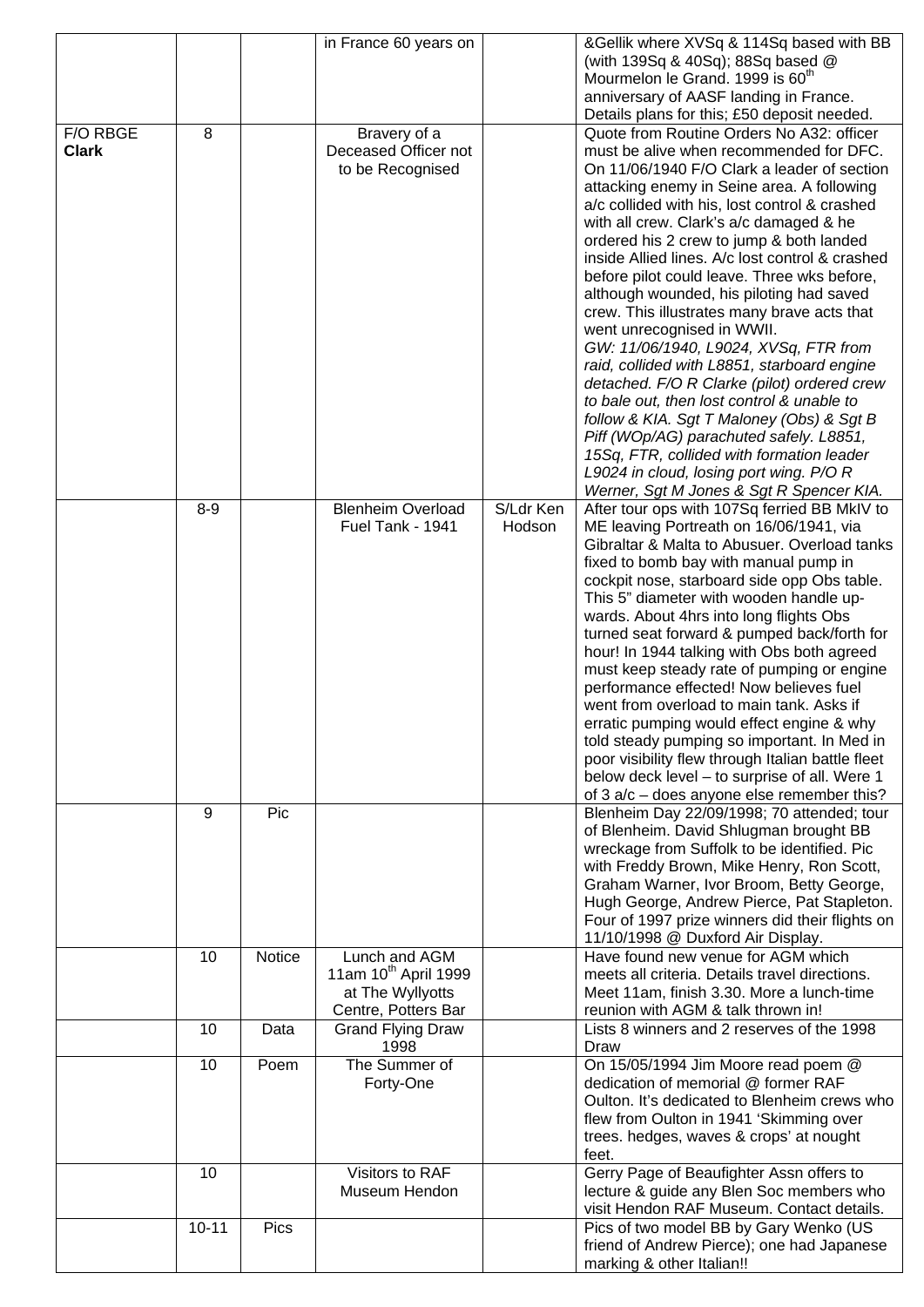| 11        | We Still Hear their  |        | Recent deaths of Society Members: Joyce               |
|-----------|----------------------|--------|-------------------------------------------------------|
|           | Voices and See their |        | Brooker (was on Soc Committee with                    |
|           | Faces - to Absent    |        | husband Jim); Sgt Aubrey Lancaster (ex-               |
|           | Friends              |        | PoW, 235Sq); Phil Barrett (ex-59Sq, died              |
|           |                      |        | 06/1998); Stephen Sheridan (died                      |
|           |                      |        | 15/08/1998, ex-236Sq; nephew Paul Messer              |
|           |                      |        | now an RAF fitter); James Luck (with                  |
|           |                      |        |                                                       |
|           |                      |        | Westair Ltd, died 31/08/1998 after heart op);         |
|           |                      |        | AVM Dick Ubee, CB, AFC died age 95 after              |
|           |                      |        | 40yrs in RAF mostly in FE & ME, & RAE                 |
|           |                      |        | Farnborough in 1930s. Was test pilot. In              |
|           |                      |        | 03/1939 became CO 60Sq as equipped with               |
|           |                      |        | BBs in India. Then Air Officer Commanding 2           |
|           |                      |        | Group, 2 <sup>nd</sup> Tactical Air Force in Germany. |
|           |                      |        | Retired 1958. Wore black eye patch.                   |
| $11 - 12$ | Operating the        | Graham | Summary of events in 1997. 05/1997: 'The              |
|           | 'Blenheim            | Warner | Fighter Meet' @ North Weald (poor                     |
|           |                      |        | weather/turnout so unpaid); RAF Coningsby             |
|           |                      |        | for 29Sq reunion (given £800); Air Fete,              |
|           |                      |        | Mildenhall (cancelled last minute). 06/1997:          |
|           |                      |        | Spitfire Show @ Duxford (unpaid, in lieu of           |
|           |                      |        |                                                       |
|           |                      |        | hanger rent); missed airshows in Ireland due          |
|           |                      |        | to weather. 07/1997: IAT @ Fairford                   |
|           |                      |        | cancelled Blenheim & Catalina; Flying                 |
|           |                      |        | Legends @ Duxford (incl photo-sortie for              |
|           |                      |        | 'Aeroplane Monthly' competition, see 31/06).          |
|           |                      |        | 08/1997: RAFA show, Shoreham; photo-                  |
|           |                      |        | sortie @ RAF Cosford. 09/1997: Shepway;               |
|           |                      |        | 'Battle of Britain' show @ Biggin Hill; Jersey        |
|           |                      |        | & Guernsey (first time). 10/1997: Autumn              |
|           |                      |        | airshow @ Duxford. Then routine winter                |
|           |                      |        | maintenance. Thanks to Team @ Duxford,                |
|           |                      |        | led by John Romain, 6 work full time &                |
|           |                      |        | squeeze BB into spare time. Also thanks to            |
|           |                      |        |                                                       |
|           |                      |        | pilots John R & John Webb. Thanks to those            |
|           |                      |        | selling Draw tickets, esp Anthony Edwards;            |
|           |                      |        | £5,000 raised & presented by Ron Scott in             |
|           |                      |        | Dec (£2 882 for insurance $x$ 2mths + rest to         |
|           |                      |        | fuel bill). Also £1,441 from 'Blenheim Dance'         |
|           |                      |        | in Oct, which paid 1 month Insurance. Fuel is         |
|           |                      |        | £4,544pa. If Member donate to specifically to         |
|           |                      |        | 'Blenheim Appeal' make this clear or goes in          |
|           |                      |        | 'general fund' of Society.                            |
| 12        | Was His Face Red!    |        | Anecdote about dispute between a                      |
|           |                      |        | battleship's captain and a  lighthouse!               |
|           |                      |        |                                                       |

| <b>Issue 32: June 1998</b> |               |        |                                    |                 |                                                                                                                                                                                                                                                                                                                                                                                                                                                                                 |
|----------------------------|---------------|--------|------------------------------------|-----------------|---------------------------------------------------------------------------------------------------------------------------------------------------------------------------------------------------------------------------------------------------------------------------------------------------------------------------------------------------------------------------------------------------------------------------------------------------------------------------------|
| Topic                      | Page          | Type   | Title                              | <b>Author</b>   | <b>Notes &amp; Search Words</b>                                                                                                                                                                                                                                                                                                                                                                                                                                                 |
|                            |               | Report | Chairman's Message                 | Hugh<br>George  | Apologies received for hiccups with AGM.<br>Before all money raised went to Blenheim;<br>now have Fund Raising Sub-Committee for<br>Society (for ads, admin, stalls, shows, etc)<br>unless specifically told for Blenheim Fund.<br>Pays tribute to John Romain, Graham<br>Warner & team for keeping BB flying.<br>Pic: Guest speaker AVM DA Bailey ('Bill')<br>CB, CBE & Chair Central Committee RAFA;<br>Mrs Bailey, Sir Ivor Broom (President) & Ted<br>Sismore (Vice-Chair). |
|                            | $\mathcal{P}$ | Wanted | <b>Bill Evans Asks for</b><br>Help | Monica<br>Brody | Monica's father, Bill Evans, (in New Zealand)<br>wants to trace 101Sq friend F/Sgt Charles<br>Dunnicliffe (later G/Cpt commanding<br>Abingdon). They last met 1947. Ad in 'Oxford<br>Mail' showed Mrs Dunnicliffe lived with Mrs<br>Vera Morris ~1942/43 and refers to Frank<br>Hickman (WOp/AG). Anyone serving 101Sq                                                                                                                                                          |

Γ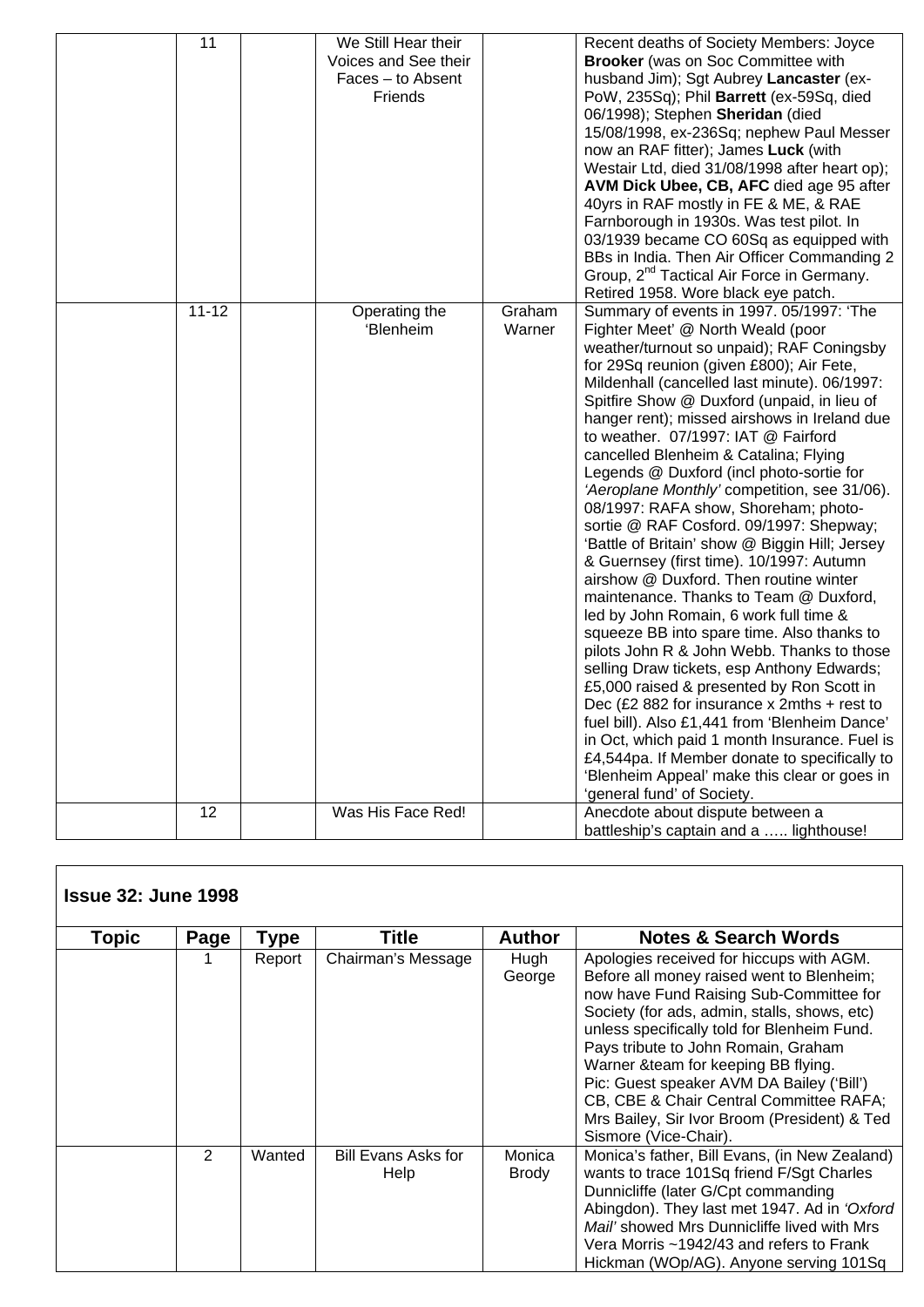|                |        |                                                             |                    | or 110Sq 1938 & 1939 pls contact Bill via                                                                                                                                                                                                                                                                                                                                                                                                                                                                                                                                                                                                                                                                                                                                                                                                                                                                                                                                                                                                                       |
|----------------|--------|-------------------------------------------------------------|--------------------|-----------------------------------------------------------------------------------------------------------------------------------------------------------------------------------------------------------------------------------------------------------------------------------------------------------------------------------------------------------------------------------------------------------------------------------------------------------------------------------------------------------------------------------------------------------------------------------------------------------------------------------------------------------------------------------------------------------------------------------------------------------------------------------------------------------------------------------------------------------------------------------------------------------------------------------------------------------------------------------------------------------------------------------------------------------------|
| $\overline{2}$ | Wanted | Memories of RAF<br>Catfoss?                                 | Mr RMA<br>Robinson | Monica whose address in Scotland given.<br>Mr Robinson researching RAF Catfoss, East<br>Yorks, home No 2 Coastal OTU 01/10/1940<br>to 15/02/1944. Used BBs Mk1 & MkIV.                                                                                                                                                                                                                                                                                                                                                                                                                                                                                                                                                                                                                                                                                                                                                                                                                                                                                          |
| $\overline{2}$ | Wanted | Blenheim L8828 of 40<br>Squadron                            | John Prooi         | Would welcome any info. Address given.<br>40Sq L8828 attacked by ME 109s on<br>10/05/1940. Crashed in North Sea killing F/O<br>PJH Rowan 36133 (pilot, buried Rozenburg);<br>Sgt G Beardwood, 526936 (Obs. Buried Sth<br>Gravenzande); Cpl TFS Clark, 535562<br>(WOp/AG, buried Rockanje, Netherlands).<br>John would welcome info. Address given.<br>GW: see page 4 below.                                                                                                                                                                                                                                                                                                                                                                                                                                                                                                                                                                                                                                                                                     |
| $\overline{2}$ | Letter | A Treble Victory                                            | Norman<br>McLeod   | Norman wrote to Bill Burberry that, @<br>Duxford, Sir Laurence Sinclair said he'd<br>worked with General Spaatz on Joint Staff<br>prior to Torch. Met again 04/02/1943 (see<br>326 Wing ORB) in N Africa & Sinclair<br>explained problems with BB MkVs. Made<br>wager that for every darts game Spaatz lost<br>he'd give Sinclair a Boston. Three darts<br>games lost & first Boston reached 18Sq from<br>Maison Blanc on 09/02/1943. Does this<br>confirm a rumour?                                                                                                                                                                                                                                                                                                                                                                                                                                                                                                                                                                                            |
| $\overline{2}$ | Wanted | Not Much to Go On,<br>But!                                  | Alexia<br>Daniel   | Alexia ask if anyone knows 'Jock' Boyd who<br>crewed Blenheims. Squadron, dates, etc<br>unknown but he married Ellie Knight when<br>stationed @ Portsmouth & believed to have<br>gone to South Africa. Address given                                                                                                                                                                                                                                                                                                                                                                                                                                                                                                                                                                                                                                                                                                                                                                                                                                            |
| $\overline{2}$ | Letter | <b>Comment from South</b><br>America                        | Walter<br>Robinson | Re: 'Tailpiece' (30/08) - Walter posted 82Sq<br>@ Watton from 13 OTU about 07/1941. Flew<br>from Bodney & encloses relevant pages of<br>Log Book (showing 11 flights between 07-<br>12/08/1941, including ops on<br>12/08/1941 & 14/08/1941). Walter to India<br>with 82Sq 03/1942 & converted to Vultee<br>Vengeance to dive-bomb Arakan front.                                                                                                                                                                                                                                                                                                                                                                                                                                                                                                                                                                                                                                                                                                                |
| $2 - 3$        | .etter | <b>Two Encounters</b><br>(Issue No. 28)                     | <b>Bill Evans</b>  | Re: Douglas Cooper article (28/04). Betty<br>George put Bill in touch with Douglas. Of 9<br>BBs on 10/01/1940 Bill was No 2 to S/Ldr<br>Doran who, seeing ME110s, dives sea level<br>& we (pilot P/O PV Arderne, Bill Evans &<br>WOp/AG LAC Tippett (later DFM)) lost<br>formation. Badly damaged by ME110;<br>undercarriage collapsed at base. Black<br>smoke as Sgt Hanne, Sgt Williams & AC<br>Vick crashed into North Sea. Flew x 4 with<br>Douglas Cooper. On 06/06/1997 Wolfgang<br>Falk (Luftwaffe pilot) visited Douglas @<br>Strabane, N Ireland, & Bill phoned from NZ.<br>Pic: G/Cpt Brian Freeman, Wolfgang Falk &<br>Douglas Cooper 06/1997, N Ireland.<br>GW: 110Sq P4859 MkIV, took off Wattisham<br>@ 10.15; FTR, shot in North Sea by Me<br>110s of ZG 76. Sgt J Hanne (pilot), Sgt G<br>Williams (Obs) & AC1 E Vick (age 19) KIA &<br>commemorated Runnymede.<br>110Sq, N6213 MkIV, u/c sheared off on<br>landing Wattisham. P/O P Arderne (pilot),<br>Sgt A Rook (Obs) & LAC J Tippett uninjured.<br>(in article Bill Evans Obs, not A Rook) |
| 3              |        | <b>Meeting Old Friends</b><br>- and Stirring the<br>Waters! | Ken<br>Garrett     | For first time in 50yr Ken met Stuart King<br>(author 'Hope has Wings') in London & other<br>RAF friend from Normandy. After leaving<br>RAF Stuart & 2 others paid £200 each to by<br>2 <sup>nd</sup> -hand Gemini, which they crashed in<br>Africa! With insurance built up fleet 32<br>aircraft, became Man Dir of MAF. They often                                                                                                                                                                                                                                                                                                                                                                                                                                                                                                                                                                                                                                                                                                                            |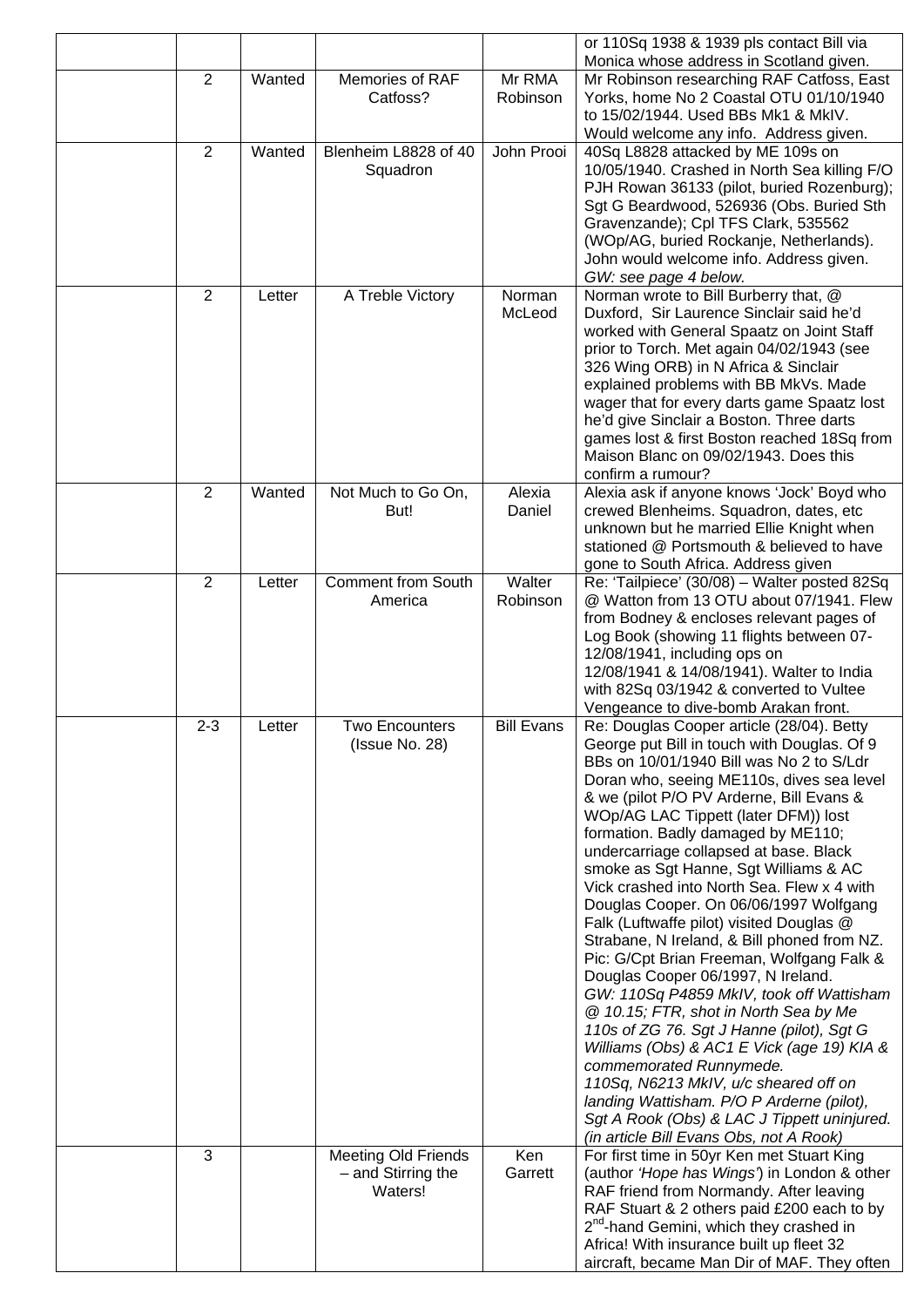| 3       | Wanted  | 'Dickie' Leven - Help                                             | Evie              | built own airstrips in bush & jungle. Asked for<br>info about 258Sq (New Zealand) with<br>Hurricanes who in Malay peninsular<br>11/1941. Ken believes 258Sq driven out of<br>Malaysia to Java & Sumatra. Ken wants<br>news of 258Sq friends.<br>S/Ldr Richard Leven died 1997. Evie editing                                                                                                                                                                                                                                                                                                                                                                                                                                                                                                                                                                                                                                                                                                                                                                                                                                                                                                                        |
|---------|---------|-------------------------------------------------------------------|-------------------|--------------------------------------------------------------------------------------------------------------------------------------------------------------------------------------------------------------------------------------------------------------------------------------------------------------------------------------------------------------------------------------------------------------------------------------------------------------------------------------------------------------------------------------------------------------------------------------------------------------------------------------------------------------------------------------------------------------------------------------------------------------------------------------------------------------------------------------------------------------------------------------------------------------------------------------------------------------------------------------------------------------------------------------------------------------------------------------------------------------------------------------------------------------------------------------------------------------------|
|         |         | Wanted                                                            | Saunders          | his manuscript & requests any info & photos<br>of Dickie &/or Mike Nolan (his Obs). They<br>were in Malta (107Sq), also with 114Sq,<br>101Sq, 876Sq. Evie's address given                                                                                                                                                                                                                                                                                                                                                                                                                                                                                                                                                                                                                                                                                                                                                                                                                                                                                                                                                                                                                                          |
| $3 - 4$ |         | <b>Pilot Shortage</b>                                             | Ken Garrett       | Re S/Ldr Camp's comments (31/04) about<br>replacement pilots. Ken posted from XVSq<br>(15Sq) @ Wyton to 258Sq New Zealand<br>(Hurricanes) @ Kenley (04/1941) where<br>replacement pilot told him that it 'takes all his<br>time' to fly Hurricane, never mind fight with it.<br>Within a week he was killed! Only pilots that<br>survived 4 weeks gain experience & had<br>reasonable prospect of survival.                                                                                                                                                                                                                                                                                                                                                                                                                                                                                                                                                                                                                                                                                                                                                                                                        |
| 4       |         | <b>Urgent Request to</b><br>the RAF                               | HA van<br>Lith    | Dutch ask for RAF help as German<br>paratroops dropped near Hague & Ypenburg<br>airfield. Successful Dutch opposition &<br>airfield recaptured, but 12 40Sq BBs already<br>on way from RAF Wyton & attacked. One BB<br>(L8828) crashed in sea & bodies washed<br>ashore. 2 <sup>nd</sup> BB (L8831) destroyed near<br>Wateringen & crew buried The Hague.<br>P6901 crewed by Sgt Rob Robertson (pilot),<br>Sgt Francis Checkley (Obs) & AC Jack<br>Webster (WOp/AG) hit & caught fire. Seen<br>passing in flames over Voorburg & crashed<br>Rodelaan (site now 'De Mantel' home for<br>aged). Webster rescued by villagers, to St<br>Antonius hospital then spent war as PoW.<br>GW: 10/05/1940, P6901, 40Sq, FTR. Shot<br>down nr Ypenburg; Sgt A Robertson (pilot),<br>Sgt F Checkley (Obs) KIA & buried<br>Voorburg. AC1 J Webster (WOp/AG) injured<br>& PoW.<br>L8828: shot down in sea off Rotterdam by<br>Me 110s. P/O P Rowan, Sgt G Beardwood,<br>&Cpl T Clark KIA; bodies washed ashore &<br>buried Rozenburg, South Gravenzsande &<br>Rockanje, respectively.<br>L8831: Shot down nr The Hague. Sgt I<br>Thomas, Sgt V Spurr, LAC H Bridson (age<br>20) KIA. Buried Westduin Gen Cemetery,<br>The Hague. |
| 4       | Data    | Committee for 1998                                                |                   | Lists names of President, 4 officers, BAM<br>rep & 8 committee members                                                                                                                                                                                                                                                                                                                                                                                                                                                                                                                                                                                                                                                                                                                                                                                                                                                                                                                                                                                                                                                                                                                                             |
| 4       |         | Remembrance<br>Sunday 8 <sup>th</sup> Nov 1998                    |                   | Jeanne Gibb's number given for tickets                                                                                                                                                                                                                                                                                                                                                                                                                                                                                                                                                                                                                                                                                                                                                                                                                                                                                                                                                                                                                                                                                                                                                                             |
| $4 - 5$ |         | From Blenheim to<br>Beaufighter to<br>Lancaster via<br>Manchester |                   | Extract from W/Cdr Guy Gibson's Log Book<br>(sent in by Ron Bramley & Bill Baguley). In<br>29Sq 1940, based Coningsby, flew BB Mkl<br>L1303, L1327, L1502. 21/11/1940 Guy flew<br>to Cardiff 'to be married!'. 1997 Blen Soc<br>invited to 29Sq Reunion & Families Day &<br>BB flew in. 28Sq now has Tornados!                                                                                                                                                                                                                                                                                                                                                                                                                                                                                                                                                                                                                                                                                                                                                                                                                                                                                                     |
| 5       | Article | <b>Night Stimulation</b>                                          | Geoff<br>Parnell  | Geoff describes how, as trainee gunner, he<br>messed up a 'night simulation' exercise over<br>Irish Sea with F/Lt Dawson piloting the BB.<br>As instructed Geoff put on dark goggles &<br>couldn't see tug or drogue! Other problems<br>amusingly described - but he passed!                                                                                                                                                                                                                                                                                                                                                                                                                                                                                                                                                                                                                                                                                                                                                                                                                                                                                                                                       |
| $6 - 8$ | Article | Memories of an 18<br><b>Squadron Crew</b>                         | Stephen<br>Barker | Stephen, whose Dad was PoW, died of<br>resultant TB in 1957 when SB was 2. SB has<br>spent 18yrs finding his BB crew & their                                                                                                                                                                                                                                                                                                                                                                                                                                                                                                                                                                                                                                                                                                                                                                                                                                                                                                                                                                                                                                                                                       |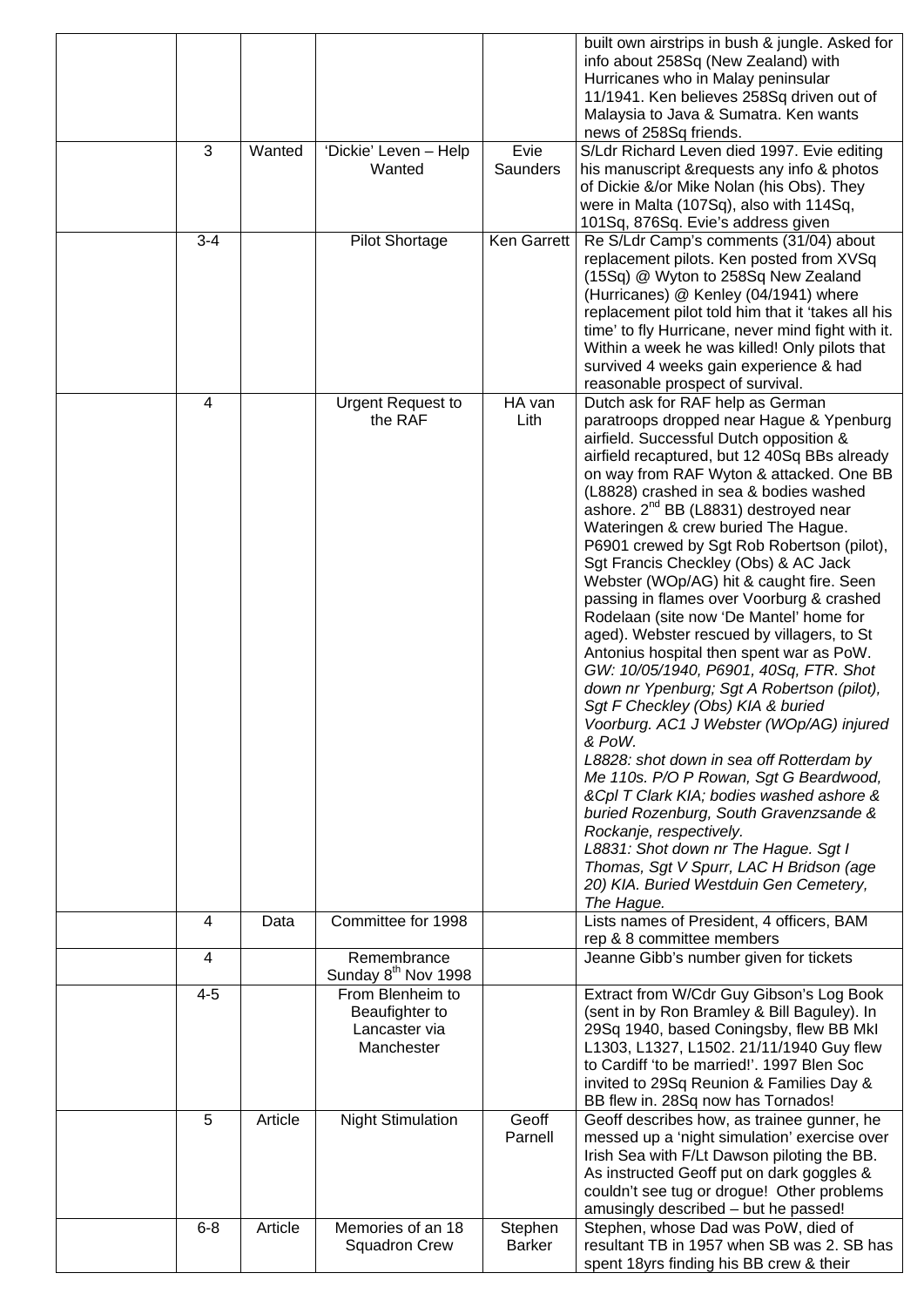|   |                          | stories. Very interesting, many descriptions           |
|---|--------------------------|--------------------------------------------------------|
|   |                          | in the words of the aircrew. Sq/Ldr John               |
|   |                          | Tudge joined RAF 2 wks before war                      |
|   |                          | declared to fly Tiger Moths then Lysanders             |
|   |                          | for Army Air Co-operation. W/O Doug Barker             |
|   |                          |                                                        |
|   |                          | & W/O Cyril Penn joined once war declared              |
|   |                          | & trained together @ OTU Upwood & chose                |
|   |                          | John for their 'skipper'. John describes flying        |
|   |                          | BB & Lysander crash. Posted to 18Sq @                  |
|   |                          | RAF Oulton, near Blickling Hall. Cyril                 |
|   |                          | describes their life, and details one anti-            |
|   |                          | shipping run over North Sea in V6525.                  |
|   |                          | Mentions P/O Watson, P/O Aires & Sgt Dean              |
|   |                          | who 'vanished' in V6521. Then on to                    |
|   |                          | 'Operation Circus'. In letter to father Doug           |
|   |                          | vividly describes raid on St Omer. Sgt                 |
|   |                          | Mounser in V6529 shot down. Describes raid             |
|   |                          |                                                        |
|   |                          | on Chocques on 17/06/1941 with 24 a/c &                |
|   |                          | escort. As pilot John recalls Hazebrooke raid          |
|   |                          | when outside of 9 BBs, and Doug gives                  |
|   |                          | detailed WOp/AG view in letter, incl how               |
|   |                          | John got damaged BB back to Horsham St                 |
|   |                          | Faith; it was DBR. By 06/07/1941 done 15               |
|   |                          | ops in 28 days & only survivors of 30 crews            |
|   |                          | who graduated at OTU. Posted to 21Sq @                 |
|   |                          | RAF Watton. On 10/07/1941 in V6398 to                  |
|   |                          | Portland Bill for fighter escort with John             |
|   |                          | leading op over Cherbourg docks & Cyril                |
|   |                          | Chief Navigator. Describes raid in own words           |
|   |                          |                                                        |
|   |                          | & how hit, ditched in sea but got into dinghy          |
|   |                          | & picked up by small German vessel.                    |
|   |                          | Describes how treated & journey to                     |
|   |                          | Dulagluft, Frankfurt. John was taken to army           |
|   |                          | camp on Austrian border & Cyril & Doug to              |
|   |                          | Bad Surlza, Stalag IXC. When liberated Cyril           |
|   |                          | emigrated to Canada in 1951 & retired 1986.            |
|   |                          | John lives in S England with wife & amazing            |
|   |                          | memory.                                                |
|   |                          | Pics: Cyril Penn, John Trudge & Doug                   |
|   |                          | Barker (Stephen's father) @ Blickling Hall,            |
|   |                          |                                                        |
|   |                          | 1941; Doug Baker & crew @17 OTU,                       |
|   |                          | Upwood.                                                |
|   |                          | GW: 16/06/1941, V6512 (not V6521), 18Sq                |
|   |                          | FTR. Shot down by ship's flak off Hook of              |
|   |                          | Holland. P/O I Watson (pilot), P/O E Aires             |
|   |                          | (Obs) & Sgt T Dean KIA. On Runnymede.                  |
|   |                          | (Aires in R3666 when crashed 25/05/1941)               |
|   |                          | 25/06/1941, V6259 (not V6529) FTR, shot                |
|   |                          | down by flak in target area Circus No.23 to            |
|   |                          | St Omer. Sgt Mounser (pilot), Sgt G                    |
|   |                          | Richards (Obs) & Sgt W Waite KIA. On                   |
|   |                          | Runnymede Memorial.                                    |
| 8 | To Those who             | On 26/09/1998 AM Sir Ivor Broom will attend            |
|   | Served at                | Dedication of RAF Roll of Honour @ St                  |
|   |                          |                                                        |
|   | Massingham               | Andrew's Church. Any RAF members who                   |
|   |                          | served @ Massingham during WWII are                    |
|   |                          | invited. Please contact Sister Laurence Mary           |
|   |                          | if wish to attend.                                     |
| 8 | <b>CAA Safety Awards</b> | Presented by MP Glenda Jackson (Min of                 |
|   | for 1998                 | Aviation) @ RAF Club, London. 3 special                |
|   |                          | recommendations; 1 <sup>st</sup> - Kevin Wright (Tiger |
|   |                          | Moth Trophy); Jack Wells (Vice-Chair                   |
|   |                          | Aircraft Operators & Pilots' Assn); John               |
|   |                          | Romain (ARCo), both for piloting skills.               |
|   |                          | Describes how John landed Westland                     |
|   |                          |                                                        |
|   |                          | Lysander safely after oil-leak sprayed cockpit         |
|   |                          | windows, instrument panel & his face/legs so           |
|   |                          | couldn't see except through small open side            |
|   |                          | window.                                                |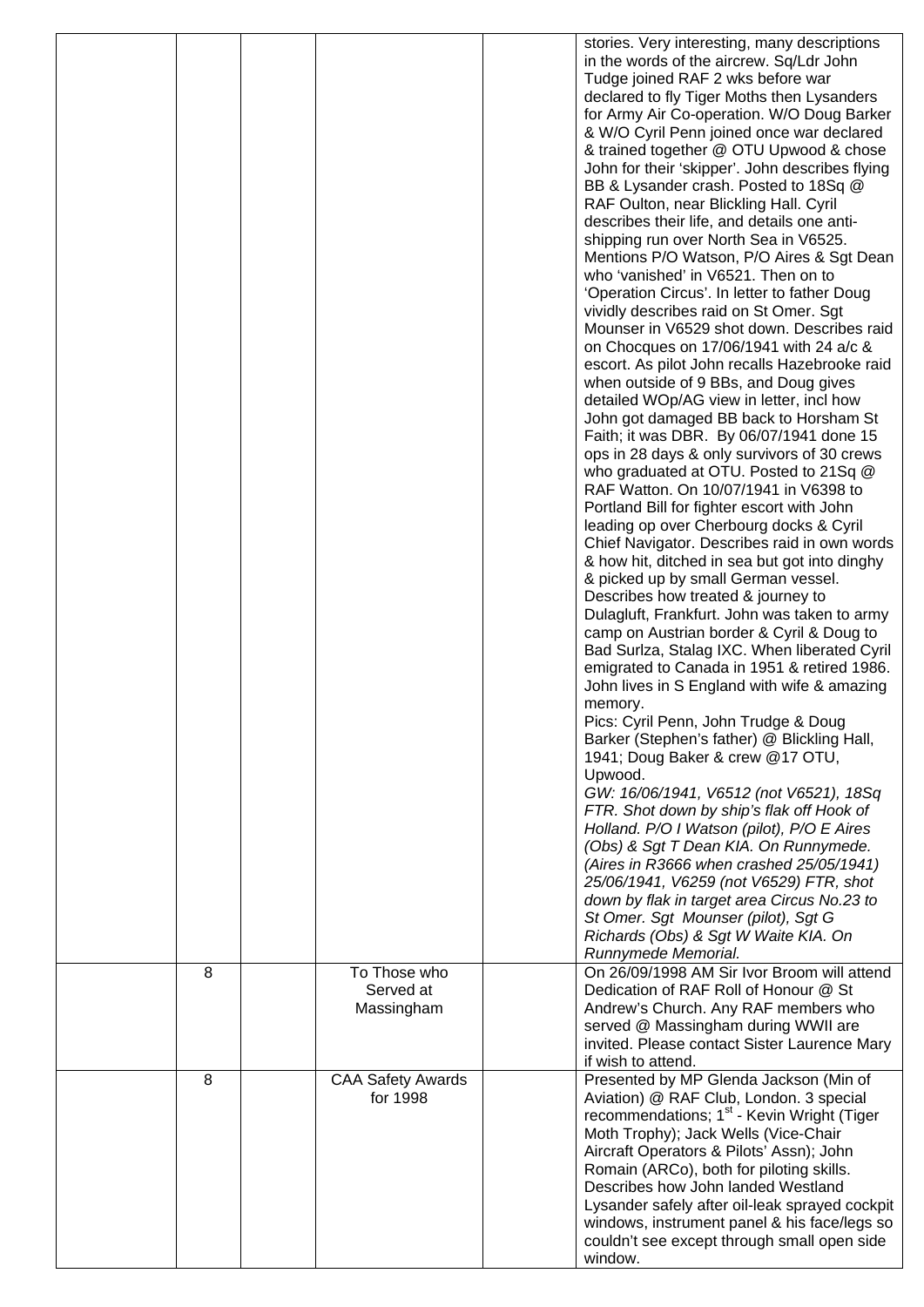| 9         |         | Junior Member's<br>Message                                                               | Rachel<br>Rowsley | Rachel (age 10) joined Blen Soc when 6.<br>Describes a typical visit to Duxford with<br>family & grand-dad driving from Maldon or Gt<br>Baddow. Helps set up flags then, with Betty<br>George, tables with things to sell & food.<br>Rachel & Air Cadets sell raffle tickets & she<br>picks winners. Enjoys talking to ex-aircrew<br>about their WWII experiences. Last year @<br>Duxford the Messerschmitt 'Black Six'<br>crashed other side M11. Pilot John Allison<br>upside-down 30mins before rescued. Grand-<br>dad pays her membership for Xmas present.<br>Grand-dad's uncle in 110Sq; his last mission<br>from Manston; buried Isle of Romo, Denmark                                                                                                                                                                                                                                                                                                                                                                                                                                                                                                                                                                                                              |
|-----------|---------|------------------------------------------------------------------------------------------|-------------------|----------------------------------------------------------------------------------------------------------------------------------------------------------------------------------------------------------------------------------------------------------------------------------------------------------------------------------------------------------------------------------------------------------------------------------------------------------------------------------------------------------------------------------------------------------------------------------------------------------------------------------------------------------------------------------------------------------------------------------------------------------------------------------------------------------------------------------------------------------------------------------------------------------------------------------------------------------------------------------------------------------------------------------------------------------------------------------------------------------------------------------------------------------------------------------------------------------------------------------------------------------------------------|
| 9         |         | Rachel's PS                                                                              |                   | Suggests having junior pen-pals to exchange<br>news about airshows, etc                                                                                                                                                                                                                                                                                                                                                                                                                                                                                                                                                                                                                                                                                                                                                                                                                                                                                                                                                                                                                                                                                                                                                                                                    |
| 9         |         | <b>Grand Flying Draw</b>                                                                 |                   | Lists 7 flights in Grand Draw, 1 <sup>st</sup> being in<br>Concorde for 2 with champagne (sponsored<br>by Derek Baden); hot-air balloon; Beech;<br>helicopter; Storch; Harvard; Chipmunk<br>(some with hands-on experience - but not<br>with Concorde!). Tickets @ Flying Legends<br>@ Duxford 04-05/07/1998. Well received @<br>Watton & Duxford in May                                                                                                                                                                                                                                                                                                                                                                                                                                                                                                                                                                                                                                                                                                                                                                                                                                                                                                                   |
| 10        |         | <b>Bien Touche</b>                                                                       |                   | 10 maintenance problems submitted by<br>USAF pilots & solutions by maintenance<br>crew. Amusing! (sent in by Gordon<br>Kingham)                                                                                                                                                                                                                                                                                                                                                                                                                                                                                                                                                                                                                                                                                                                                                                                                                                                                                                                                                                                                                                                                                                                                            |
| 10        | Review  | Men Behind the<br>Medals                                                                 | Mike<br>Henry     | A/Cdr Graham Pitchfork's bk 'Men Behind<br>the Medals' gives stories of 21 aircrew, incl 5<br>who flew BBs. Lew Cody DFC, AFC, DFM:<br>40Sq Obs in Battles then BB MkIVs. Then<br>pilot's course Upwood & to 139Sq & ME in<br>1942 with Hudsons & Dakotas with 216Sq.<br>Dickie Gunning, DFC, DFM, 107Sq; Len<br>Page, DFM, 211Sq; Nat Addison DFC, DFM,<br>23Sq; Gerry Osborne, DFM, 21Sq. Excellent<br>reading for £25                                                                                                                                                                                                                                                                                                                                                                                                                                                                                                                                                                                                                                                                                                                                                                                                                                                   |
| 10        | Pic     | Guess What?                                                                              |                   | Pic from IWM of 12 RAF men holding up tail<br>of BB. Why? Who? Maybe 110Sq @ RAF<br>Wattisham preparing for Compass Swing.                                                                                                                                                                                                                                                                                                                                                                                                                                                                                                                                                                                                                                                                                                                                                                                                                                                                                                                                                                                                                                                                                                                                                 |
| $11 - 12$ | Article | Personal Impressions<br>with a Blenheim<br>Squadron in the<br>Middle East<br>(continued) | Ron<br>Ledieu     | After 3-4 months near El Alamein doing<br>'fighter' training Flight detached west to WWI<br>aerodrome (El Daba) to follow German<br>bombers back to base (in theory!). This<br>06/1940 & describes panic on base at fall of<br>France. Will UK fall next? They had to get<br>out of Egypt before interned but where safe?<br>Australia? Next day returned to normal.<br>Squadron together again. Italian's long-<br>range flying boats in Med disrupting<br>supplies. These based in 30Sq range @<br>Benghazi so ordered to 'ht hard'. Ron now<br>commander 'B' flight but CO S/Ldr Shannon<br>led flight. Describes the weapons they had &<br>attack. 10/1940: rumours about Germans<br>moving south & to Greece. 30Sq with BB, &<br>others with Gladiators, sent to Greece. All<br>Spitefire & Hurricanes needed for B of B. As<br>No2 in Squadron Ron went to Greece in<br>advance to sort out bases, etc. with Greek<br>Air Force. Flown Piraeus 30/10/1940 in<br>Sunderland, met by Embassy Attache, taken<br>GHQ @ Grande Britannia Hotel, Athens;<br>senior Germany army also there too, in<br>civvies! Shown Elevsis where 30Sq to be<br>based; Greek station Commander concerned<br>about radio transmitters around base<br>sending out intelligence. Many Greeks |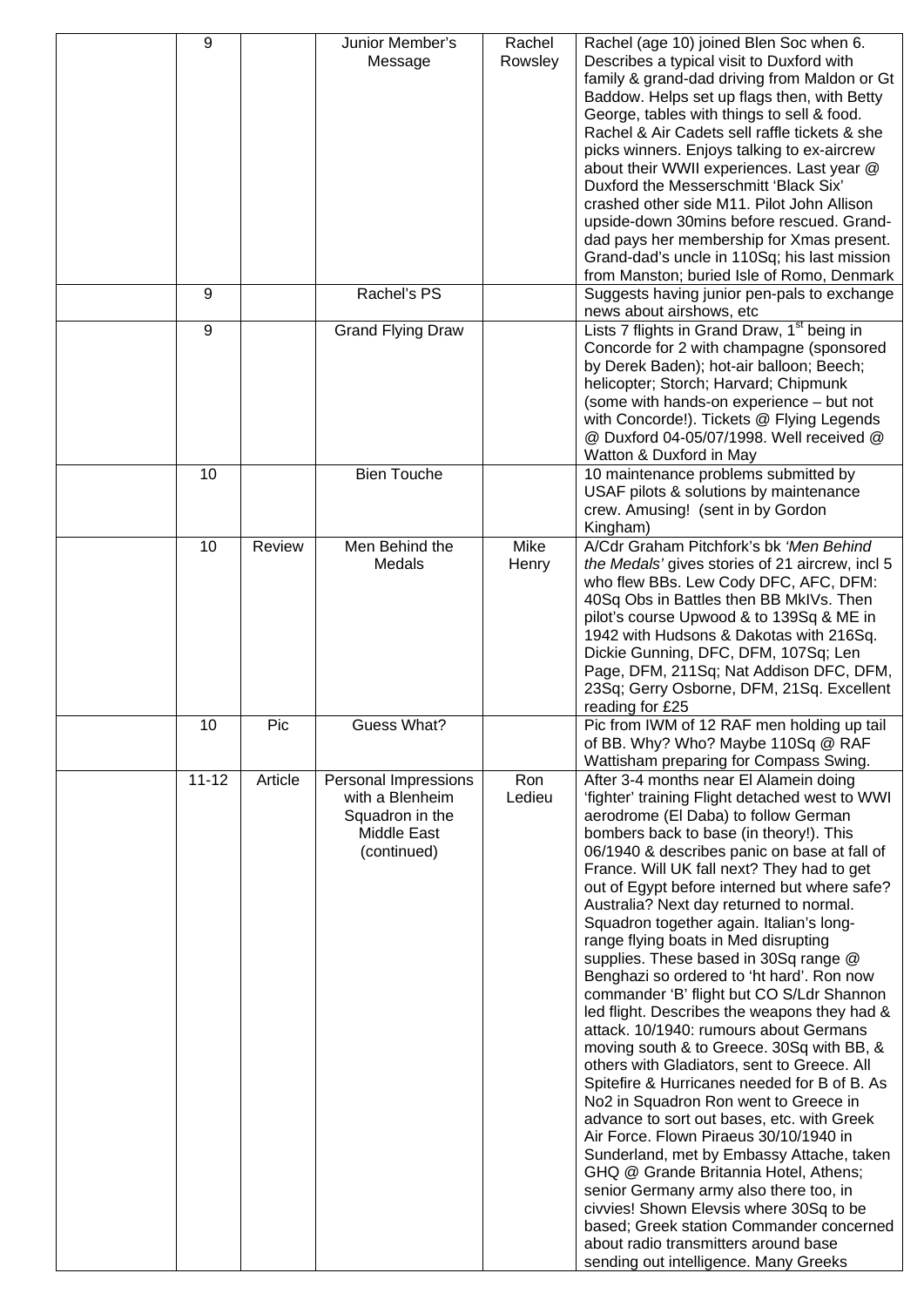|    |                   |                                | sympathetic to Germany where many<br>servicemen trained. Describes other ways<br>Germans had into on RAF In Greece. Ron<br>got sciatica & sent back to Egypt, end of his<br>time with 30Sq & BBs                                                                                                |
|----|-------------------|--------------------------------|-------------------------------------------------------------------------------------------------------------------------------------------------------------------------------------------------------------------------------------------------------------------------------------------------|
| 11 | The Flying Parcel | From 'East<br>Kent<br>Mercury' | At 17 Marget Nower (now Hon Sec of<br>Sandwich & Deal Branch of RAFA) joined<br>WAAF as cook with Bomber Command &<br>says 'Blenheims were literally tied up with<br>string'. Mike Henry queries this & points out<br>that Blenheim only RAF aircraft to serve in<br>every wartime RAF Command. |

 $\mathbf I$ 

| <b>Topic</b>                    | Page                   | Type   | <b>Title</b>                                            | <b>Author</b>                    | <b>Notes &amp; Search Words</b>                                                                                                                                                                                                                                                                                                                                                                                                                                                                                                                                                                                                                                                                                                                                                                                          |
|---------------------------------|------------------------|--------|---------------------------------------------------------|----------------------------------|--------------------------------------------------------------------------------------------------------------------------------------------------------------------------------------------------------------------------------------------------------------------------------------------------------------------------------------------------------------------------------------------------------------------------------------------------------------------------------------------------------------------------------------------------------------------------------------------------------------------------------------------------------------------------------------------------------------------------------------------------------------------------------------------------------------------------|
|                                 |                        | Report | Chairman's Message                                      | Hugh<br>George                   | Inevitably number of Full Members from ex-<br>Blenheim Squadrons is falling, but lots of<br>Associated members taking on work. Our<br>activities will also change. Hope to see<br>many at Flying Legends, Duxford.                                                                                                                                                                                                                                                                                                                                                                                                                                                                                                                                                                                                       |
| Sgt John<br><b>Pullen</b>       | $\mathbf{1}$<br>Wanted |        | North Sea Attack on<br>the Scharnhorst and<br>Gneisenau | Doreen<br>Hardy                  | Doreen lost fiancé, Sgt John Pullen, come to<br>UK from W Australian for pilot training but<br>KIA on his first op flight 12/02/1942 against<br>shipping. Doreen visited his family in 1986<br>but last one died 1997. Any info welcome.<br>GW: 12/02/1942, T1922, 114Sq, FTR. Shot<br>down N Sea off Kijkduin, Holland. P/O<br>Robert Drysdale (pilot), Sgt Arthur Maynard<br>(Obs) & Sgt J Pullen (WOp/AG) KIA. RD &<br>AM buried Holland; JP no known grave &<br>commemorated Runnymede.                                                                                                                                                                                                                                                                                                                              |
| Sgt George<br><b>Burtenshaw</b> | 1                      | Wanted | A Stab in the Dark?                                     | Mr RD<br>Hamilton,<br><b>DFC</b> | Mr H seeks info re Sgt George Burtenshaw,<br>WOp/AG from Musselburgh, Scotland. Flew<br>BBs & lost on ops in 1943. (Ed suggests<br>could be ME or FE). Address given                                                                                                                                                                                                                                                                                                                                                                                                                                                                                                                                                                                                                                                     |
| 107 Squadron                    |                        | Wanted | No. 107 Squadron Gt<br>Massingham/Malta                 |                                  | In 1941-1942 Little Massingham Manor was<br>Officer's Mess for crews based @ Great<br>Massingham airfield. Is now Convent<br>Retreat for 'Order of Filles de Jesus'. Sister<br>Laurence Mary compiling Roll of Honour &<br>Memorial Bk for Sq crews who lost lives<br>while based @ Great Massingham.<br>Problems getting info on 107Sq crews lost<br>while on detachment in Malta 09/1941 to<br>01/1942. Requests memories of Malta ops &<br>names of lost. Address given.<br>GW: lists about 25 BB's of 107Sq lost in off<br>Malta between 30/08/1941 & 12/07/1942 &<br>about 45 aircrew died. 107BBs were Z7641,<br>Z7654, Z9603, Z7504, Z7755, Z9599,<br>V5821, Z7638, Z7644, Z7618, Z9663,<br>Z7511, Z9708, Z7704, V5961, Z7914,<br>Z7775, Z7368, Z7800, Z7915, Z7848,<br>Z9852, Z7760, Z7643 + 1 unknown serial no |
| 145 Squadron                    | 2                      | Wanted | 145 Squadron                                            | Eric Young                       | Eric, Sec of 145 Assn, seeks a photo of<br>145Sq BB with decals 'SO' (while based<br>Croydon late 1939 to 03/1940) for 145Sq's<br>80 <sup>th</sup> anniversary which Sq Assn to celebrate<br>with Tangmere Aviation Museum @ Merston<br>Hall. Also inscribed plaque & 145Sq history.<br>Any pics to Eric, address given                                                                                                                                                                                                                                                                                                                                                                                                                                                                                                  |
| F/O M<br>Wallenstein            | 2                      | Wanted | 101 Squadron April<br>1941 - Help                       | Mr PG<br>Wallenstein             | Seeks info about father, F/O M Wallenstein,<br>Obs with 101Sq West Raynham; flew ops<br>08/04/1941 (to Bremerhaven) & 11/04/1941<br>(to Brest) then posted 2 Group HQ. Son's                                                                                                                                                                                                                                                                                                                                                                                                                                                                                                                                                                                                                                             |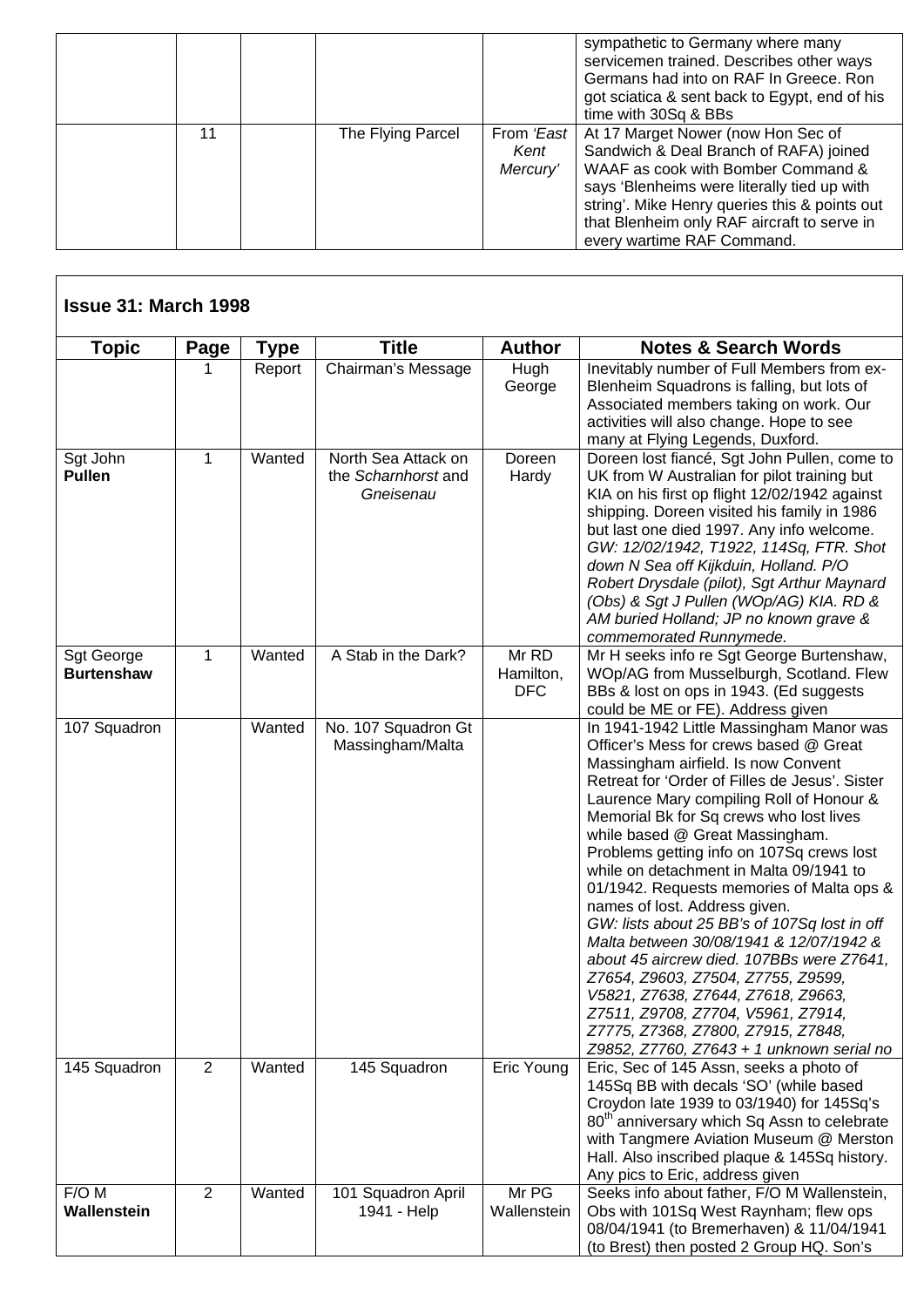|                |        |                          |                   | address given                                                                                 |
|----------------|--------|--------------------------|-------------------|-----------------------------------------------------------------------------------------------|
| $\overline{2}$ | Wanted | Request for              | Mr CHC            | Mr Randall seeks info about 11Sq                                                              |
|                |        | Information re 11        | Randall           | movements from 1941 in Western Desert.                                                        |
|                |        | Squadron                 |                   | While detached to SAAF he lost contact with                                                   |
| $\overline{2}$ | Wanted | Help!                    | Dr David          | XISq & hard to trace. Address given<br>David is researching 110Sq crew of R3773               |
|                |        |                          | Shlugman          | which crashed nr Wattisham 30-31/08/1940.                                                     |
|                |        |                          |                   | 1 of 6 BBs returning from raid Emden. Crew:                                                   |
|                |        |                          |                   | P/O JFSP Price (pilot) & Sgt HA Tune (Obs)                                                    |
|                |        |                          |                   | killed; Sgt A McDonald (WOp/AG) badly                                                         |
|                |        |                          |                   | wounded but believed return to flying. Any                                                    |
|                |        |                          |                   | info ref crew to David. Address given.                                                        |
|                |        |                          |                   | GW: as above but crashed Offton nr Ipswich                                                    |
| $\overline{2}$ | Wanted | More Help Please!        | <b>W</b> Davies   | Request about Kenneth Charles Baldwin, a                                                      |
|                |        |                          |                   | Blenheim pilot in 1941/1942. Address given                                                    |
| $\overline{2}$ | Wanted | Wanted by David          | David Kester      | David requests WWII airmen's flying                                                           |
|                |        | Kester                   |                   | clothing, equipment, etc for personal<br>collection. Address given                            |
| 3              |        | Correction - Issue       |                   | (30/03) P/O Colin Wright Handley (pilot),                                                     |
|                |        | No. 30 page 3.           |                   | 42343, RAF, age 20 (son of John George &                                                      |
|                |        | <b>Charroux Communal</b> |                   | Annie Elizabeth of Ingrave, Essex; Sgt                                                        |
|                |        | Cemetery Fr 1663.        |                   | Patrick Denis Humphrey McGovern (Obs),                                                        |
|                |        | Village & Commune        |                   | 903042, RAFRV; LAC James Gilbert                                                              |
|                |        | 32. S of Poitiers.       |                   | Broadbent Thomas (WOp/AG), 936495,                                                            |
|                |        |                          |                   | RAFVR, age 26 (son of Frederick Ogden &                                                       |
|                |        |                          |                   | Emma (nee Broadbent) & husband to Lilian                                                      |
|                |        |                          |                   | Audrey Thomas, Norton Tower, Halifax). All                                                    |
|                |        |                          |                   | killed 18/06/1940 in L9317 when crashed in                                                    |
|                |        |                          |                   | France. Buried @ Charroux, Vienne. No 4                                                       |
|                |        |                          |                   | (Continental) Ferry Pilots Pool: L9317 was 1                                                  |
|                |        |                          |                   | of 7 to crash of 12 BBs dispatched from<br>Tangmere on direct ferry flight to Malta via       |
|                |        |                          |                   | Marseille. Most crashed in severe storm                                                       |
|                |        |                          |                   | centred on Vienne in Rhone valley.                                                            |
| 3              | Wanted | Dutch Historian Theo     |                   | Theo's 2 <sup>nd</sup> book, 'Bristol Blenheim. An                                            |
|                |        | <b>Boiten</b>            |                   | overall development, combat and                                                               |
|                |        |                          |                   | preservation history, 1933-1997' is with                                                      |
|                |        |                          |                   | publishers & due out 03/1998. 350 pages,                                                      |
|                |        |                          |                   | 200 pic of which 180 publish for first time.                                                  |
|                |        |                          |                   | Theo thanks BB vets & families. Requests                                                      |
|                |        |                          |                   | photos for 3 <sup>rd</sup> bk on photographic history of                                      |
|                |        |                          |                   | Blenheim. Theo 1st bk was 'Blenheim                                                           |
| 3              | Data   | 1997 Grand Flying        |                   | Strike'. Address given<br>Names, ticket numbers & addresses of 7                              |
|                |        | <b>Draw Winners</b>      |                   | draw winners & 2 reserves                                                                     |
| 3              | Poem   | <b>WOp-AG Blenheim</b>   | Anthony           | About strangeness of being in BB turret at                                                    |
|                |        | Bomber Mk IV             | Richardson        | night instead of sat by fire with family. (see                                                |
|                |        |                          |                   | p4 below)                                                                                     |
| 3              |        | Sponsorship for the      |                   | Thanks to Andy Payne (The Producers Ltd)                                                      |
|                |        | <b>Blenheim Society</b>  |                   | who running London Marathon to raise                                                          |
|                |        |                          |                   | money for Blen Soc                                                                            |
| 4              | Pics   |                          |                   | Pic: 1996 Draw winner Julian Humphries of                                                     |
|                |        |                          |                   | Dorset in Harvard; Winners Theresa Carey                                                      |
|                |        |                          |                   | & Brother David with Beech a/c                                                                |
| 4              |        | Pilot Shortage in 1940   | Sq/Ldr PJ<br>Camp | (Eg. of training short-cuts) Has story of an<br>anti-aircraft gunner being recruited as pilot |
|                |        |                          |                   | by accident @ Lords Cricket Ground! In                                                        |
|                |        |                          |                   | 1940 author (PJC) was Obs XVSq & just                                                         |
|                |        |                          |                   | finished 26 BB sorties. Summoned to see                                                       |
|                |        |                          |                   | W/Cdr 'Paddy' Bandon @ Group HQ,                                                              |
|                |        |                          |                   | Huntingdon with 10 others Obs from 2 Grp                                                      |
|                |        |                          |                   |                                                                                               |
|                |        |                          |                   | Sqdns. Told to train as pilots directly onto                                                  |
|                |        |                          |                   | BBs - no EFT, no FTS, no ATS just pick a                                                      |
|                |        |                          |                   | crew, to OTU then ops! Did 2hrs dual on BB                                                    |
|                |        |                          |                   | then course cancelled. Month later we met                                                     |
|                |        |                          |                   | again on pilot's course @ ETS, Woodley,                                                       |
| 4              |        | Three Airborne           | Jack              | Reading<br>Jack writing bk about himself & 2 uncles.                                          |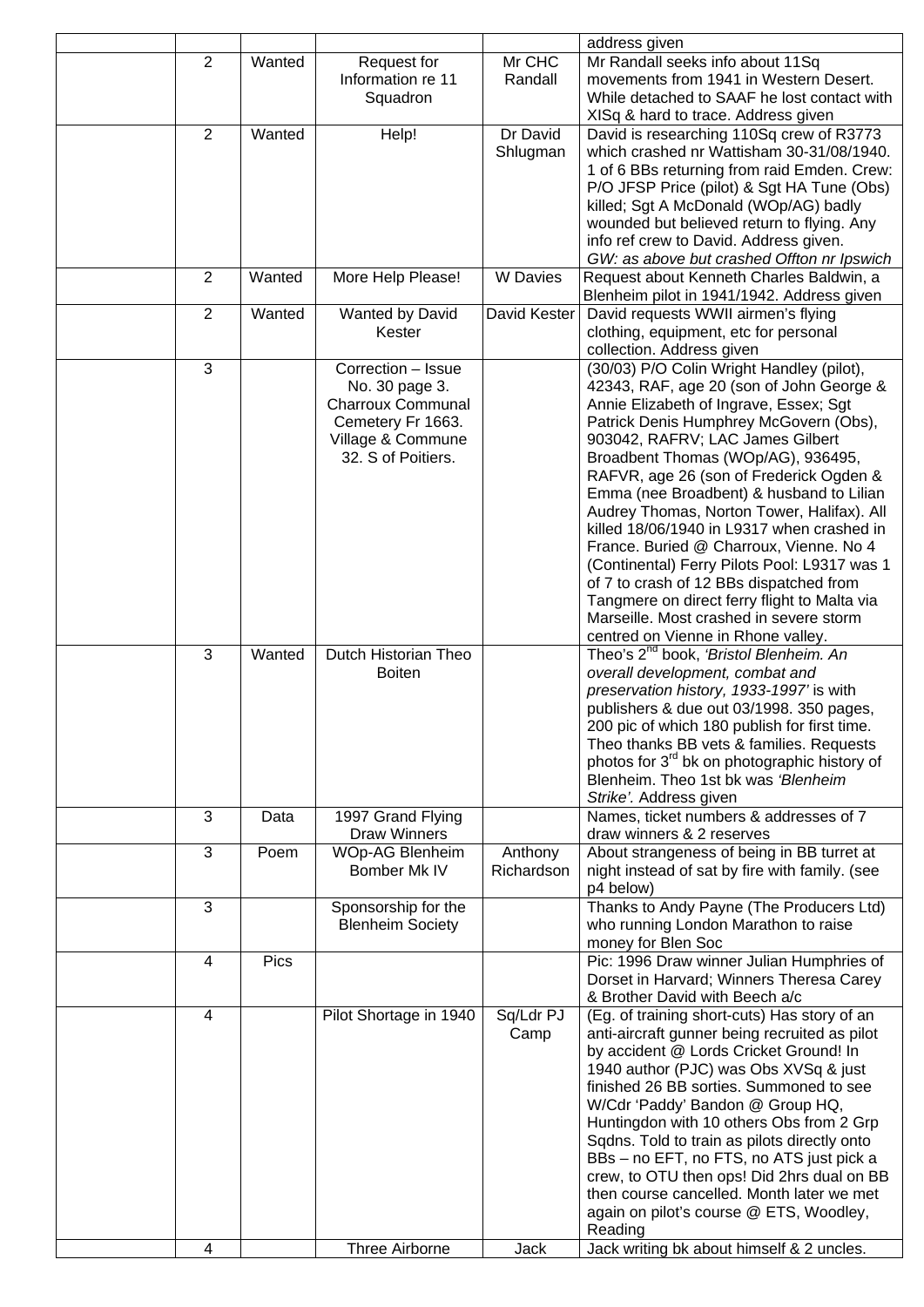|         |        | Geordies                                                                                             | Caslaw                   | Uncle Bob (Cert No 35 in 1910 - same wk<br>as Tom Sopwith got his). Bob designed/built<br>Mersey Monoplane but crashed/died 1912.<br>Uncle Ernest in RFC in WWI then RAF.<br>Crashed Sopwith Snipe but lived to be 80.<br>Jack saw 'Lincock' flown by Alan Cobham's<br>Circus & joined RAF with DH82s @ Sywell<br>(1938), then Gladiators & BBs with 25Sq.<br>Joined Army & from 1940 flew military<br>gliders!                                                                                                                                                                                                                                                                             |
|---------|--------|------------------------------------------------------------------------------------------------------|--------------------------|---------------------------------------------------------------------------------------------------------------------------------------------------------------------------------------------------------------------------------------------------------------------------------------------------------------------------------------------------------------------------------------------------------------------------------------------------------------------------------------------------------------------------------------------------------------------------------------------------------------------------------------------------------------------------------------------|
| 4       | Poem   | Full Cry                                                                                             | Anthony<br>Richardson    | Compares Blenheim going on raid to pack of<br>hounds hunting. Poems by late F/Lt Anthony<br>Richardson (former Adj 107Sq). From his bk<br>'Because of These - verses of the RAF'                                                                                                                                                                                                                                                                                                                                                                                                                                                                                                            |
| 5       | Report | Luftwaffe Fighter<br>Pilots' Association.<br>Sir Ivor tells of his<br>invitation to their<br>reunion | Sir Ivor<br><b>Broom</b> | Held early 1997 @ Potsdam, Berlon, Ivor<br>describes w/e Luftwaffe FPA reunion. 450<br>guests included ex-members of French,<br>Russian, Polish, American, Dutch, Belgian &<br>Czechoslovakian Air Forces. Saturday: sight<br>seeing tours incl Berlin Rathaus, Luftwaffe<br>Museum (@ former RAF Gatow) where had<br>remembrance service Ivor laid wreath on<br>behalf of RAF. Formal reunion meal in pm.<br>Moving event; 'there is a bond which joins<br>aviators of all nationalities & which<br>transcends national boundaries'                                                                                                                                                        |
| 5       | Wanted | Strange Blenheim at<br>Croydon                                                                       | Robert<br><b>Brown</b>   | Info about BB which flew from Croyden @<br>end 1940. Robert a retired F/Sgt (served<br>1938-1968) & moved from RAF Kenley to<br>Croydon Airport (guarded by Honourable<br>Artillery Company!). Flew BBs while awaiting<br>Hurricanes. BB wheeled out of Redwing<br>aircraft factory hangar with metal ring at<br>undercarriage level from nose to wing-tips to<br>near tail wheel. Told was a 'Chance Light'<br>fitted to bomb bay & purpose to 'sweep' for<br>magnetic mines & ring was a 'de-gaussing<br>ring'. Then Robert transferred to Tangmere<br>for B of B. Was device successful? Ed adds<br>that Wellingtons also fitted with these.                                             |
| 5       |        | Ted of All Trades                                                                                    | <b>Ted Cox</b>           | Ted read 'From Sky over Grantham' (30/02);<br>he also flew in L1169 (on 05 & 07/06/1943.<br>It was OK but lot of BB @ AFU weren't! Ted<br>enlisted as Obs @ 23 E&RTS in 05/1939<br>flying Ansons, Harts & Audaxes. 12/1939 @<br>No. 5 ITW, Hastings where volunteered as<br>gunner on Defiants. Course @ B&GS, West<br>Freugh. Posted 15Sq @ RAF Wyton<br>28/05/1940 & was WOp on Wellingtons until<br>03/1941. Then Instructor @ various OTUs<br>until started pilot training 05/1942 @ 22<br>EFTS, Cambridge. Then, via Cranwell,<br>Grantham & Cranfield to 29Sq @ Ford & on<br>night-fighters & intruders for rest of WWII.<br>After war in Auxiliary Air Force as a CGI<br>Controller! |
| $6 - 7$ | Report | Do you have to be<br>John to work on a<br>Blenheim?                                                  | <b>Steve Auty</b>        | Aged 10, Steve attended SSAFA Air Display<br>@ RAF Church Fenton & interest in aviation<br>started; now esp interest in photographing<br>WWII a/c. After G-MkIV (Blen Soc BB)<br>crashed @ Denham, 1987 Steve joined Soc.<br>He entered a competition for photo sortie<br>with the BB & was 1 of 4 winners. With<br>British Aerial Museum's Beech 18 Expeditor<br>as 'platform' date fixed was 27/07/1997. At<br>Duxford met Graham Warner, John Romain,<br>John Smith ('Smudge') & John Webb<br>(Beech pilot). John Dibbs not there so<br>Smudge gave briefing. Photos taken through                                                                                                       |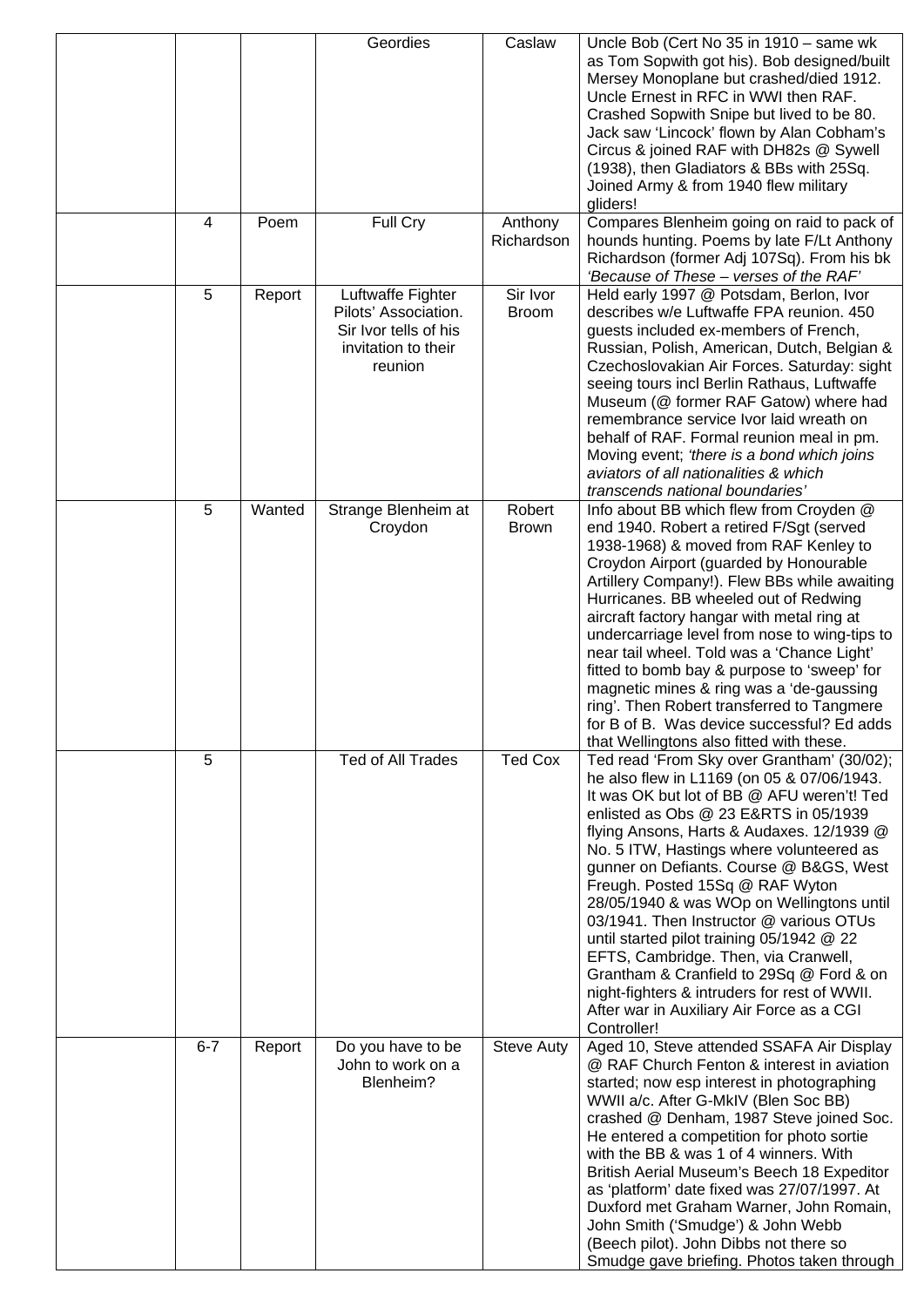| 8        | Article | <b>Intruder Operations</b><br>on Crete                                    | G/Cpt W<br>Maydwell | removed Beech window. Blenheim got really<br>close to Beech! Landed & more pic. Then<br>Graham Warner took 4 photographers to<br>Wyton for more pics of landed BB; some<br>climbed on wing. Steve asks how crew did<br>this on wet winter nights with all their kit?<br>Pics by Steve Auty: Three different angles of<br>Blenheim in flight taken from Beech.<br>In 06/1942 WM was 3 <sup>rd</sup> of 6 14Sq BB night<br>flying from LG116 (nr Mersa Matruh) @ 1/2<br>hrly intervals to 'harass' German airfield @<br>Heraklion, Crete. Describes flight: dropped<br>250lb x2 bombs on hangar & parked aircraft.<br>Visibility bad, WOp/AG got QDM on LG116<br>but could hardly see goose neck flares when                                                                                                                                                                                                                                                                                                                                                                                                                                                                                                                                                                                                                                                                                                                                                                                                                                                                                                                                                                                                                                                                                                           |
|----------|---------|---------------------------------------------------------------------------|---------------------|----------------------------------------------------------------------------------------------------------------------------------------------------------------------------------------------------------------------------------------------------------------------------------------------------------------------------------------------------------------------------------------------------------------------------------------------------------------------------------------------------------------------------------------------------------------------------------------------------------------------------------------------------------------------------------------------------------------------------------------------------------------------------------------------------------------------------------------------------------------------------------------------------------------------------------------------------------------------------------------------------------------------------------------------------------------------------------------------------------------------------------------------------------------------------------------------------------------------------------------------------------------------------------------------------------------------------------------------------------------------------------------------------------------------------------------------------------------------------------------------------------------------------------------------------------------------------------------------------------------------------------------------------------------------------------------------------------------------------------------------------------------------------------------------------------------------|
| 8        |         |                                                                           | Mr HK               | there. Trip was 4hr 40mins. After 5 night of<br>these attacks on German airfield, German's<br>attacked LG116 with ME110 (described).<br>Describes vividly a $2^{nd}$ trip in full moon,<br>Mount Ida, dropping the bombs - and 12<br>empty beer bottles to confuse Germans!<br>14Sq did 14 night Intruder ops on Crete.<br>Gives a feel for what is was like to be there.<br>Writing from Hamilton, Ontario, HKP report                                                                                                                                                                                                                                                                                                                                                                                                                                                                                                                                                                                                                                                                                                                                                                                                                                                                                                                                                                                                                                                                                                                                                                                                                                                                                                                                                                                              |
|          | Letter  | The Bolingbroke<br>Restoration in<br>Canada                               | Patterson           | on progress of 'Boly'; awaiting steel to<br>replace rusty parts; using Pratt & Witney,<br>last to manufacturers these engine parts.                                                                                                                                                                                                                                                                                                                                                                                                                                                                                                                                                                                                                                                                                                                                                                                                                                                                                                                                                                                                                                                                                                                                                                                                                                                                                                                                                                                                                                                                                                                                                                                                                                                                                  |
| $9 - 10$ | Article | Personal Impressions<br>with a Blenheim<br>Squadron in the<br>Middle East | Ron Ledieu          | 1939 posted from 70Sq (with Vickers<br>Valencias) to 30Sq as Adjutant at request of<br>Sq/Ldr Ulic Shannon (NZ), CO 30Sq. Both<br>Sqds (& 55Sq) @ Habbaniyah. Flew BBs<br>often lent by F/Lt Frank Marlow ('A' flight<br>Commander). At outbreak of war put on war<br>footing & transfer to Ismailia (Suez Canal<br>Zone). Described how formation flying uses<br>more fuel & almost ran out. 'Phoney War'<br>period: describes eventual trip to Beirut, via<br>Lydda airport in Palestine (& French Air<br>Force Ambulance!) with Frankie Marlow.<br>Beirut airport undeveloped; 1/2 civilian & 1/2<br>French AF. Describes stay @ St George<br>Hotel. Moved to WWI Army camp west<br>Alexandria (near El Alamein) 05/1940; two<br>temp building (Officers & Sgts Mess &<br>NAAFI) but lived in tents & dug slit trenches.<br>MkI BBs of 30Sq fitted 4 Browning gun in<br>nacelle under belly & now called 'Long<br>Range Fighters' (but crews only bomber<br>trained!) to defend Alexandria. Sq with<br>Gladiators based nearby. In 1989 Ron<br>contacted 30Sq RAFA; it's President AVM<br>David Dick sent letter, dated 14/04/1989,<br>with quote from Form 540 (Combat Report)<br>for 13/07/1940 that K7177, pilot F/O RG<br>Ledieu & 2 other BBs intercepted Fleet on<br>orders from 252 Wing. Long quote from<br>report. One BB crashed in sea: AVM Dicks<br>was told by Johnny Vellacott that this was<br>F/O Swann (pilot) & Sgt Young (WOp/AG).<br>Ron has met Vellacott since @ 30Sq<br>reunions @ Lyneham. Author says this<br>account doesn't tally with his memory, and<br>details how he remembers the crash into<br>sea.<br>GW: 13/07/1940: 30Sq K7181 FTR. Shot<br>down by return fire attacking SM 79s. P/O D<br>Lea & Sgt C Burt KIA on El Alamein<br>Memorial.<br>28/07/1940: 30Sq K7178 FTR from |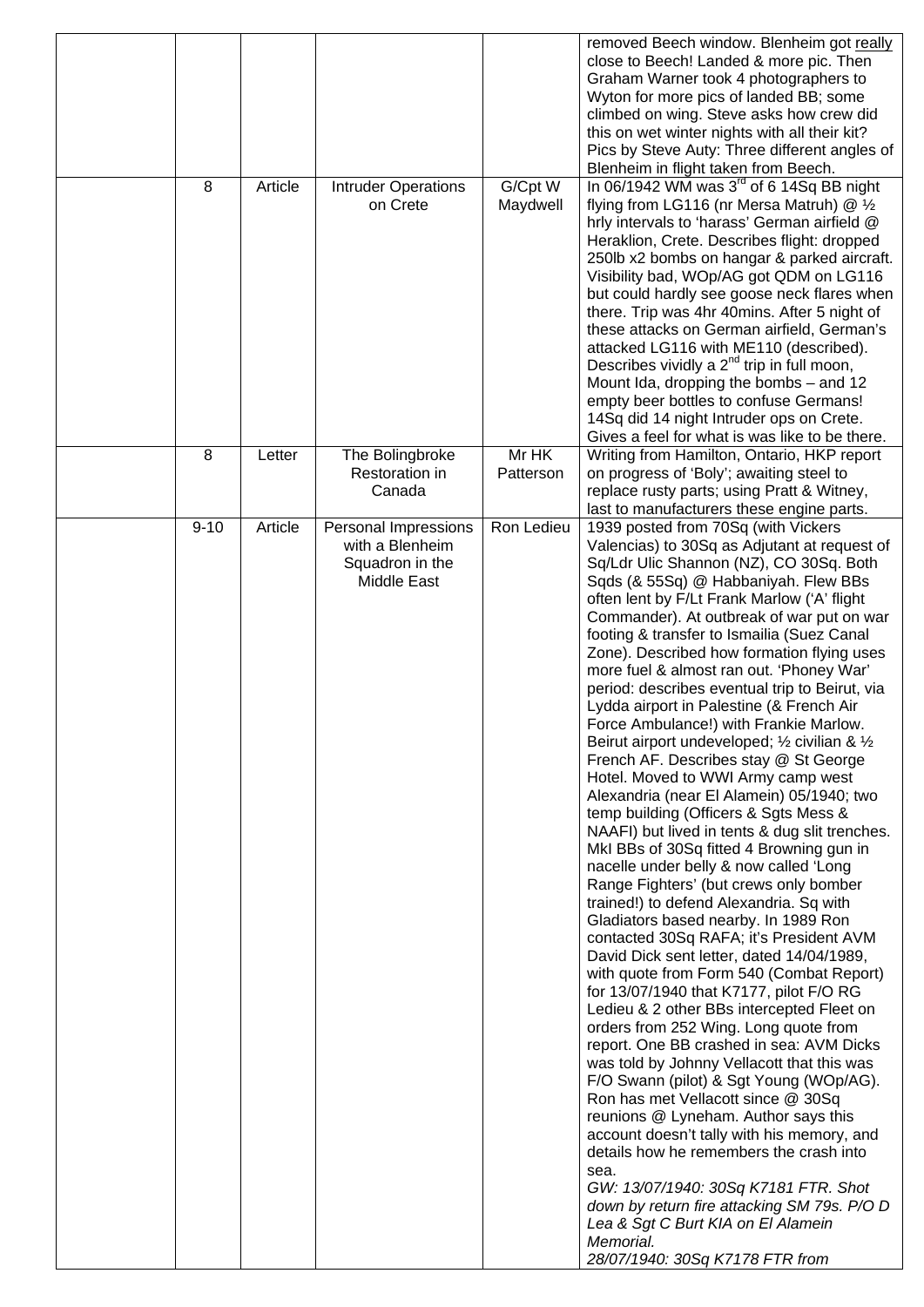|           |         |                                                                          |                   | escorting 113Sq recce sortie to Libya. Shot<br>by CR42s. F/Lt I Swann (pilot), P/O H Fisher<br>(Obs) & Sgt J Young (WOp/AG) buried<br>Knightsbridge War Cemetery, Acroma, Libya.                                                                                                                                                                                                                                                                                                                                                                                                                                                                                                                                                                                                                                                                                                                                                                                                                                                                                                                                                                                                                                                                                                                                                                                                                                                                                                                                                                                                                                                                                              |
|-----------|---------|--------------------------------------------------------------------------|-------------------|-------------------------------------------------------------------------------------------------------------------------------------------------------------------------------------------------------------------------------------------------------------------------------------------------------------------------------------------------------------------------------------------------------------------------------------------------------------------------------------------------------------------------------------------------------------------------------------------------------------------------------------------------------------------------------------------------------------------------------------------------------------------------------------------------------------------------------------------------------------------------------------------------------------------------------------------------------------------------------------------------------------------------------------------------------------------------------------------------------------------------------------------------------------------------------------------------------------------------------------------------------------------------------------------------------------------------------------------------------------------------------------------------------------------------------------------------------------------------------------------------------------------------------------------------------------------------------------------------------------------------------------------------------------------------------|
| $11 - 12$ | Article | Random<br>Recollections<br>114 Squadron<br>(final episode)               | <b>Reg Stride</b> | GW's records differ from what Ron told.<br>30/05/1940 114Sq @ Wattisham & then to<br>Horsham-St-Faith 10/06/1940 with new BBs<br>& 2 mnths training programme described.<br>Op flights 11/07/1940 attacking invasion<br>barges Netherland & France. 10/08/1940<br>114Sq to Oulton, billeted Blickling Hall. Reg<br>President of Sgts' Mess. Sgt Simmons &<br>team 'performed miracles' with repairs;<br>describes work of ancillary trade<br>'volunteers'. No space to detail ops 07/1940<br>- 10/1941, but describes some problems<br>faced. Describes W/Cdr Wrights briefings.<br>Often had to fly unescorted & in tight<br>formation. Details how this made them easy<br>targets @ 6,000 ft (flak & German fighters) &<br>inadequacy of BB's single 'K' gun. To 'take<br>on' Luftwaffe in France 2 Group & Fighter<br>Command liaised for the 'Circus'. Few BBs<br>acted as 'bait' for strong force of Fighters.<br>Reg @ Hornchurch when 6 BBs escorted by<br>72 Fighters attack on St Inglevert in Pas de<br>Calais area on 10/01/1941. Later Group 2<br>used 'singleton' flights with BB's flying in ><br>7/10 cloud cover in day or 'intruder' surprise<br>low-level attacks on airfields at night. Spring<br>1941 W/Cdr Wright awarded DFC & replace<br>by W/Cdr Elsmie. From 02/03/1941 -<br>18/07/1941 114Sq in Coastal Command @<br>Thornaby & Leuchars; W/Cdr FTR from anti-<br>shipping raid. 19/07/1941 114Sq to West<br>Raynham. On 12/08/1941 54 BBs (incl<br>114Sq) carried out low-level, unescorted<br>day-light attack on Cologne power station.<br>20% BBs lost; many seriously damaged.<br>Reg left 114Sq 10/1941 & Sq moved to<br>Blida on 15/11/1941. |
| 11        | Obit    | We Still See their Faces<br>and Hear their Voices -<br>to Absent Friends |                   | Recent deaths of Society Members: Ken<br>Swann died 20/12/1997 (after long fight with<br>cancer); Harry Mullins died suddenly<br>12/1997; Jack Bennett's nephew died from<br>heart attack; Les Spong, after several year<br>confined to wheelchair; W/O KE York, died<br>suddenly 09/1997; J Neale, died<br>24/08/1997; Zimbabwe member also died<br>09/1997; S/Ldr NA Savill (235Sq, crash<br>12/05/1940 in L9189); Jim Brooker, died<br>30/01/1998 (40Sq, ill health due to PoW) on<br>Committee with wife Joyce; wife of ACM Sir<br>Peter Le Cheminant from Guernsey.<br>Condolences to all families.                                                                                                                                                                                                                                                                                                                                                                                                                                                                                                                                                                                                                                                                                                                                                                                                                                                                                                                                                                                                                                                                      |
| 12        |         | When not to Speak                                                        | Mike Henry        | Editor recounts 2 incidents: 1 involving<br>101Sq & his Fighter Commander, Ronnie<br>Graham, & request for leave; 2 about<br>Station Commander G/Cpt Paddy Bandon<br>(Earl of Bandon), a Dodge car & a level<br>crossing.                                                                                                                                                                                                                                                                                                                                                                                                                                                                                                                                                                                                                                                                                                                                                                                                                                                                                                                                                                                                                                                                                                                                                                                                                                                                                                                                                                                                                                                     |
| 12        |         | Hero Worship<br>Overdone!                                                | Mike Henry        | Mike & Geoff Parnell (former editor 'The<br>Turret') muse of use of word 'Hero'                                                                                                                                                                                                                                                                                                                                                                                                                                                                                                                                                                                                                                                                                                                                                                                                                                                                                                                                                                                                                                                                                                                                                                                                                                                                                                                                                                                                                                                                                                                                                                                               |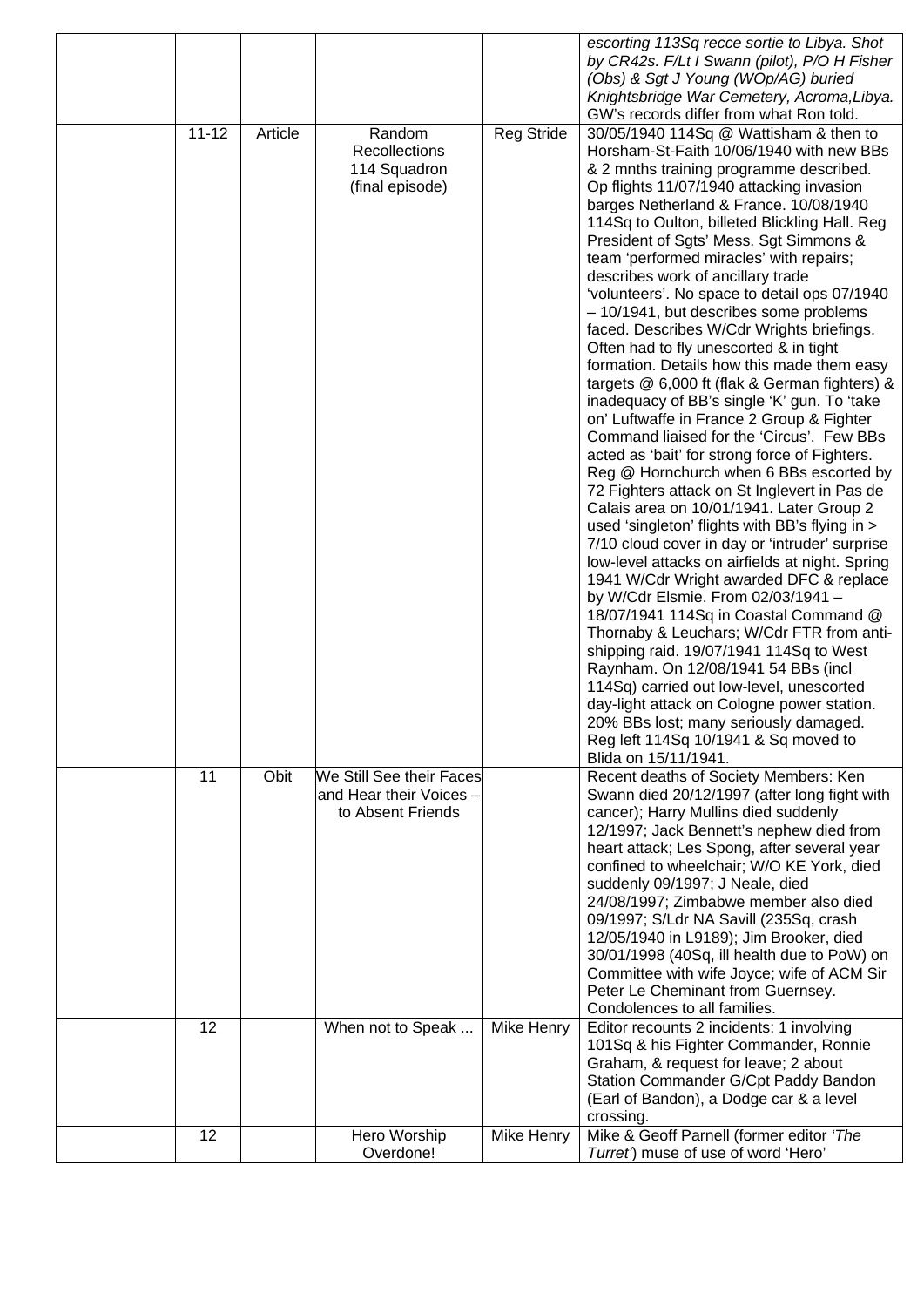| <b>Issue 30: November 1997</b>       |                |             |                                                              |                       |                                                                                                                                                                                                                                                                                                                                                                                                                                                                                                                                                                                                                                    |
|--------------------------------------|----------------|-------------|--------------------------------------------------------------|-----------------------|------------------------------------------------------------------------------------------------------------------------------------------------------------------------------------------------------------------------------------------------------------------------------------------------------------------------------------------------------------------------------------------------------------------------------------------------------------------------------------------------------------------------------------------------------------------------------------------------------------------------------------|
| <b>Topic</b>                         | Page           | <b>Type</b> | <b>Title</b>                                                 | <b>Author</b>         | <b>Notes &amp; Search Words</b>                                                                                                                                                                                                                                                                                                                                                                                                                                                                                                                                                                                                    |
|                                      |                | Report      | President's Message                                          | Ivor Broom            | Soc thrives; good turnout @ April lunch &<br>AGM in Hendon & at Duxford with 'Jane'.<br>Blenheim no longer 'forgotten bomber'<br>thanks to Soc & Graham Warner who<br>received MBE in 1997 Birthday Honours List                                                                                                                                                                                                                                                                                                                                                                                                                   |
|                                      | 1              | Report      | Chairman's Message                                           | Hugh<br>George        | Start of 2 <sup>nd</sup> decade of Blen Soc & over 1,000<br>members. Future looks bright. Happy Xmas!                                                                                                                                                                                                                                                                                                                                                                                                                                                                                                                              |
|                                      | $\mathbf{1}$   | Data        | <b>Society Notes</b>                                         |                       | Len Fearnley's new address given; contacts<br>welcome.                                                                                                                                                                                                                                                                                                                                                                                                                                                                                                                                                                             |
|                                      | $\mathbf{1}$   | Wanted      | Help!                                                        |                       | Stirling EF 128 GI-D, 622Sq, crashed on<br>18/11/1943 @ Lachalade (France) whose<br>residents wish to locate sole survivor, Sgt R<br>Harper. Also request address 622Sq Assn<br>(ex-Mildenhall)                                                                                                                                                                                                                                                                                                                                                                                                                                    |
|                                      | $\overline{2}$ | Wanted      | Wanted by David<br>Kester                                    |                       | For own collection David would like WWII<br>airmen's flying clothing & equipment.                                                                                                                                                                                                                                                                                                                                                                                                                                                                                                                                                  |
|                                      | $\overline{2}$ |             | Subs Reminder                                                |                       | About 100 members still to pay subs. Subs<br>esp needed as plan extra 4 pages to Journal<br>in 1998 @ extra cost of £555.                                                                                                                                                                                                                                                                                                                                                                                                                                                                                                          |
|                                      | $\overline{2}$ |             | From the Sky Over<br>Grantham                                | L Monument            | In 1942/43 LM was FME @ No 12 PAFU,<br>Grantham, servicing BBs MkI, MkVI & MkV<br>used for pilot training. Remembers working<br>on L1169's engines (built 1938) esp. It's first<br>flight after servicing resulted in a propeller &<br>reduction gear falling off & landing in<br>Grantham street when engine seized up.<br>Pilot landed on one engine. I was then given<br>Mk V to work on, but L1169 later crashed on<br>take off & pupil pilot killed.<br>GW: 05/10/1943 L1169 Mkl, flaps retracted<br>prematurely after take-off @ Spittlegate, flew<br>into ground, destroyed by fire. Sgt L Williams<br>(solo pilot) injured |
| Sgt Tom W<br>Hartley (Obs)<br>581153 | $\overline{2}$ | Wanted      | <b>Information Please!</b>                                   | <b>JWM</b><br>Hartley | Sgt TW Hartley (Obs) on flight of 8 BBs from<br>Lossiemouth to Stavanger 08-09/07/1940.<br>Only one returned & crash landed @ Wick.<br>Tom joined RAF 25/06/1939. Any info to<br>JWM Hartley - address given<br>GW: 09/07/1940, L8872, 21Sq, FTR<br>Lossiemouth from Stavanger, brought down<br>into sea; crew F/Lt J Murray (pilot, NZ), Sgt<br>W Hartley (Obs), Sgt G Duck (WOp/AG) KIA<br>& commemorated Runnymede.                                                                                                                                                                                                             |
|                                      | $\overline{c}$ |             | <b>Thank You</b>                                             |                       | Thanks from Mr Lith for help with research                                                                                                                                                                                                                                                                                                                                                                                                                                                                                                                                                                                         |
|                                      | $\overline{2}$ |             | $\overline{\text{D}}$ uxford - October<br>Show               | Editor                | Cold cross wind hampered flying. ME 109<br>has small prang; Blenheim coped well!                                                                                                                                                                                                                                                                                                                                                                                                                                                                                                                                                   |
|                                      | $\overline{2}$ | Review      | <b>Book Review</b><br><b>Bomber Operations</b><br>by 2 Group |                       | 'The Reich Intruders' by Martin W Bowman<br>covers RAF medium bomber raids over<br>Europe in WWII. Lots of first-hand accounts<br>by aircrew of BB, Boston, Mitchell &<br>Mosquito ops. F/Lt Jim Moore gave info<br>about Blenheim ops. Lot covered, incl<br>107Sq, but not everything. Ed adds that<br>even Michael Bowyer's '2 Group RAF - A<br>Complete History' has gaps.                                                                                                                                                                                                                                                      |
|                                      | 3              | Pic         | Our Chairman<br><b>Presents Plaque</b>                       |                       | Pic of Hugh George presenting Blen Soc<br>plaque to Chair of Southgate branch RBL on<br>27/07/1997. Thanks to Les Gibbs, Mike Ford<br>& Kevin Rowley for organising.                                                                                                                                                                                                                                                                                                                                                                                                                                                               |
|                                      | 3              | Wanted      | Crew of Blenheim<br>L9317                                    | Michael<br>Moore      | MM (ex-Met police detective) from Charroux,<br>nr Poitiers (France) asks for info about 3<br>RAF men buried there. P/O Colin Wright,<br>42343, 18/06/1940 (age 20); Sgt Patrick<br>Denis Humphry McGovern, 903042,                                                                                                                                                                                                                                                                                                                                                                                                                 |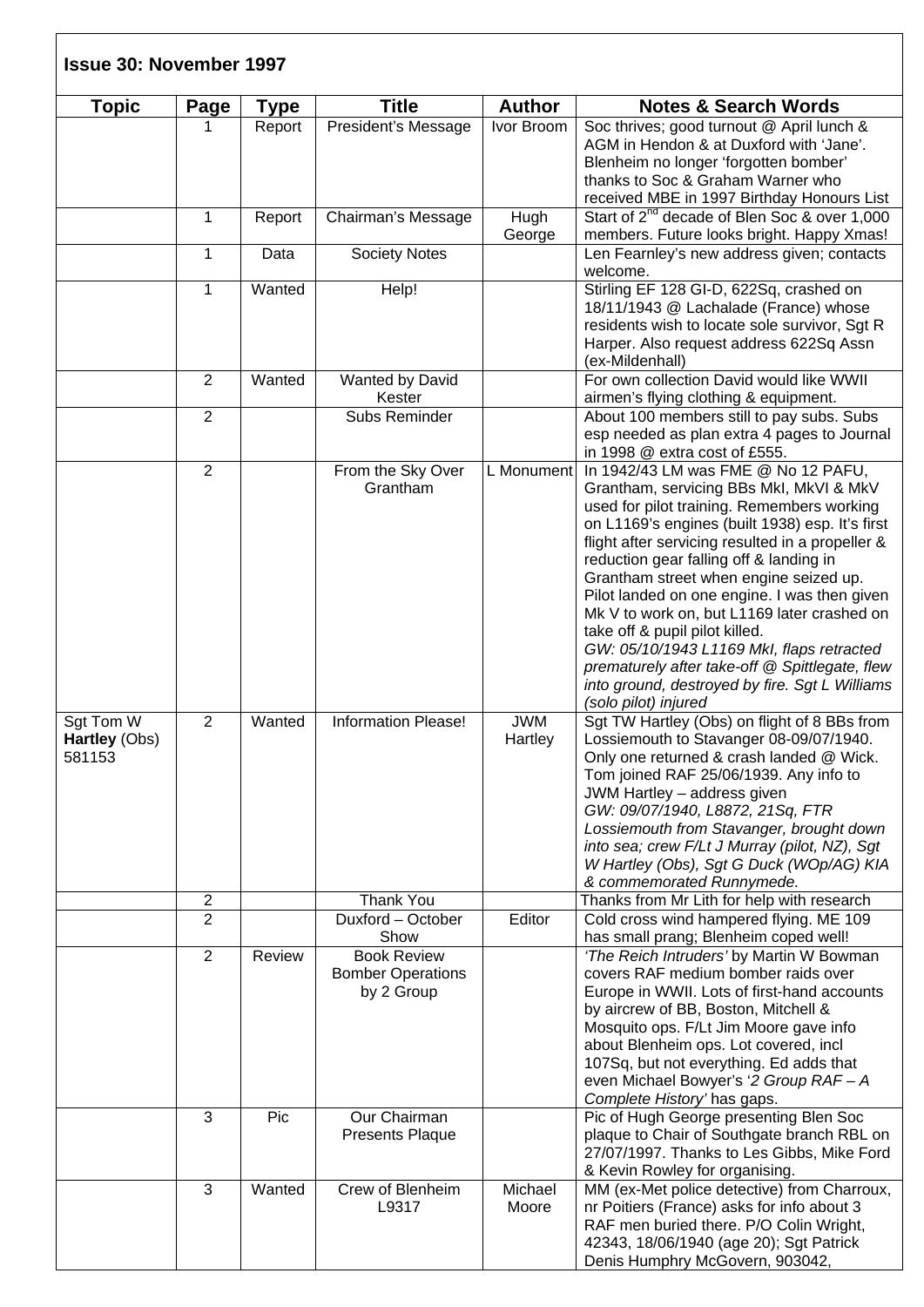|                          |         |         |                                               |                                              | 18/06/1940 (gunner, age 26); LAC James<br>Gilbert Broadbent, 36495, RAFVR.<br>Neighbour has propeller from crashed a/c,<br>thought to be in transit when crashed (see<br>corrections 31/03)                                                                                                                                                                                                                                                                                                                                                                                                                                                                                                                                                                                                                                                                                                                                                                                                                                                                                            |
|--------------------------|---------|---------|-----------------------------------------------|----------------------------------------------|----------------------------------------------------------------------------------------------------------------------------------------------------------------------------------------------------------------------------------------------------------------------------------------------------------------------------------------------------------------------------------------------------------------------------------------------------------------------------------------------------------------------------------------------------------------------------------------------------------------------------------------------------------------------------------------------------------------------------------------------------------------------------------------------------------------------------------------------------------------------------------------------------------------------------------------------------------------------------------------------------------------------------------------------------------------------------------------|
|                          | 3       | Wanted  | 'Jane' at Duxford<br>September 9              |                                              | At recent luncheon @ Officers Mess,<br>Duxford, Jack Bennett presented 'Jane' with<br>flowers. Has anyone a photo of this?                                                                                                                                                                                                                                                                                                                                                                                                                                                                                                                                                                                                                                                                                                                                                                                                                                                                                                                                                             |
|                          | $3 - 4$ | Report  | The Gathering of the<br>Clan Blenheim         | <b>Mike</b><br>Henry                         | 70 Society Members, incl (President) Sir Ivor<br>Broom & Lady Broom, Chair & Sec Hugh &<br>Betty George, Graham Warner (now with<br>MBE!) & John Romain, attended luncheon @<br>Officers Mess, Duxford on 09/09/1997.<br>Special guests Mrs Leighton-Porter (aka<br>'Jane' of strip-cartoon Daily Mirror fame) &<br>Andrew Pierce (Mem No. 1,000). After meal<br>to see BB, chat with team (Smudge, Colin,<br>etc) with steps providing to view inside BB.<br>Stan Dixon & Les Foster met for 1 <sup>st</sup> time<br>since 1941 when trained together as Sgt<br>Obs & posted 254Sq Coastal Command;<br>both flew in QY-C ('our' Blenheim) on ops &<br>attained rank Sq/Ldr. Stan (now 77) left RAF<br>1975 & Les (80) in 1945. Jeanne Gibbs<br>thanked for contacting 'Jane'. Pics: 'Jane' up<br>ladder with Ivor Broom by QY-C; Les Foster,<br>Stan Dixon & Mike Henry.                                                                                                                                                                                                              |
|                          | $4 - 5$ | Report  | Trip to Vraux 1997                            | <b>Betty</b><br>George                       | 28 met at Dover, smooth channel crossing &<br>good time to hotel in Reims. Sat: to Red<br>House where 'Sailor' Dauncey & Hugh<br>George laid flowers, then trip round<br>vineyards & to M Barnaut's cellars in<br>Commune of Bouzey. Some to Paris to sail<br>Seine, visit Eiffel Tower & view Opera. Sun<br>(Bastille Day): barbeque in Museum<br>courtyard. Presented Museum with £382 &<br>Hugh George made speech in French. Then<br>Bastille Day dinner; returned home Tues via<br>Vimy Ridge. Ron Cruttenden visited wartime<br>digs @ farm & given home-made ashtray<br>hidden in barn for >50yrs (courtesy<br>McConochies).<br>Pics: Hugh George (XVSq) & Sailor Dauncey<br>(114Sq) @ Vraux Memorial 12/07/1997;<br>Whole group outside 'Red House';                                                                                                                                                                                                                                                                                                                           |
| Evacuation<br>from Vraux | $5-6$   | Article | <b>Random Recollections</b><br>- 114 Squadron | <b>Reg Stride</b><br>(F/Sgt 114<br>Squadron) | 05/1940: All 114Sq BBs @ Vraux destroyed<br>by Kruger's Dorniers when W/Cdr Wright<br>arrived. By 12/05/1940 Army Engineers had<br>repaired runway & removed unexploded &<br>delayed action bombs & 2 BBs arrived. One<br>fitted with backward firing gun under Obs<br>position (Obs lay on floor & looked through<br>prisms to use it!). Wing HQ (in 'Maison<br>Rouge') communicated via single land-line<br>& WWI Army field telephone, which rarely<br>worked, so used despatch riders on<br>motorcycle. 16/05/1940 recce flight over<br>Sedan area showed German units crossed<br>River Meuse & had motorcycles patrols in<br>Rethel area, 20mls NE Reims. Everything @<br>base useful to enemy destroyed. CO had<br>arranged 10 lorries to transport 370 men<br>from Vraux to west coast France, each<br>equipped with rations, spares, etc + 15CWT<br>water Bowser & stocked NAAFI wagon. Sq<br>sub-divided into flight of 35-40 men with<br>senior NCO in charge with 6 instructions: tell<br>hosts retreating to another airfield; parade<br>through village; march to vehicle |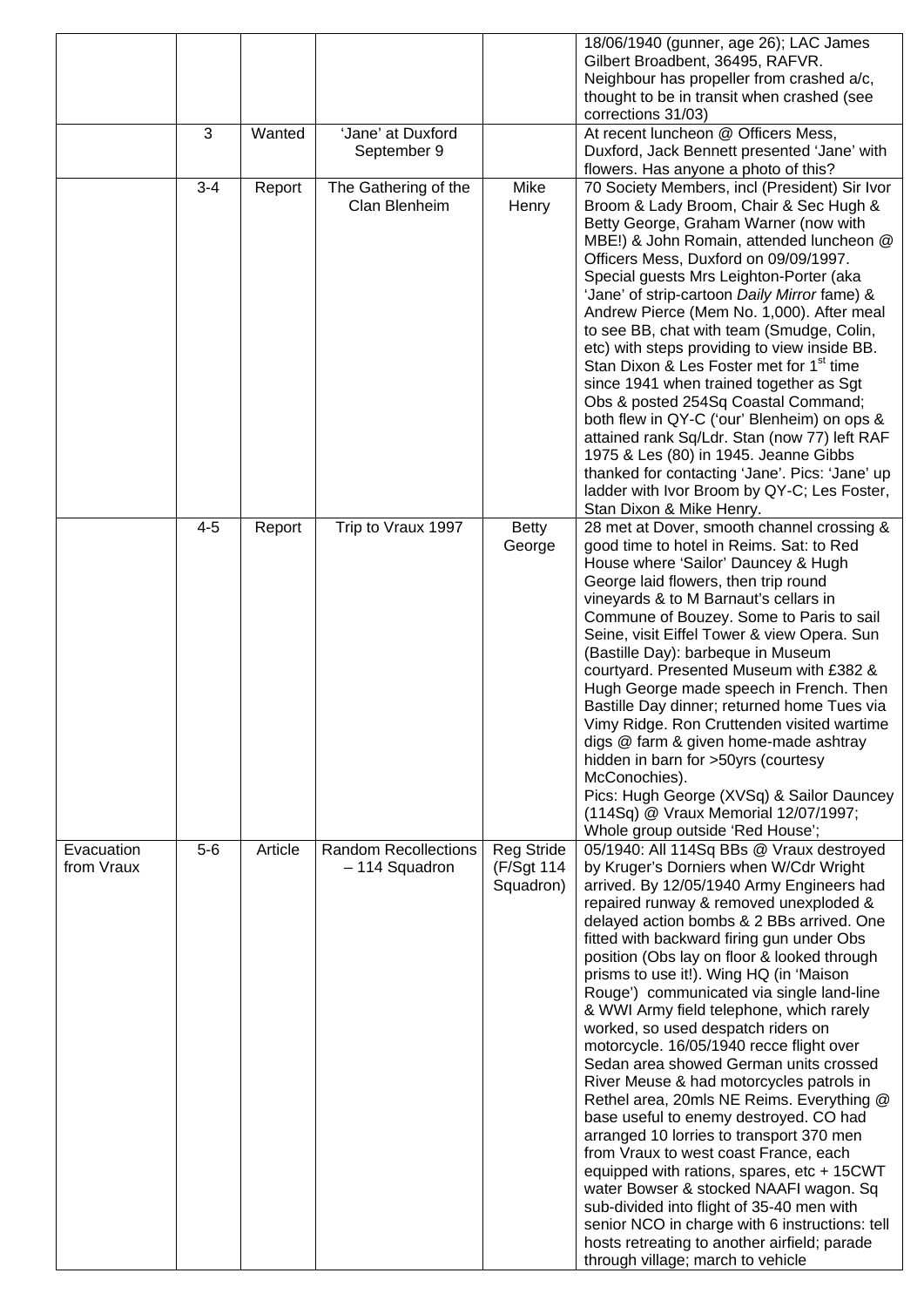|         |         |                                                           |                                   | embarkation S of village; convoy discipline,<br>incl instruction on firing at any German a/c;<br>keep camouflage on vehicles; if break down,<br>repair truck & continue alone to Nantes.<br>Convoy left 0400 on 18/05/1940 in 'loose<br>formation' via minor roads for 200mls to<br>Orleans (via Sezanne & Sens) to camp in<br>field. Next day drove via Tous & Angers<br>along Loire to Nantes, to find no seaborne<br>transport available & no fuel left in trucks!<br>W/Cdr acquired fuel (? in exchange for<br>NAAFI wagon) & drove 200mls to outskirts<br>Cherbourg, abandoned vehicles, marched to<br>dock area & herded onto small boats & ships<br>heading for Southampton!                                                                                                                                                |
|---------|---------|-----------------------------------------------------------|-----------------------------------|------------------------------------------------------------------------------------------------------------------------------------------------------------------------------------------------------------------------------------------------------------------------------------------------------------------------------------------------------------------------------------------------------------------------------------------------------------------------------------------------------------------------------------------------------------------------------------------------------------------------------------------------------------------------------------------------------------------------------------------------------------------------------------------------------------------------------------|
| 6       | Obit    | <b>To Absent Friends</b>                                  |                                   | Sq/Ldr R Trew DFC, ex-21Sq, died<br>02/09/1997. Condolences to family                                                                                                                                                                                                                                                                                                                                                                                                                                                                                                                                                                                                                                                                                                                                                              |
| 7       |         | Withdrawal from<br>Society                                |                                   | Informed by Louden Davidson's wife that<br>he's developed Alzheimers & is withdrawing<br>his membership. Kindest wishes                                                                                                                                                                                                                                                                                                                                                                                                                                                                                                                                                                                                                                                                                                            |
| $7 - 8$ | Article | The Ghost of Blickling<br>Hall<br>Final episode           | Mysterious<br>'Skull'<br>Thompson | Describes how woman's footsteps were<br>heard repeatedly along a path but suddenly<br>stopped & no response when challenged by<br>guard. Sceptics heard them too, but couldn't<br>explain. This well-written trivia has serious<br>background of Group 2 daylight 'circus' ops<br>of 1941 with BB's used to bait Luftwaffe &<br>returning badly damaged; the despair of<br>young wives lodging locally; replacement<br>crews arriving & soon having to be replaced<br>themselves, wartime shortages, blackouts &<br>how everyone knew the moon's phases, etc.<br>Finally comes the solution to the 'ghost'<br>mystery. Preface explains that article<br>wrongly accredited to Tommy Thompson by<br>Beryl Griffiths in exhibition 'The RAF at<br>Blickling Hall and Oulton'. Real author 'Skull'<br>Thompson, stationed there 1940. |
| 8       | Report  | <b>Stop Press</b><br>Cenotaph<br>9 <sup>th</sup> November |                                   | Blen Soc was represented & on Programme<br>@ Remembrance Service for 1 <sup>st</sup> time, with<br>Fred Atton & Mrs Mortlake laying wreaths.                                                                                                                                                                                                                                                                                                                                                                                                                                                                                                                                                                                                                                                                                       |
| 8       |         | The Blickling Ghost -<br>A Mother's Story                 | Stephen<br><b>Barker</b>          | Re 29/08. SB's father PoW in Germany &a<br>fellow 'kriegy/kriegie' (abbreviated German<br>for PoW) told that one night a loud scream<br>hear @ Blickling Hall; an injured man found<br>outside building said ghost of a woman<br>dropped him out the window! SB's Dad &<br>others found huge grey stone pyramid in<br>Hall's ground which filled them with terror as<br>nearer it. Was lady-in-grey buried here?<br>Story told to 8-yr old SB by Mum 35yrs ago.                                                                                                                                                                                                                                                                                                                                                                    |
| 8       |         | Tailpiece                                                 | Mike<br>Henry                     | On 01/07/1941 MH posted 18Sq @ Oulton,<br>billeted Blickling Hall for 9 days; no sign of<br>ghosts. Frequented Buckinghamshire Arms.                                                                                                                                                                                                                                                                                                                                                                                                                                                                                                                                                                                                                                                                                               |

Other abbreviations (in no particular order at present)

|             | <b>CWGC Commonwealth War Graves Commission</b> | <b>MRAF</b>  | <b>Marshal of the Royal Air Force</b> | <b>RAF</b>   | <b>Royal Air Force</b>              |
|-------------|------------------------------------------------|--------------|---------------------------------------|--------------|-------------------------------------|
| a/c         | Aircraft                                       | <b>ACM</b>   | <b>Air Chief Marshal</b>              |              | <b>RAFVR RAF Voluntary Reserves</b> |
| <b>POW</b>  | <b>Prisoner of War</b>                         | АM           | Air Marshal                           | <b>RCAF</b>  | <b>Royal Canadian Air Force</b>     |
| LG.         | <b>Landing Ground</b>                          | <b>AVM</b>   | <b>Air Vice Marshal</b>               | <b>SAAF</b>  | <b>South African Air Force</b>      |
| <b>SWO</b>  | <b>Station (or Senior) Warrant Officer</b>     | <b>A/Cdr</b> | Air Commodore                         | <b>RHAF</b>  | <b>Royal Hellenic Air Force</b>     |
| <b>AOC</b>  | <b>Air Officer Commanding</b>                  | <b>DFM</b>   | <b>Distinguished Flying Medal</b>     | <b>RAFA</b>  | <b>RAF Association</b>              |
| <b>FIS</b>  |                                                | <b>DFC</b>   | <b>Distinguished Flying Cross</b>     | <b>ARC</b>   | <b>Aircraft Restoration Co.</b>     |
| <b>BC</b>   | <b>Bomber Command</b>                          | <b>DSO</b>   | <b>Distinguished Service Order</b>    | <b>RSU</b>   | <b>Repair &amp; Service Unit</b>    |
| MТ          | <b>Military Transport</b>                      | GC.          | <b>George Cross</b>                   | МU           | <b>Maintenance Unit</b>             |
| <b>IRCC</b> | <b>International Red Cross Committee</b>       | <b>AFC</b>   | <b>Air Force Cross</b>                | <b>RNZAF</b> | <b>Royal New Zealand Air Force</b>  |
| <b>KD</b>   | Khaki Drill                                    | VC.          | <b>Victoria Cross</b>                 | <b>MEAF</b>  | <b>Middle East Air Force</b>        |
| FG.         | (American) Flight Group                        | TD           |                                       | <b>RAAF</b>  | <b>Royal Auxiliary Air Force</b>    |
| U/T         | <b>Under Training</b>                          | <b>RDF</b>   | <b>Radio Direction Finding</b>        | <b>RBL</b>   | <b>Royal British Legion</b>         |
| <b>FTR</b>  | <b>Failed to Return</b>                        | AGA          | <b>Air Gunners Association</b>        | <b>RFC</b>   | <b>Royal Flying Corps</b>           |